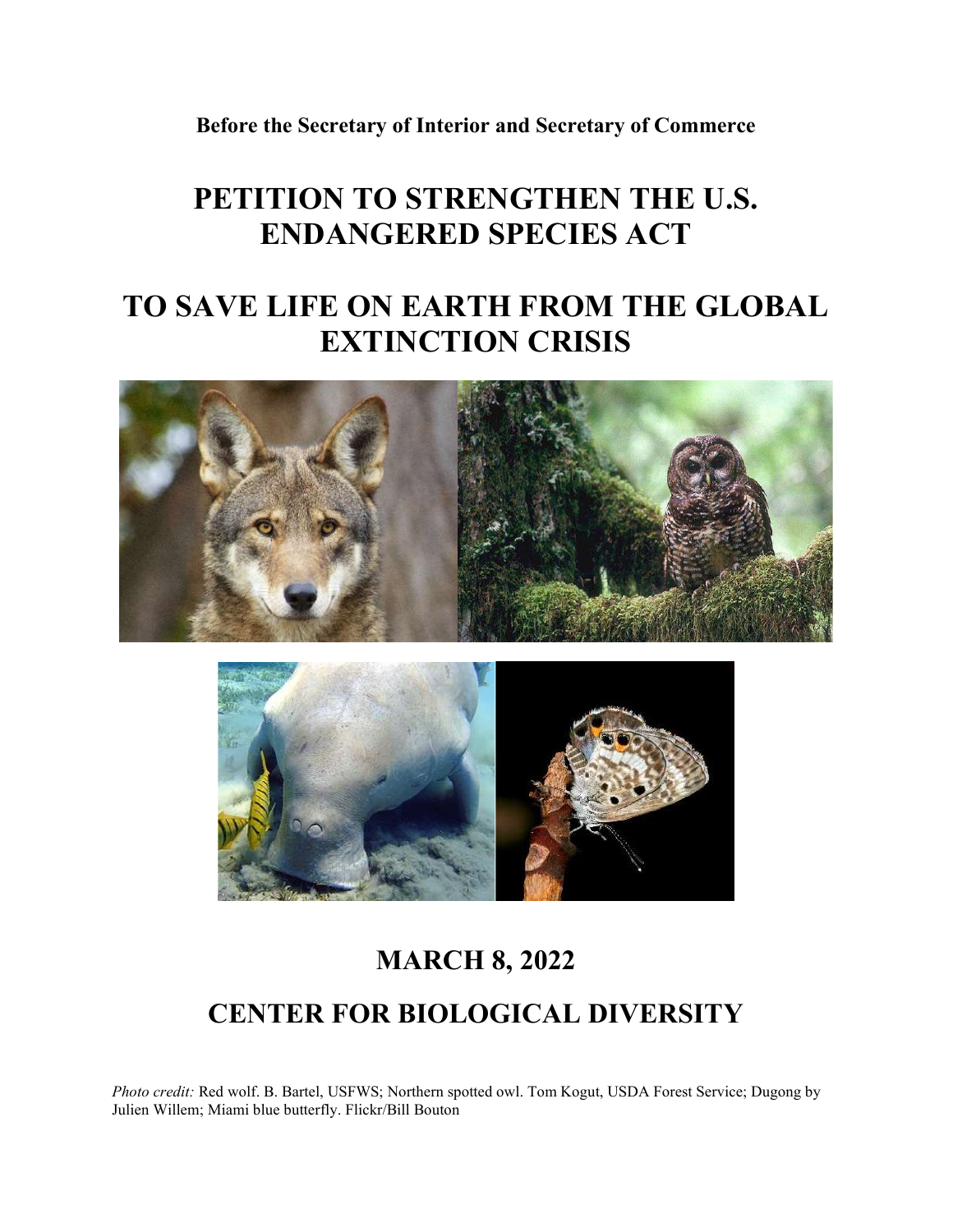

## EXECUTIVE SUMMARY

Extinction is not inevitable – it is a political choice. The U.S. has one of the best tools to end extinction—the Endangered Species Act—and for nearly 50 years the law has been considered the gold standard for conservation. The Act has had tremendous success since its enactment in 1973, saving 99% of plants and animals under its care from extinction and putting hundreds of listed species—including bald eagles, gray whales and American alligators—on the road to recovery.

Yet despite the strong protections the Act provides, the U.S. Fish and Wildlife Service ("FWS") and the National Marine Fisheries Service ("NMFS") (hereinafter "the Services") have been reticent to fully implement the Endangered Species Act's ("ESA" or "Act") most powerful provisions, keeping the law from realizing its full potential. The Services have suffered from years of overt political and industry pressure designed to weaken the Act. As a result, the Service's implementation of the Act is no longer primarily driven by the best science or conservation principles as the law envisions, but instead they are motivated more and more by avoiding political controversy.

Under the Act, for example, the FWS is required to consult with federal agencies and ensure actions they fund, permit, or carry out avoid jeopardizing listed species or adversely modifying their critical habitat. In recent decades, however, the FWS almost never concludes that federal agencies are jeopardizing listed species or adversely modifying their critical habitat, which would have resulted in projects being stopped or substantially modified to avoid harm to endangered species.<sup>1</sup> It is also exceedingly rare for either of the Services to prosecute private parties for destruction of habitat. Instead, enforcement of the "take" prohibition, which by definition includes habitat destruction, has for the most part been limited to direct killing of listed species. The Services have frequently had to be sued to perform their most basic duties under the Act—listing species and designating critical habitat—leaving many species waiting over a decade for protections and only roughly 40% of listed species having critical habitat designated.<sup>2</sup>

As a result, many unique species that could have been saved are now gone forever. Most recently, the FWS made the heartbreaking decision to remove 22 animals and one plant from the endangered species list because of extinction.<sup>3</sup> For the majority of these species, the primary threats driving their decline were not addressed in time and the Act's protections simply came too late. But for some species like the Po'ouli — a unique snail-eating songbird from Hawaii the Fish and Wildlife Service simply failed to take enough action in time and the species went extinct in 2004. These species now join the list of 650 other species of wildlife and plants that have been lost to extinction in the United States.

<sup>&</sup>lt;sup>1</sup> Of the 88,290 consultations recorded by FWS from 2008-2015, the agency only made a jeopardy determination twice. Jacob W. Malcom & Ya-Wei- Li, Data Contradict Common Perceptions about a Controversial Provision of the US Endangered Species Act, 52 Proc. Nat'l Acad. Sci. (PNAS) 15,844 (2015).

<sup>2</sup> Schwartz, M.W., 2008. The performance of the Endangered Species Act. Annu. Rev. Ecol., Evol., Syst. 39, 279 299. available at: https://doi.org/10.1146/annurev.ecolsys.39.110707.173558.

<sup>&</sup>lt;sup>3</sup> 86 Fed. Reg. 54298 (Sept. 30, 2021), *available at*: https://www.govinfo.gov/content/pkg/FR-2021-09-30/pdf/2021-21219.pdf.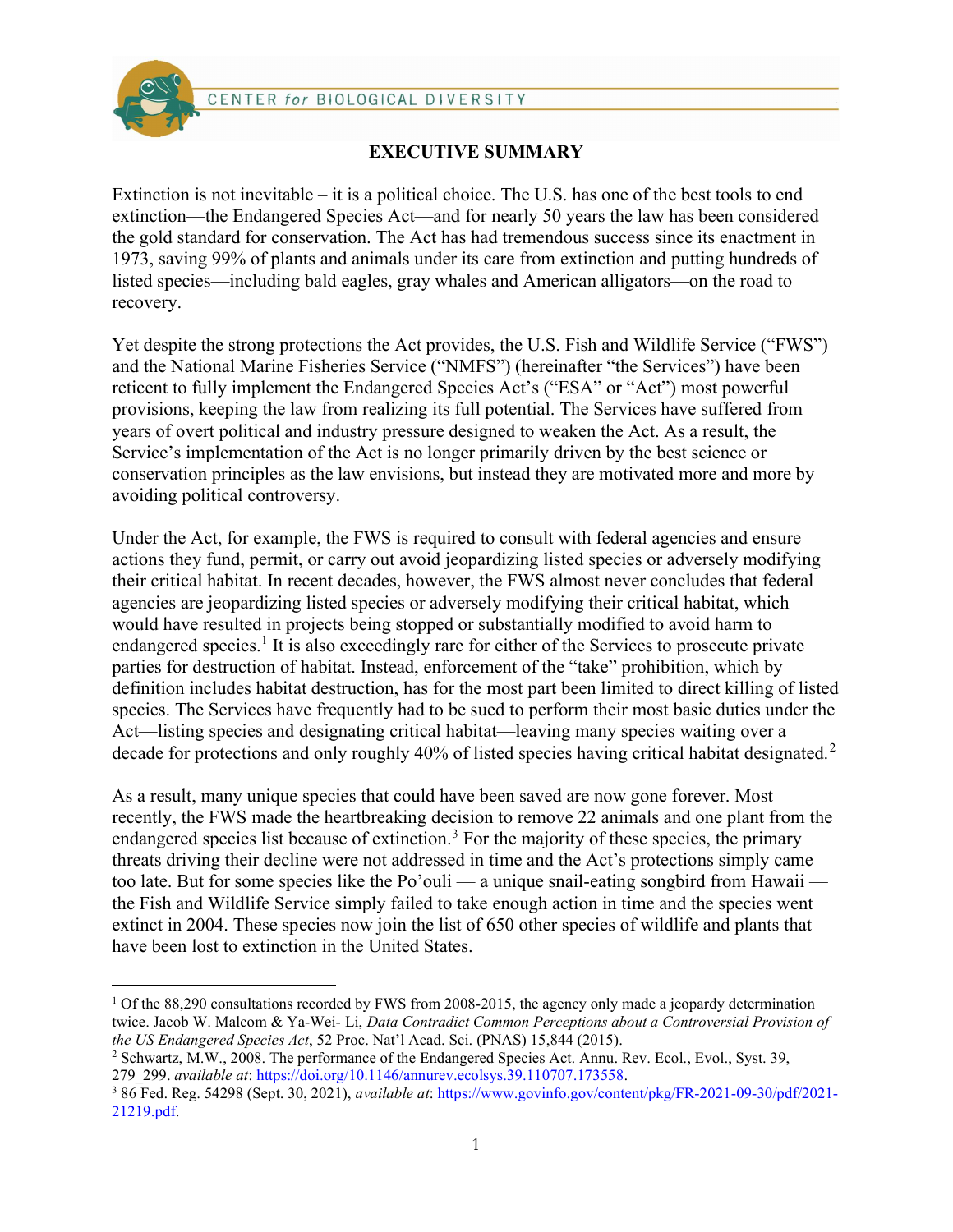Globally, one million animal and plant species face extinction within the coming decades.<sup>4</sup> Millions more are declining as habitat loss, climate change, wildlife exploitation, pollution, and other human activities continue to threaten their survival. The population of North Atlantic right whales dropped nearly 10% in 2020, leaving only 336 surviving individuals—the lowest number in nearly two decades.<sup>5</sup> In North America alone, almost two-thirds of bird species have declined over the past few decades.<sup>6</sup> Scientists are warning of an insect apocalypse as populations of once-common pollinators and other insects plummet around the world.<sup>7</sup> The eastern monarch butterfly population has declined by 85% in just two decades, while the western population has crashed by  $95\%$ .<sup>8</sup>

Now more than ever, we need strong protections for our most imperiled species and the wild places they live if we are to stem the extinction crisis and save life on earth. The Endangered Species Act remains one of the world's strongest conservation laws, yet it has been cynically targeted by past administrations seeking to weaken it in order to appease the oil and gas industry, land developers, wildlife traders, and other exploiters whose actions are driving hundreds of endangered species to extinction.

The Trump administration caused unprecedented damage to the Act, significantly dismantling the federal government's ability to protect our nation's imperiled species while giving industry free rein to continue destroying our planet.<sup>9</sup> In addition to eviscerating the implementation of sections 4 and 7 of the Act—including stripping the "blanket 4(d) rule" that provided threatened species with the same level of protection that endangered species receive—the Trump administration adopted policies that further weakened the law, even going so far as to issue guidance to FWS biologists to not tell private landowners that they need a permit if their activities will harm a listed species.<sup>10</sup> Thus, first and foremost, this petition urges the Services to repeal all the guidance documents, policies, and regulations that were enacted during the Trump

<sup>4</sup> S. Diaz, J. Settele, E. Brondizio. 2019. Summary for policymakers of the global assessment report on biodiversity and ecosystem services of the Intergovernmental Science-Policy Platform on Biodiversity and Ecosystem Services available at: https://www.ipbes.net/news/Media-Release-Global-Assessment

<sup>&</sup>lt;sup>5</sup> Population of North Atlantic right whales continues it downward trajectory, New England Aquarium (Oct. 25, 2021), available at: https://www.neaq.org/about-us/news-media/press-kit/press-releases/population-of-northatlantic-right-whales-continues-its-downward-trajectory/

 $6$  Rosenberg, L. V. et al. *Decline of the North American avifauna*. Science (2019).

<sup>&</sup>lt;sup>7</sup> Goulson, D. *The insect apocalypse, and why it matters*. Current Biology,  $29(19)$  (2019).

 $8$  Brower, Lincoln P., et al. Decline of monarch butterflies overwintering in Mexico: is the migratory phenomenon at risk? Insect Conservation and Diversity 5.2 (2012).

<sup>&</sup>lt;sup>9</sup> As of January 2022, the Biden administration has taken action to rescind two Trump-era regulations limiting habitat protections for endangered species. See Endangered and Threatened Wildlife

and Plants; Regulations for Listing Endangered and Threatened Species and Designating Critical Habitat (rescinding the regulatory definition of "habitat"), 86 Fed. Reg 59353 (Oct. 27, 2021); see also Endangered and Threatened Wildlife and Plants; Regulations for Designating Critical Habitat (rescinding the December 18, 2020 final rule titled "Endangered and Threatened Wildlife and Plants; Regulations for Designating Critical Habitat"), 86 Fed. Reg. 59346 (Oct. 27, 2021).

<sup>&</sup>lt;sup>10</sup> U.S. Fish and Wildlife Service, 2018. Guidance on trigger for an incidental take permit under section 10 (a)(1)(B) of the Endangered Species Act where occupied habitat or potentially occupied habitat is being modified. Principal Deputy Director, Greg Sheehan. April 26, 2018.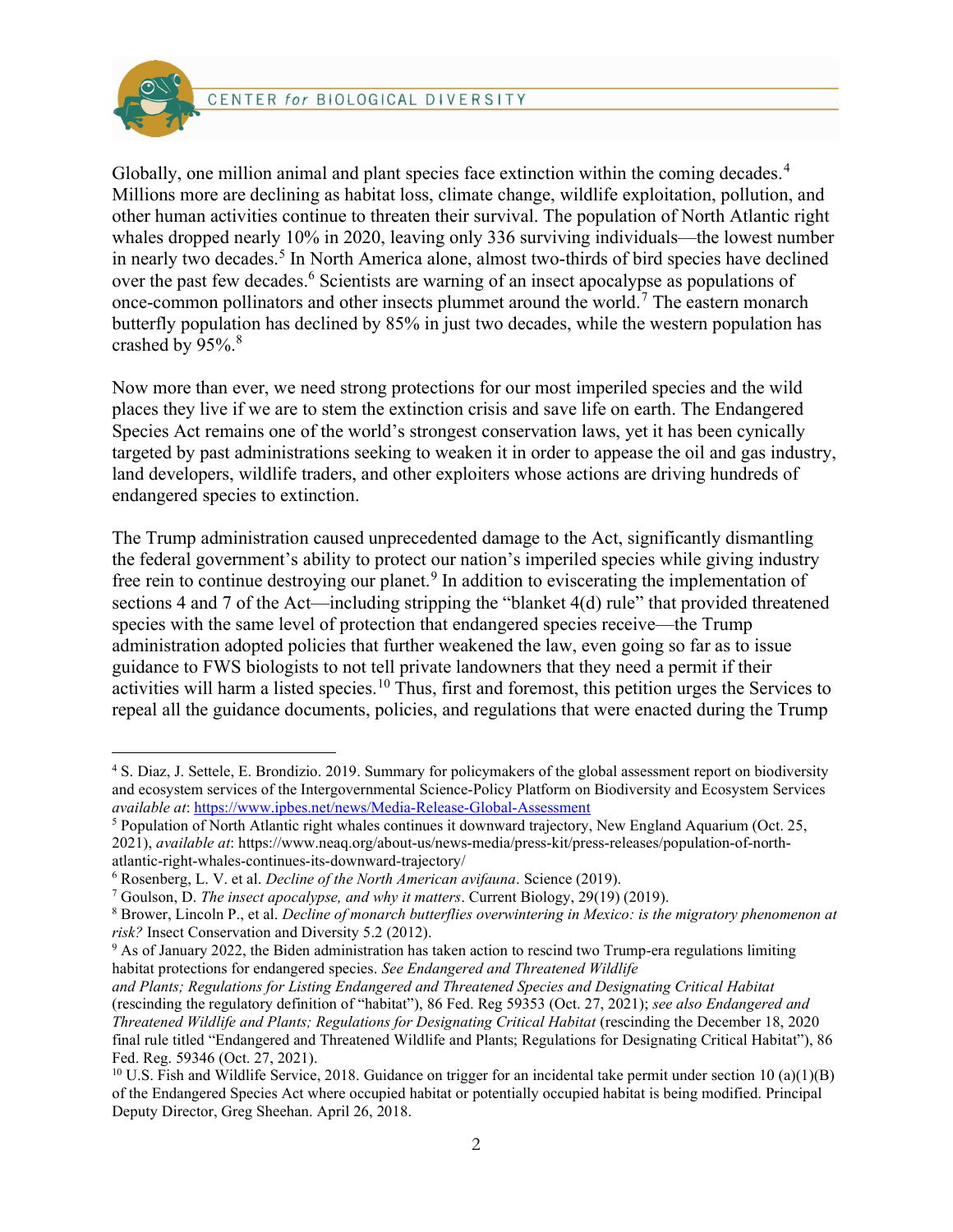

administration as a necessary first step towards rebuilding and restoring a strong Endangered Species Act.

But we cannot forget that the pre-Trump regulations were codified in the Reagan administration, which weakened them from earlier regulations enacted shortly after passage of the Act. Rather than a hallmark of visionary conservation, the 1987 regulations always represented concessions to industry special interests. Thus, the extensive damage done during Trump's four years in office must be put in the context of a law that was already not being fully enforced. The damage from decades of neglect and cynical political decisions within the Services will continue to cause substantial harm to our natural heritage and worsen the extinction crisis until every rollback and insidious policy adopted not only during the Trump administration but also during the decades of complacency are reversed.

The massive challenge of confronting the extinction crisis will require the Services to not only fix the harmful acts of previous administrations that continue to do damage today—like restricting the consideration of the effects of greenhouse gas emissions and climate change on listed species—but to also push for new, ambitious regulatory safeguards that strengthen the implementation of the Act to address some of the long-standing issues that have plagued the wildlife agencies for decades, such as improper political interference, lackluster enforcement, and unnecessary bureaucratic delays.

Thus, in addition to repealing the Trump-era regulations, this petition requests bold regulatory improvements that align with the larger ambitions contained within the Act to recover species and their ecosystems, as well as the Act's mandate that extinction be halted "whatever the cost."<sup>11</sup> The proposed improvements, among other things, would: (1) restore scientific integrity and empower career scientists to make science-based decisions without fear of political reprisal; (2) create a more scientifically-defensible definition of what it means for a species to be fully recovered so that it plays a meaningful role in the ecosystems it lives in, as the Act originally envisioned; (3) give real meaning to the "significant portion of its range" provision to fulfill Congress's intent that species be protected before they are "threatened with worldwide extinction"<sup>12</sup>; (4) guarantee that federal agencies can no longer ignore the impacts of greenhouse gas emissions from their actions on climate change and climate-imperiled species; (5) strengthen protections for critical habitat so that it actually protects the key areas where species can live; (6) strengthen protections for foreign listed species; (7) require federal agencies to have proactive conservation programs in place for listed species harmed by their actions; (8) strengthen the regulations governing experimental populations and the reintroduction of threatened and endangered species; and (9) revamp the enhancement permitting program to only permit activities that themselves enhance the survival or propagation of species.

The United States can prevent future extinctions, but it must take swift action that matches the extent and scale of the problem. When Congress passed the Act almost 50 years ago with near unanimous support, it recognized that:

 $11$  Tennessee Valley Authority v. Hill, 437 U.S. 153, 184 (1978).

<sup>&</sup>lt;sup>12</sup> H. Rep. No. 93-412, at 2 (1973).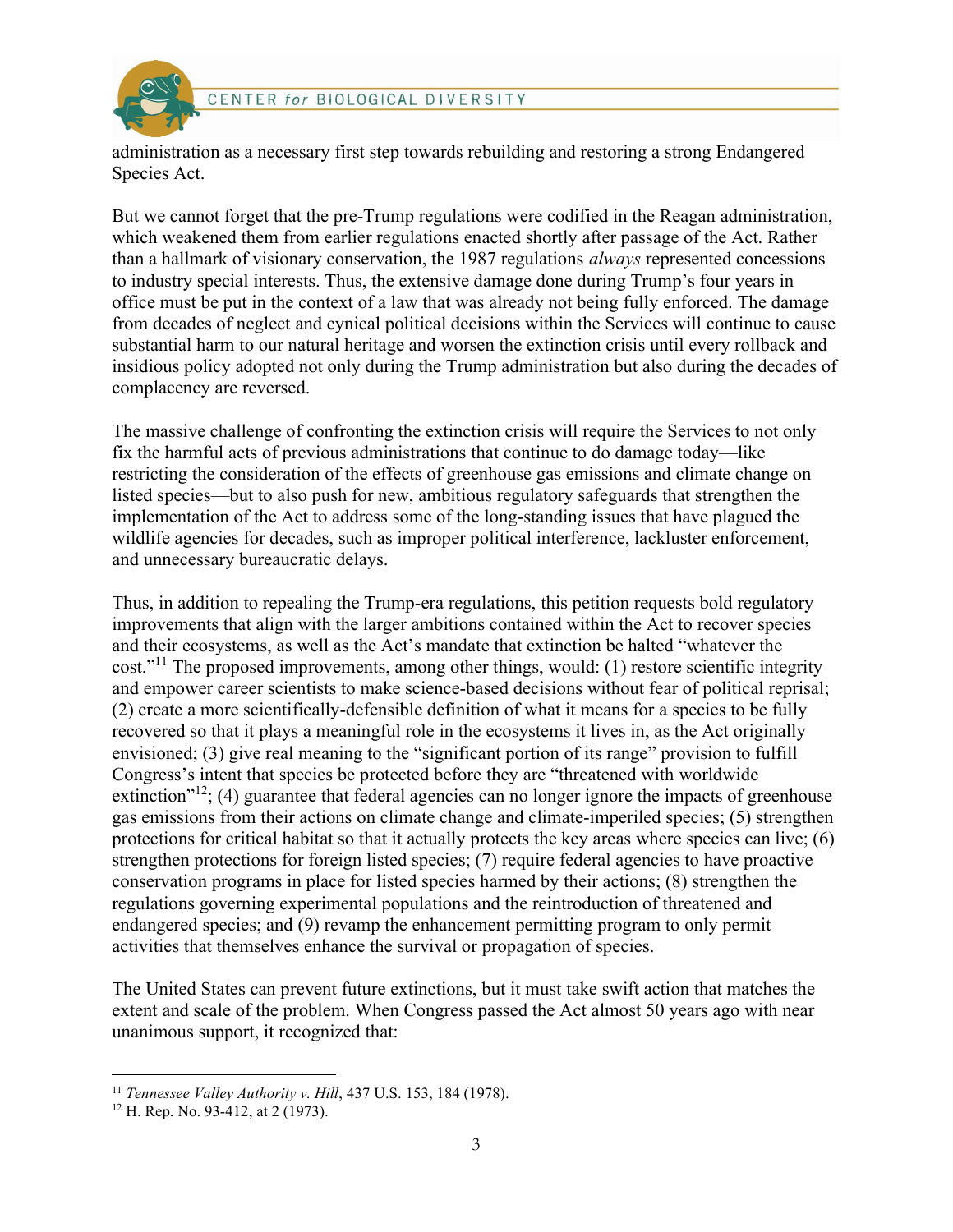

[T]he pace of disappearance of species is accelerating. As we homogenize the habitats in which these plants and animals evolved, and as we increase the pressure for products that they are in a position to supply (usually unwillingly) we threaten their—and our own—genetic heritage. The value of this genetic heritage is, quite literally, incalculable. $^{13}$ 

The Services have an opportunity to not only repair what has been harmed but to rebuild and restore the full power and effectiveness of our nation's strongest conservation law. By making these improvements, the Services can get back to fulfilling their core conservation mission so that our planet's natural heritage can be preserved for generations and centuries to come.

Thus, pursuant to Section 553(e) of the Administrative Procedure Act ("APA"),  $^{14}$  the Center for Biological Diversity submits this petition to the Department of the Interior and the U.S. Fish and Wildlife Service, and to the Department of Commerce and the National Marine Fisheries Service, to strengthen the implementation of the Endangered Species Act to avert the global extinction crisis and curtail the ongoing loss of biodiversity both in the United States and around the world.<sup>15</sup>

## I. Repeal All Trump-Era Regulations, Policies, and Guidance Documents Without Exception

The Trump administration systematically dismantled fundamental protections for our most endangered species and their habitats through a series of regulatory changes to section 4, which governs listing species, and section 7, which covers interagency consultation. These rollbacks undermine the scientific integrity of the Act by improperly injecting economic considerations into the listing process, sharply limiting protections for climate-threatened species, and eviscerating protections for critical habitat. Some of the more insidious rollbacks include sharply limiting when habitat can be designated as critical in the first place, redefining "environmental baseline" in a way that allows the Services to ignore the majority of harm caused by action agencies, and revising the definition of "effects of the action" to limit both the type and extent of effects of a proposed federal agency action that must be considered during the consultation process.

Below the radar, the FWS under the Trump administration also enacted numerous unilateral policies and informal guidance—most without any public comment or process—that were implemented by political appointees who in many cases were never confirmed by the U.S. Senate, as Trump deliberately left numerous positions throughout the federal government unoccupied for years. These efforts to further weaken the Act include (1) implementing a new prohibition on Service staff informing private parties that their actions on private land could result in take of listed species; (2) improperly forcing the Service to include unqualified political officials on Species Status Assessment teams to undermine the listing and recovery process; and

 $13$  *Id.* at 4.

 $14$  5 U.S.C. § 553(e).

<sup>&</sup>lt;sup>15</sup> The regulatory text for the proposed rule is provided below for consideration.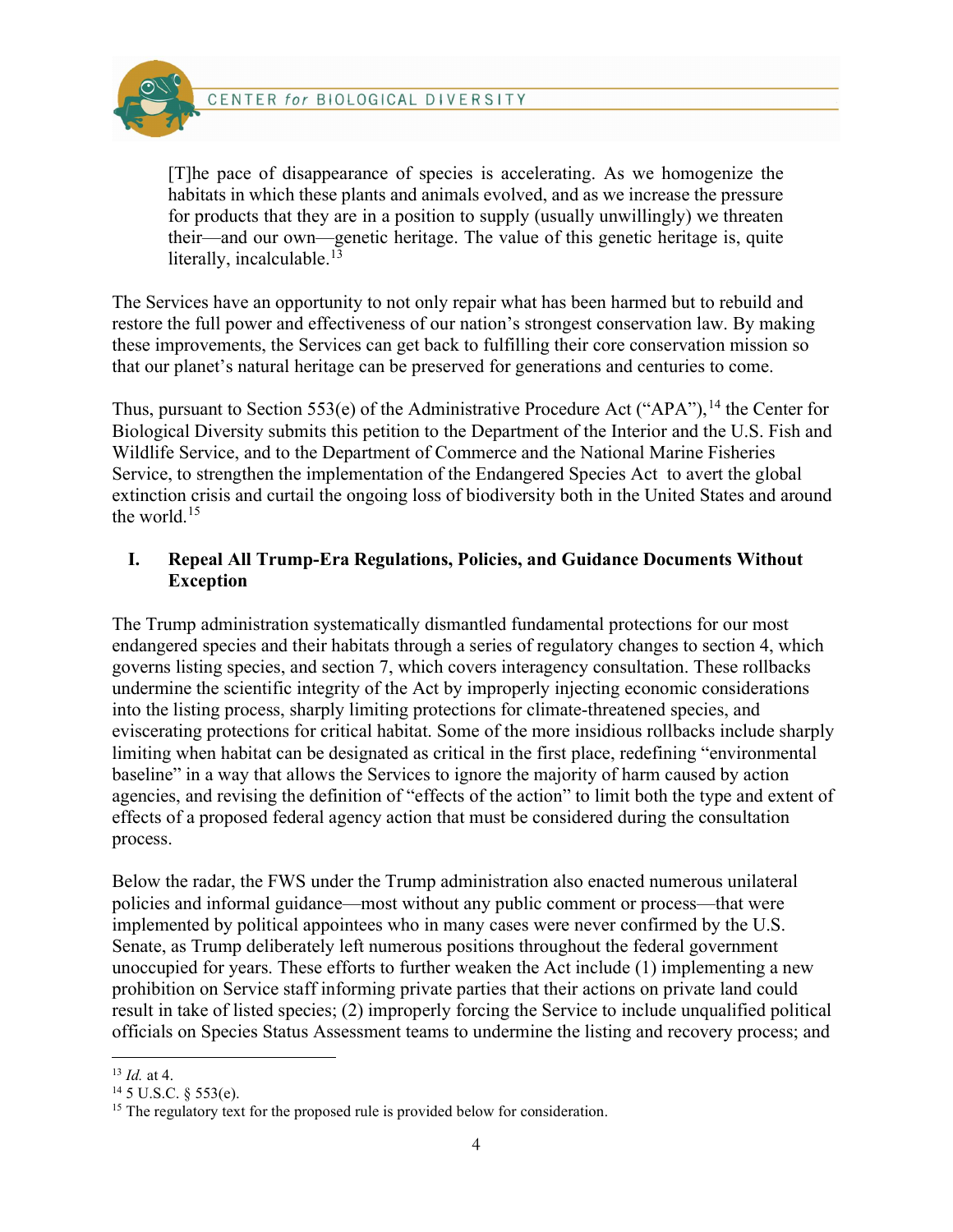

(3) withdrawing mitigation guidance designed to protect endangered species nationwide.

As a whole, the Trump rollbacks to the Act represented the largest attack on the law in the past 40 years. Thus, every regulation, guidance document and policy issued during the Trump administration must be rescinded in their entirety without exception.

# II. Restore Scientific Integrity to the Listing and Consultation Process

When Congress amended the Endangered Species Act in the early 1980s to require that listing decisions be based "solely on the best scientific and commercial data available," it did so in response to efforts by the Reagan administration to inject short-term political and economic concerns into decisions of whether to list animals and plants. Despite a clear Congressional mandate to avoid economic considerations in the listing process, the Trump administration expressly allowed consideration of the economic impacts of listing in its section 4 regulations. While the Biden administration is expected to undue this blatantly illegal provision, the FWS's process for listing species has long allowed economic and political concerns to enter listing decisions in other ways. In particular, FWS's process for listing decisions involves multiple layers of bureaucracy and upwards of 20 people who only vet listing decisions based on political concerns. While expert biologists draft listing proposals, these proposals can be overturned at any point during this cumbersome review process by regional directors, the head of the listing division, the Assistant Director for Ecological Services, or high-level political appointees who often have no relevant, specific scientific background. In fact, it is frequently the case especially with politically controversial species—that listing decisions are made in Washington, DC, including reversing the original listing recommendations of the Services' own scientists.<sup>16</sup>

The section 7 consultation process regarding agency actions has also been compromised by improper political interference. Similar to listing recommendations, expert biologists are responsible for completing Biological Opinions. However, if a FWS biologist is likely to make a jeopardy call, they are required to notify the chief of the Endangered Species Division within the regional office through the "Early Alert" process. The regional office then sends a memo to the Assistant Director of Ecological Services, who in turn notifies the Director—and possibly political appointees higher up in the Department of the Interior. If the same biologist makes a "no-jeopardy" decision, no additional review is needed. This asymmetrical approach to consultation has cultivated a system of intimidation which discourages career scientists from ever making jeopardy determinations for fear of political backlash. This pattern of stifling the decisions of lower-level staff persists to the present day.<sup>17</sup>

Thus, to restore scientific integrity to the Act and empower career scientists to make science-

<sup>&</sup>lt;sup>16</sup> This was the case in the FWS decision to not protect the wolverine under the Endangered Species Act. In rejecting the agency's determination not to list the wolverine as arbitrary and capricious, the Montana District Court noted that the likely reason the wolverine was denied protection "can be found in the immense political pressure that was brought to bear on this issue, particularly by a handful of western states." Defenders of Wildlife v. Jewell, 176 F. Supp. 3d 975 (D. Mont. 2016).

 $17$  See Union of Concerned Scientists, Surveys of Scientists at Federal Agencies, *available at*: https://www.ucsusa.org/surveys-scientists-federal-agencies.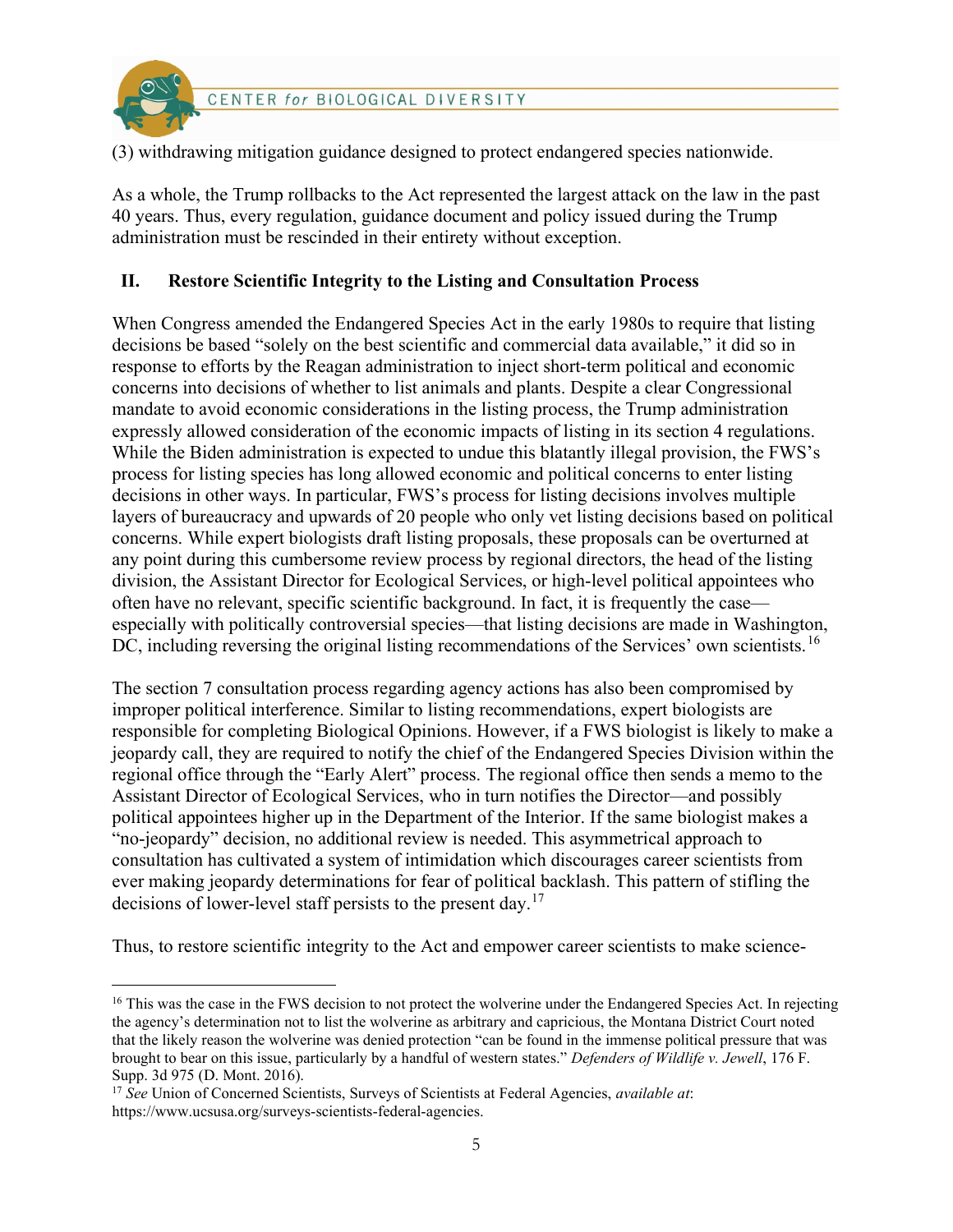

based decisions without fear of political reprisal, the petition proposes adding a requirement to the Act's implementing regulations that require public documentation and notice to the docket whenever an expert biologist's scientific conclusions are changed or altered by a supervising biologist, political official, or other Department employee. This notification requires including the name and qualifications of the employee making the change, as well as the scientific justification and citation to the literature supporting such change.

## III. Create A Scientifically Defensible Definition of Recovery

Conserving threatened and endangered species is not limited to merely preventing their extinction. Under the Endangered Species Act, the conservation of listed species includes the much more ambitious goal of ensuring "listed species and their ecosystems are restored and their future is safeguarded to the point that protections under the ESA are no longer needed."<sup>18</sup> While the Act does not require a species to be restored to 100% of its lost historic range or its historic abundance, it does require that species be recovered to the point that they are meaningful components of the ecosystems they once inhabited.

Despite the paramount importance of recovery in the Endangered Species Act, the concept of "recovery" remains poorly defined. The current regulations only address recovery in the most basic manner, parroting the statutory text.<sup>19</sup> The Services offer a slightly more robust definition of recovery in their Recovery Guidance—acknowledging that recovery includes the restoration of the ecosystems upon which threatened and endangered species depend and is not limited to reducing the risk of biological extinction below a certain threshold—but the Guidance offers no additional science-based criteria for defining recovery.

Thus, this petition proposes the following definition of what it should mean for a species to be fully recovered, including so that it plays a meaningful role in the ecosystems it lives in, as the Act originally envisioned:

Recovery means the improvement in the status of a listed species such that—

(1) the species is of sufficient abundance, measured by numbers of individuals, numbers of populations, range extent, and/or habitat availability, that it possesses the necessary representation, redundancy, and resiliency to ensure the species' long-term persistence, and to ensure that the species continues to perform its ecological role in each significant portion of its range; and

(2) the species is no longer at risk of becoming endangered within the foreseeable

<sup>&</sup>lt;sup>18</sup> Interim Endangered and Threatened Species Recovery Planning Guidance at 1.1-1 (June 2010)

 $19$  The regulations that guide the Section 7 consultation process state that recovery means "improvement in the status of listed species to the point at which listing is no longer appropriate under the criteria set out in section  $4(a)(1)$  of the Act." 50 C.F.R. § 402.02. The regulations that guide the process for the listing process state that a species may be delisted "on the basis of recovery only if the best scientific and commercial data available indicate that it is no longer endangered or threatened." 50 C.F.R. § 424.11(d)(2). Both of these regulations are legally accurate, but neither helps to explain what recovery means.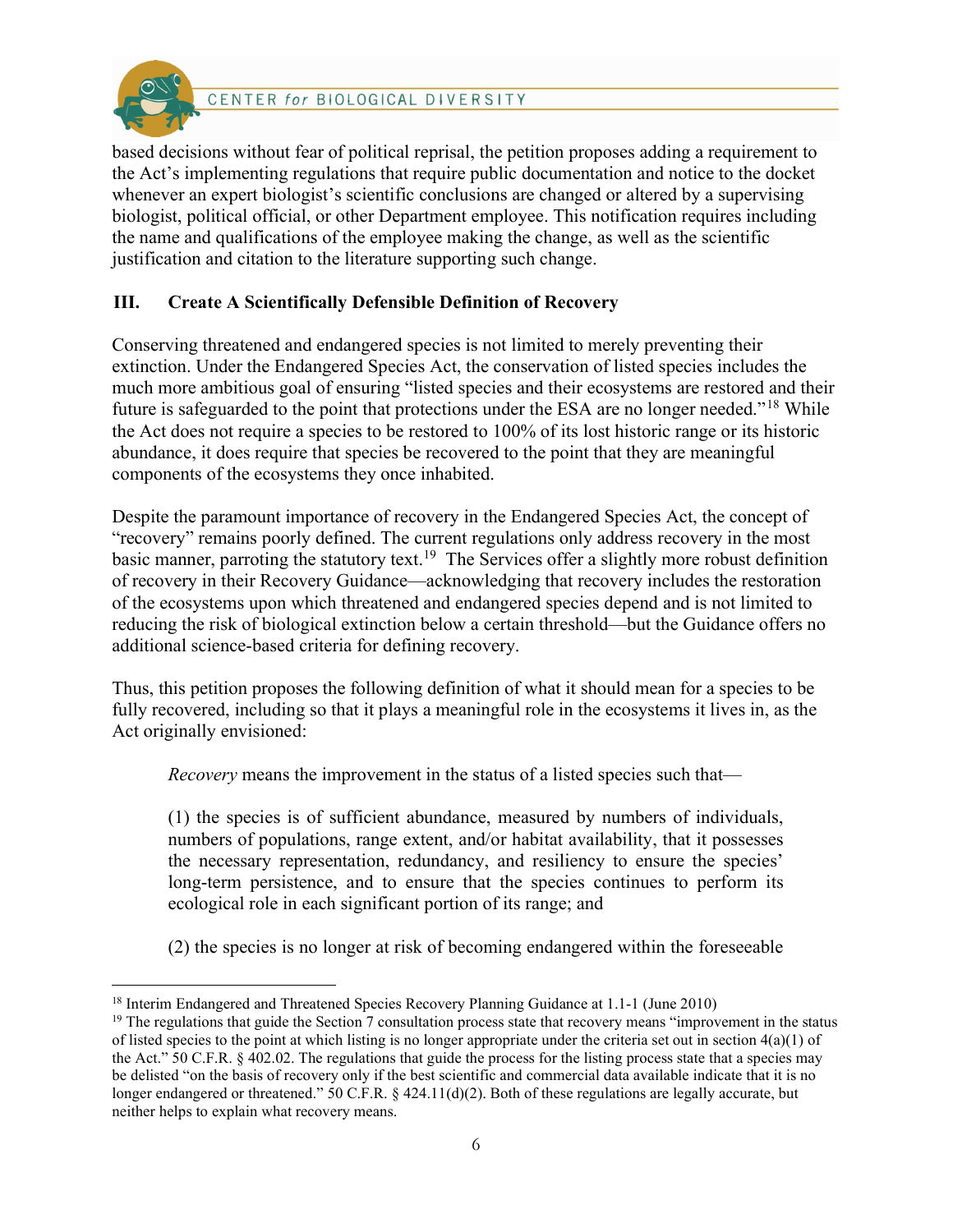

future in any significant portion of its range due to (A) the present or threatened destruction, modification, or curtailment of its habitat or range; (B) overutilization for commercial, recreational, scientific, or educational purposes; (C) disease or predation; (D) the inadequacy of existing regulatory mechanisms; or (E) other natural or manmade factors affecting its continued existence.

In addition, this petition proposes a regulatory definition of "recovery plan," and clarifies that any recovery plan must include criteria that address each of the primary threats identified by the Services as affecting a species' recovery.<sup>20</sup> Further, for a species to be considered recovered, it must achieve the stated recovery criteria in its recovery plan.

## IV. Define "Significant Portion of Its Range" to Prevent Extirpation

When Congress passed the Endangered Species Act, one of the most important additions was the ability to protect imperiled species before they reached the precipice of extinction globally. This change in approach to conservation provided the Services with a proactive tool to flexibly manage declining wildlife by protecting species "which are in trouble in any significant portion of their range, rather than threatened with worldwide extinction."<sup>21</sup> The inclusion of this authority made clear the Act's protections are to be afforded broadly to our nation's wildlife by allowing the Services to address the risks of a species being extirpated from a portion of its range, irrespective and independent of whether this loss in range would lead to the extinction of a species.

The Services have a dismal track record of developing a legally sound policy on the "significant portion of its range" language. Since early 2000s, the agencies have repeatedly tried and failed to develop legally defensible interpretations of the phrase. In each iteration, the Services developed myopic, semantically contorted interpretations of the law in an attempt to make the significant portion of its range language superfluous. Therefore, this petition proposes the following definition that is precautionary, based on the best available science, and consistent with the Act's stated policy goals:

A portion of range will be considered significant based on the following criteria: it would increase the resiliency, redundancy or representation of the species, it ensures the conservation of the species in the variety of ecosystems in which it occurred or occurs, such that the species' role in those ecosystems is maintained or restored; for domestic species, it represents the last surviving occurrence of the species in the U.S., or furthers other objectives of the Act. Analysis of significant portion of range will consider both occupied and unoccupied range where a species could be recovered. Any portion of a species' range where it may be in danger of extinction or likely to become in danger of extinction in the foreseeable future will be analyzed for significance. Determination that a species is threatened throughout its range will not form a basis for considering whether it is endangered in a

 $20$  See Save the Bull Trout et al., v. Everson et al., CV-19-184-M-KLD (D. Mont. 2021).

<sup>21</sup> H.R. Rep. No. 93-412, at 2 (1973).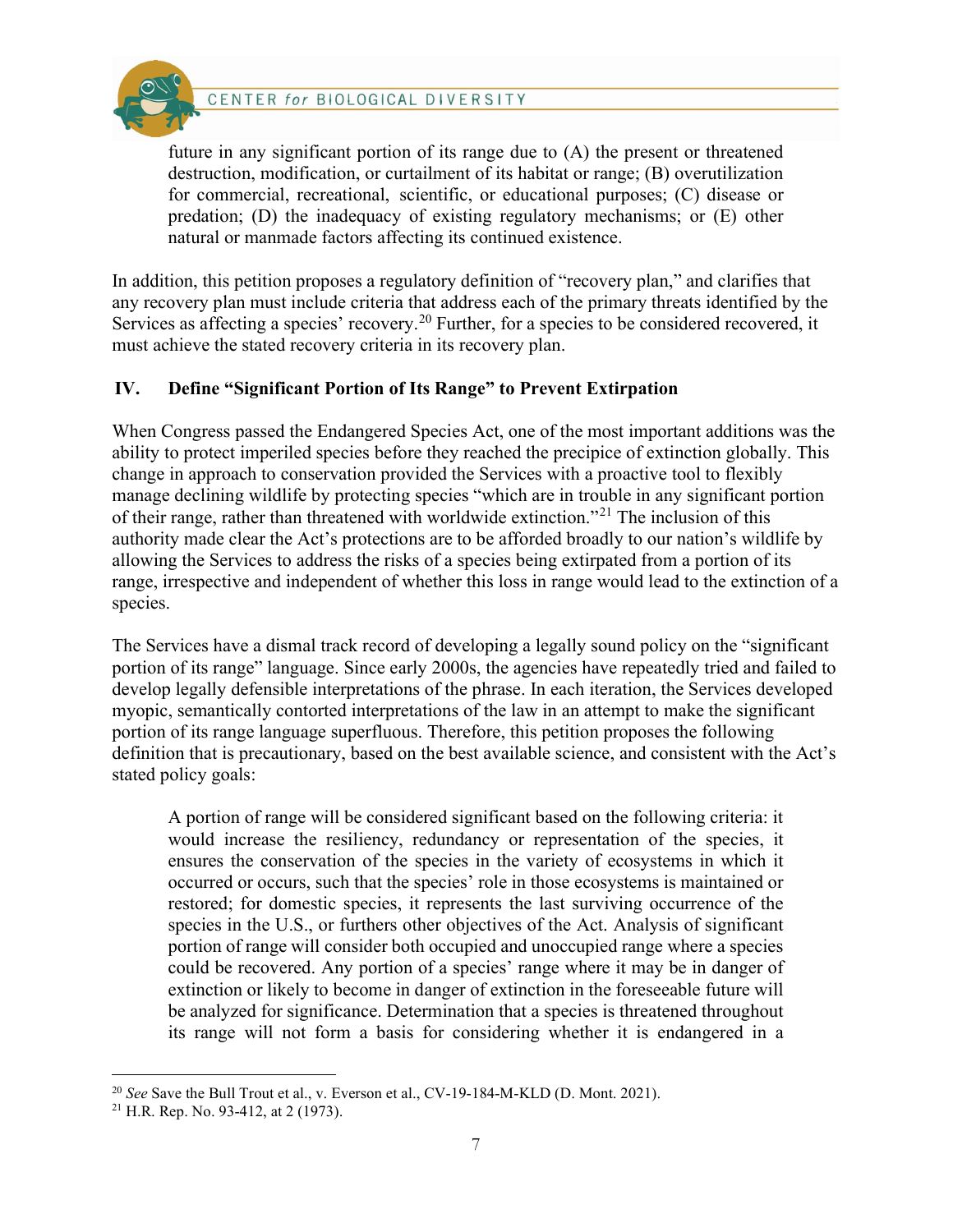

Range includes the current extent of occurrence of the species, the species' former extent of occurrence insofar as the species' former range extent still contains biologically suitable habitat or can be feasibly restored, and the projected extent of occurrence which will likely include biologically suitable habitat for the species within the foreseeable future.

#### V. Fully Integrate Climate Change into the Conservation and Recovery of Endangered Species

While a handful of climate-imperiled species like the polar bear and staghorn coral have been listed under the Endangered Species Act, the Services have refused — in both Democratic and Republican administrations — to consult on how federal agency actions that increase greenhouse gases harm those species and have tried to limit the impact that listing of climate-affected species has on major emitters.<sup>22</sup> As such, section 7 consultations represent a remarkably underutilized yet powerful tool for the federal government—which is responsible for a large portion of the country's overall emissions—to meaningfully address greenhouse gas emissions.

The Fourth National Climate Assessment warns that "climate change threatens many benefits that the natural environment provides to society," and that "extinctions and transformative impacts on some ecosystems" will occur "without significant reductions in global greenhouse gas emissions."<sup>23</sup> The best available science shows that anthropogenic climate change is causing widespread harm to life across the planet, disrupting species' distribution, timing of breeding and migration, physiology, vital rates, and genetics—in addition to increasing species extinction risk.<sup>24</sup> Climate change is already affecting 82% of key ecological processes that underpin ecosystem function and support basic human needs.<sup>25</sup> One million animal and plant species are now threatened with extinction, with climate change as a primary driver.<sup>26</sup>

Additionally, scientists can predict specific harms to individual species from the incremental emissions increases directly attributable to the federal agency actions, and can also assess the consequences of emissions for listed species' conservation and recovery. For example, the recovery plan for the polar bear predicts three different scenarios for polar bear populations under scenarios where emissions are abated early, emissions are abated later, and where emissions continue unabated.<sup>27</sup> Likewise, with respect to particular agency actions, scientists were able to calculate that the rollback of vehicle emissions standards by the Trump

<sup>&</sup>lt;sup>22</sup> See e.g. Appalachian Voices et al., v. Dept. of Interior et al., No. 20-2159 (4th Cir. 2022).

<sup>&</sup>lt;sup>23</sup> U.S. Global Change Research Program, Impacts, Risks, and Adaptation in the United States, Fourth National Climate Assessment, Vol. II 42, 44 (2018), https://nca2018.globalchange.gov/.

 $24$  Rachel Warren et al., Increasing impacts of climate change upon ecosystems with increasing global mean temperature rise, 106 Climatic Change 141 (2011).

<sup>&</sup>lt;sup>25</sup> Brett R. Scheffers, *The broad footprint of climate change from genes to biomes to people*,  $354$  Science  $719$ (2016).

<sup>&</sup>lt;sup>26</sup> IPBES, Global Assessment Report on Biodiversity and Ecosystem Services (E.S. Brondízio et al eds., 2019), https://ipbes.net/news/Media-Release-Global-Assessment.

 $27$  U.S. Fish and Wildlife Service, Polar bear (Ursus maritimus) Conservation Management Plan, Final (2016).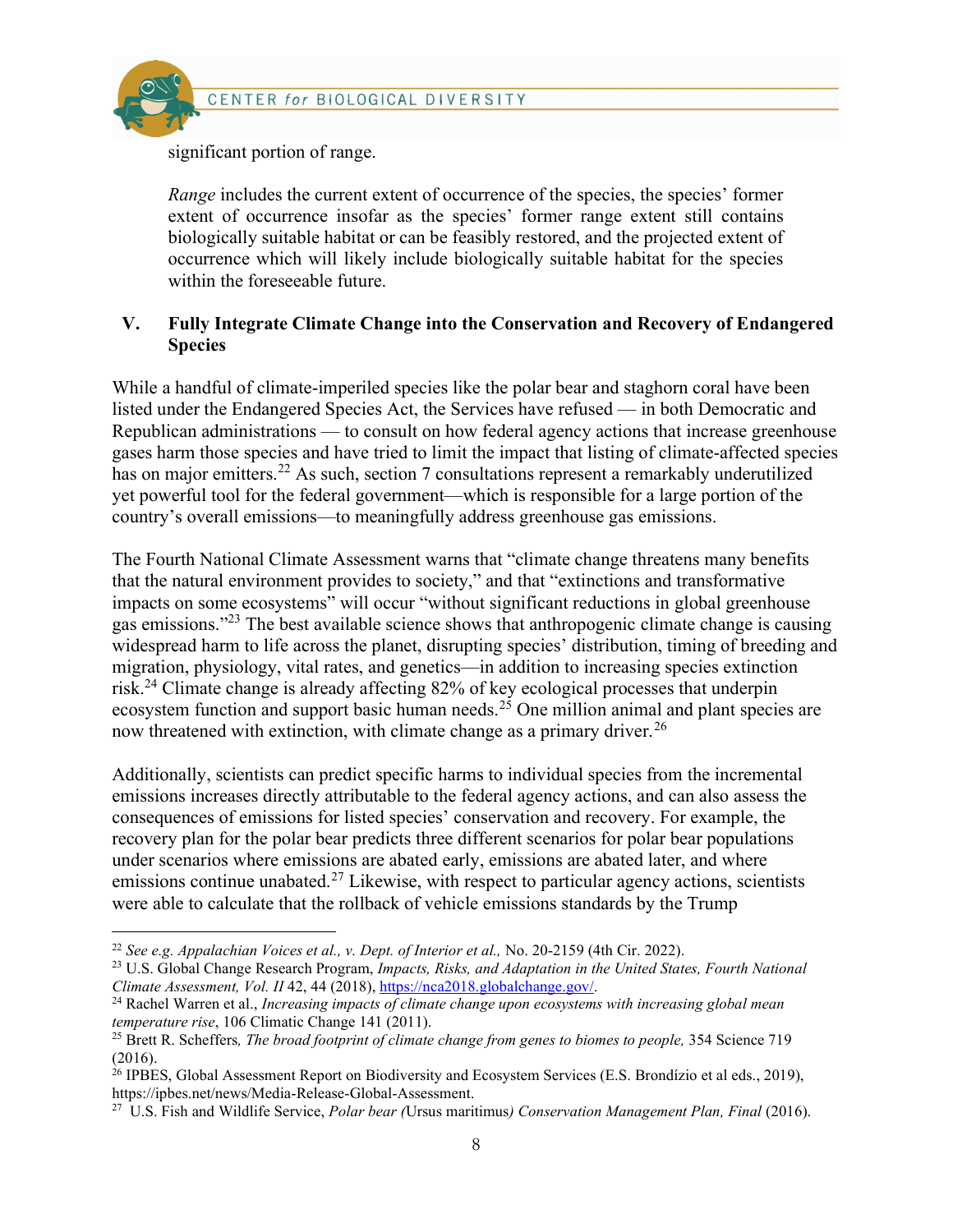

administration would have resulted in a sustained loss of more than 1,000 square miles of summer sea ice habitat for the polar bear and nearly one full additional day of ice-free conditions in Alaska and many other parts of the Arctic, which would reduce the length of the polar bear feeding season and lower reproductive success and survival.<sup>28</sup>

Completing climate consultations would ensure a "whole of government" approach to climate change and align with President Biden's stated goal to "organize and deploy the full capacity of agencies to combat the climate crisis."<sup>29</sup> Completing climate consultations would provide meaningful conservation benefits to species that are the most harmed by climate change, such as corals, Arctic species like polar bears, and species vulnerable to sea-level rise. Climate consultations would also help ensure better agency decision-making across the board in the face of the existential threat that climate change represents. Therefore, this petition proposes changes to the section 7 regulations that guarantee federal agencies can no longer ignore the impacts of their actions on climate change and climate-impacted species from their own emissions.

## VI. Strengthen Protections for Critical Habitat

In passing the Endangered Species Act, Congress recognized the fundamental importance of protecting species' habitat, stating "if the protection of endangered species depends in large measure on the preservation of the species' habitat, then the ultimate effectiveness of the Endangered Species Act will depend on the designation of critical habitat."<sup>30</sup> Congress also recognized habitat destruction as the primary cause of species decline:

Man can threaten the existence of species of plants and animals in any of a number of ways, by excessive use, by unrestricted trade, by pollution or by other destruction of their habitat or range. The most significant of those has proven also to be the most difficult to control: the destruction of critical habitat.<sup>31</sup>

Unfortunately, even the Services' regulations pre-Trump have underestimated the importance of critical habitat for species survival and recovery. In section 7, Congress prohibited federal agencies from taking actions that would result in the destruction  $\boldsymbol{or}$  the adverse modification of critical habitat. Congress was clearly concerned with both the destruction of critical habitat as well as non-permanent, adverse modifications to critical habitat. Despite this fact, the Services have never given independent meaning to "destruction" as opposed to "adverse modification" of critical habitat, and instead have treated the two statutory prohibitions as equivalent. These two prohibitions are not equivalent.

The plain meaning of section  $7(a)(2)$  is that federal agencies are prohibited from taking actions

<sup>&</sup>lt;sup>28</sup> See Declarations of Shaye Wolf and Steven Amstrup, Competitive Enterprise Inst. et al. v. National Highway Traffic Safety Admin. et al., Case No. 20-1145, Document No. 1880214 (filed Jan. 14, 2021) and Dirk Notz & Julienne Stroeve, Observed Arctic sea ice loss directly follows anthropogenic CO2 emission, 354, SCIENCE 747 (2016), https://science.sciencemag.org/content/354/6313/747/tab-pdf.

 $^{29}$  Tackling the Climate Crisis at Home and Abroad, Exec. Order No. 14,008, 86 Fed. Reg. 7619 (Jan. 27, 2021) <sup>30</sup> H.R. Rep. No. 94-887 (1976).

<sup>31</sup> H.R. Rep. 43-412 (1973) (emphasis added).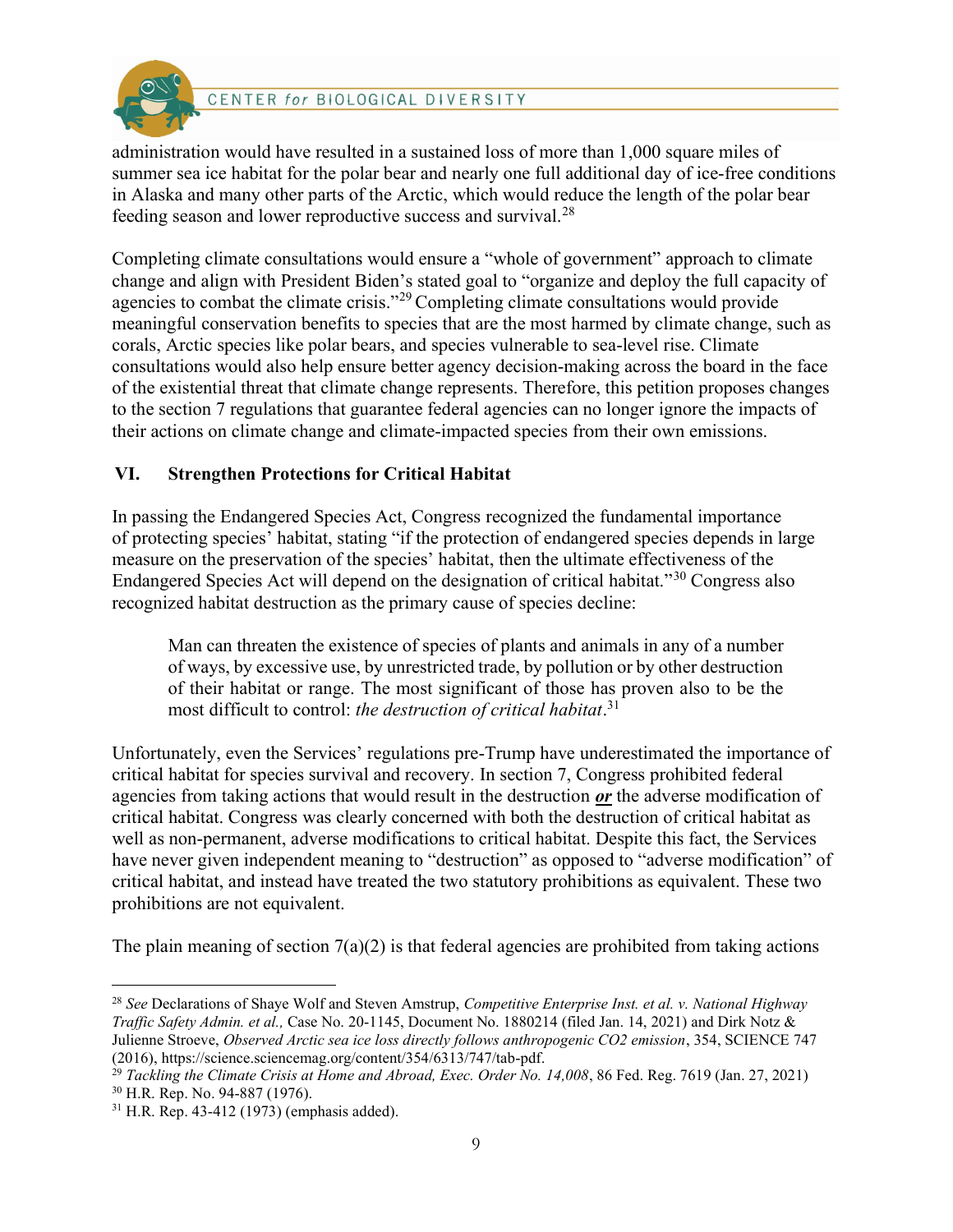

which result in *either* the destruction of critical habitat or the adverse modification of critical habitat. As the Supreme Court stated, "[T]his language admits of no exception."<sup>32</sup> Thus, this petition proposes two separate definitions that give independent meaning to both the prohibition on the "destruction" of critical habitat and the prohibition on the "adverse modification" of critical habitat. In addition to providing an independent definition for each term, we recommend that the Services eliminate the "appreciably diminish" threshold, and instead address and evaluate all non-trivial impacts to critical habitat during the consultation process at the smallest, biologically-relevant scale to further the recovery of listed species. Therefore, this petition proposes the following revised definitions:

Adverse modification means any direct or indirect alteration that results in non-de minimis impacts to the value of a critical habitat unit for the survival or recovery of a listed species. Such alterations include, but are not limited to, alterations to the enumerated physical or biological features that were the basis for determining the habitat to be critical.

Destruction means a direct or indirect alteration that permanently decreases the extent of critical habitat available for the survival or recovery of a listed species.

#### VII. Strengthen Protections for Foreign-Listed Species by Restoring the Global Scope of Section 7 Interagency Consultations

One of the stated goals of the Endangered Species Act is to implement at least six international treaties to conserve endangered species, including the Convention on Nature Protection and Wildlife Preservation in the Western Hemisphere and the Convention on International Trade in Endangered Species of Wild Fauna and Flora.<sup>33</sup> The Act expressly states that achieving the goals and objectives of those treaties and conventions is the policy underlying the Act and contains provisions to aid in the recovery of species overseas, such as section 8's provision of funding, technical assistance, and investigations to help with other countries' recovery efforts. Thus, the Endangered Species Act envisions an integrated program of conservation both within and beyond U.S. borders.

Unfortunately, in 1986 one of the few changes made to the Act's implementing regulations was to end the practice of interagency consultation for federal agency action on U.S.-listed species that are found in other countries. This regulatory change was found to be inconsistent with the plain meaning of the Endangered Species Act and was struck down by the Eighth Circuit Court of Appeals.<sup>34</sup> But, in a sharply divided ruling, the Supreme Court reversed the Eighth Circuit on procedural grounds, and the unlawful 1986 regulation remains in place.<sup>35</sup>

Currently, there are over 600 foreign species listed under the Act. If a federal agency action occurs outside the United States and beyond the high seas, the current regulations do not require

 $32$  Tennessee Valley Authority v. Hill, 437 U.S. 153, 173 (1978).

 $33$  16 U.S.C.  $\frac{1531(a)(4) \& (b)}{b}$ .

<sup>34</sup> Defenders of Wildlife v. Lujan, 911 F.2d 117 (8th Cir. 1990).

<sup>35</sup> Defenders of Wildlife v. Lujan, 504 U.S. 555 (1992).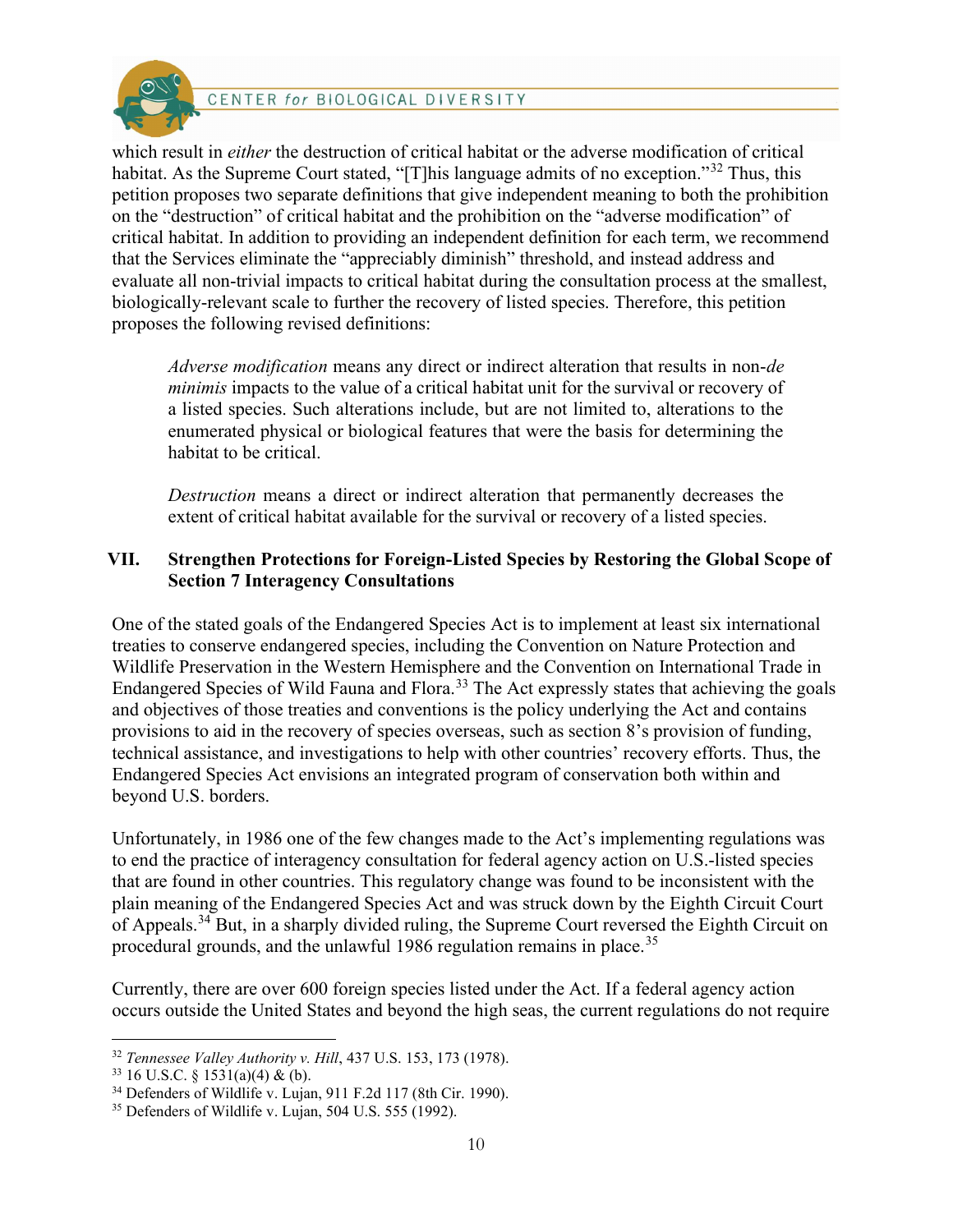

the action agency to engage in consultations with the Services *even if that action were to lead* directly to the extinction of a foreign species listed under the Endangered Species Act. Given the increasing number of major developments, from permit applications for proposed transboundary pipelines to the construction of border walls, and massive funding of international development projects, reinstating the original global geographic scope of the section 7 consultation requirement remains one of the most overdue changes to the Act's implementing regulations. This change would result in meaningful benefits for biodiversity, both within the United States and around the world. Therefore, this petition proposes restoring the original regulatory requirement that all federal agencies consult with the Services to ensure that any of their actions that may affect listed species beyond the borders of the United States will not jeopardize the existence of those species, as the plain language of the Endangered Species Act directs.

#### VIII. Require Federal Agencies to Develop Ambitious Proactive Conservation Programs for Species Harmed by Their Actions

Section 2(c) of the Endangered Species Act establishes that it is "the policy of Congress that all Federal departments and agencies shall seek to conserve endangered species and threatened species and shall utilize their authorities in furtherance of the purposes of this Act."<sup>36</sup> While many of the Act's provisions work to effectuate the conservation goals of the statute, one of the greatest strengths of the Endangered Species Act is the interagency cooperation and consultation mandates provided in Section 7. Unfortunately, the affirmative recovery obligations under Section 7(a)(1) have largely been ignored and the consultation requirements under Section 7(a)(2) are under constant attack and have been whittled away over time. As noted above, the Services almost never conclude that a federal agency action must be stopped to avoid jeopardizing listed species. Rather, the overwhelming majority of biological opinions conclude that the action does not rise to the level of jeopardy but will result in incidental take. In these circumstances, the Services must provide an Incidental Take Statement ("ITS") and Reasonable and Prudent Measures ("RPMs") to *minimize* such take.<sup>37</sup> These mechanisms are the heart of the consultation process and what make the Endangered Species Act so successful. In fact, Congress explicitly recognized the importance of providing agencies with ways to minimize take when it amended the Act in 1982:

in many cases in which a proposed action will not result in jeopardy, there may be minor modifications to the project which will minimize the effects on the species and which the action agency could easily and inexpensively adopt. We believe that providing such information to the action agency is important for the continued protection of endangered species and assists other federal agencies in fulfilling their obligations under section  $7(a)(1)$  of the Act.<sup>38</sup>

Section  $7(a)(1)$ —often referred to as the affirmative conservation duty—requires all federal agencies to "utilize their authorities … by carrying out programs for the conservation of

 $36$  16 U.S.C. § 1531(c)(1).

<sup>37</sup>

<sup>38</sup> H.R. Rep. No. 97-567, at 44.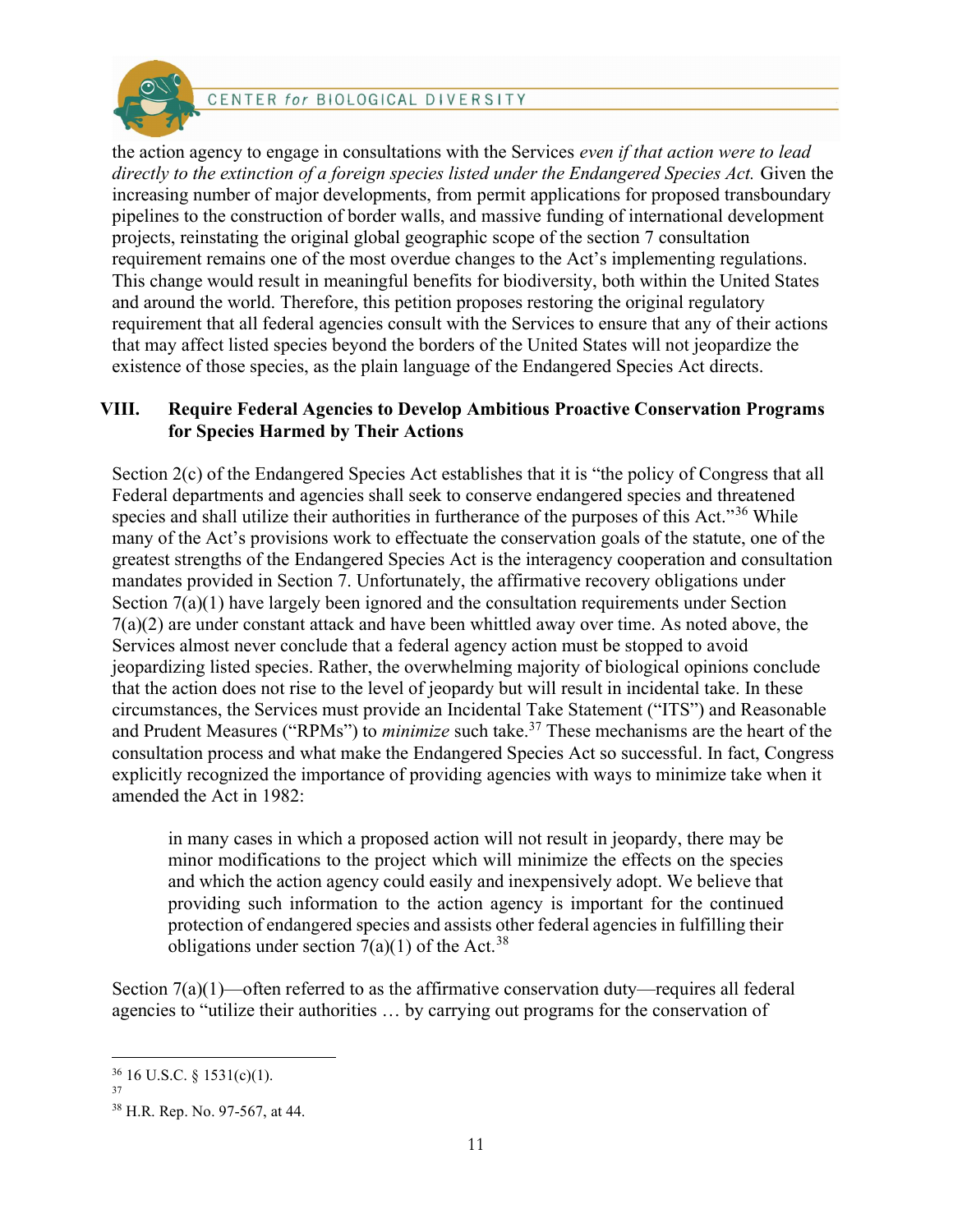

endangered and threatened species."<sup>39</sup> "Conservation" as used in the Act means "the use of all methods and procedures which are necessary to bring endangered species or threatened species to the point at which [the Act's protections] are no longer necessary."<sup>40</sup> In other words, the goal of conservation is species recovery. As the Supreme Court noted in Tennessee Valley Authority v. Hill, section  $7(a)(1)$  is no less than "stringent, mandatory language,"<sup>41</sup> that "reveals an explicit" congressional decision to require agencies to afford first priority to the declared national policy of saving endangered species."<sup>42</sup>

The value of Section  $7(a)(1)$ 's affirmative mandate is that it adds endangered species conservation to the purposes of every single federal agency in a way that is accountable and meaningful. Yet despite the clear requirements of the law, agencies have all but ignored their obligation to conserve listed animals and plants. Thus, to ensure that federal agencies meet their obligations under section  $7(a)(1)$  and ensure that their activities are consistent with the recovery of listed species, this petition proposes to require agencies to develop a section  $7(a)(1)$  proactive conservation program for each species harmed by their proposed action as a condition to obtaining an ITS.<sup>43</sup> The Services will need to establish minimum requirements as to what those programs should include, but the goal and guiding principle of any such program must ultimately be the proactive, landscape-level conservation and recovery of the species.

## IX. Strengthen the Implementation and Use of Experimental Populations as a Key Conservation Tool for Species Recovery

Because of the overwhelming political pressure felt by career scientists at the Services, proactive efforts to conserve our most critically imperiled species have been inadequate. For example, the FWS has become extremely timid when it comes to embarking upon intensive conservation actions such as translocations under section 10(j) of the Act. Despite the authority existing since 1988, the FWS has never established an "essential" experimental population to enhance the conservation of any species, not even a species only in captivity. Given the extreme urgency of the extinction crisis, this failure is unacceptable.

One of the proposed changes would facilitate the designation of experimental populations notwithstanding whether a species' historical range is in dispute or when it is not clear whether a portion of uncontroverted historic range has actually been rendered unusable for the species. For example, the current regulations pose a hurdle to designating an experimental population area for the Mexican wolf in the southern Rocky Mountains, a region which biologists maintain is necessary for recovery but which is not considered part of its historic range. At the same time,

<sup>39</sup> 16 U.S.C. § 1536(a)(1).

 $40$  *Id.* at § 1532(3).

<sup>41</sup> TVA v. Hill, 437 U.S. at 183.

 $42$  *Id.* at 185.

<sup>&</sup>lt;sup>43</sup> See Sierra Club v. Glickman, 156 F.3d 606, 618 (5th Cir. 1998) ("By imposing a duty on all federal agencies to use "all methods and procedures which are necessary to bring *any* endangered species or threatened species to the point at which the measures provided pursuant to this chapter are no longer necessary," 16 U.S.C. § 1532(2) (emphasis added), Congress was clearly concerned with the conservation of each endangered and threatened species. To read the command of  $\S$  7(a)(1) to mean that the agencies have only a generalized duty would ignore the plain language of the statute") (emphasis added).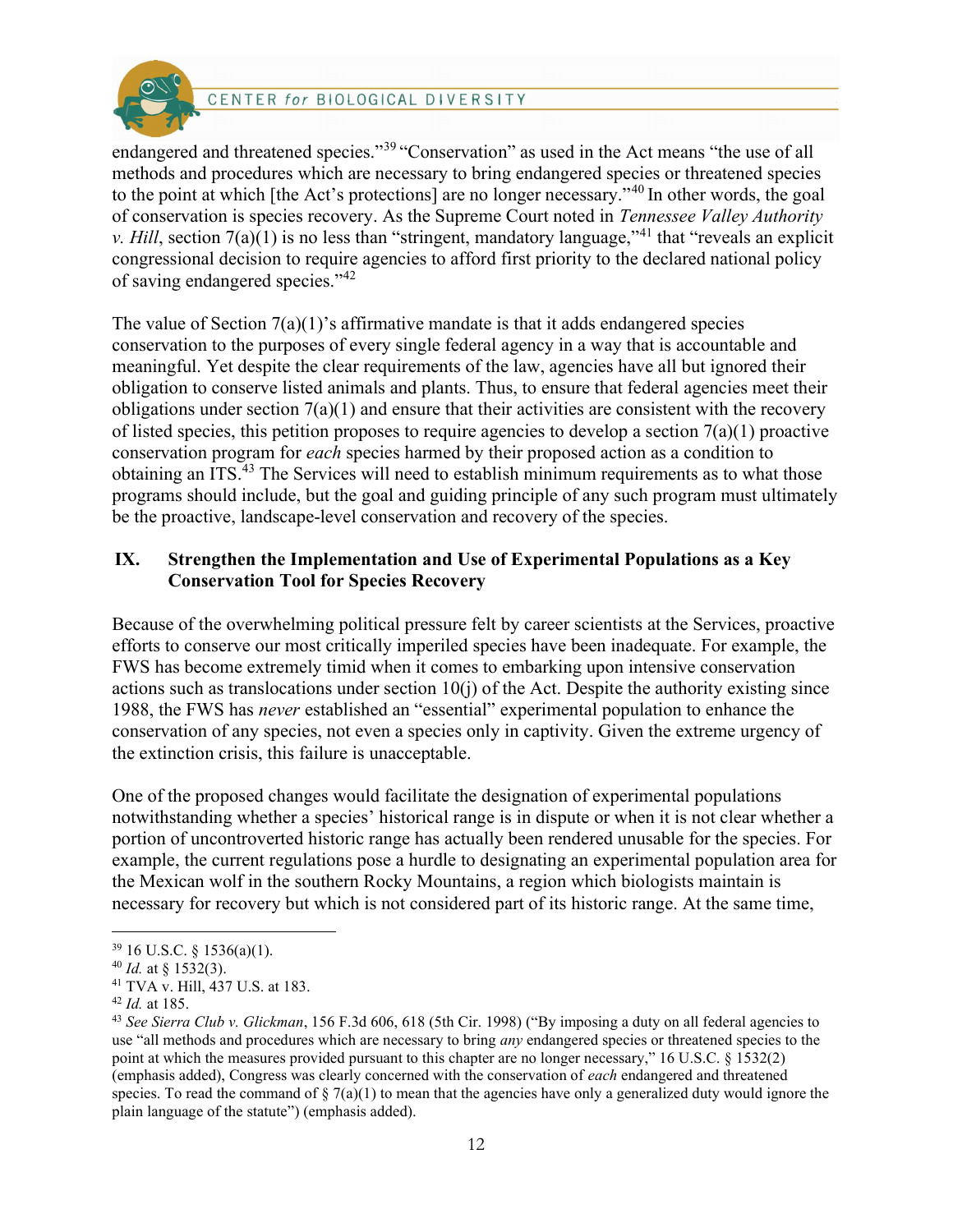

the undisputed historic range for this subspecies in Mexico presently supports a small number of wolves and it is not clear whether sufficient habitat remains for a viable population.

A second needed change reflects the growing scientific understanding of the importance of connectivity of populations to ensure their persistence. Such connectivity does not have to equate to a joining of two populations, and can occur through the occasional movements of animals from one population to another, and their subsequent successful reproduction. Section 10(j) does not require the Service to isolate an experimental population from naturally occurring populations, and regulations should not encourage such management.

The existing experimental population of the Mexican wolf is by regulation confined to the experimental population area except to the south in Mexico, a provision serving to block connectivity and making it far more unlikely the infusion of needed genetic diversity from northern gray wolves into the genetically depauperate Mexican wolf population. However, while connectivity of populations is important, this factor alone should not deter the Service from pursuing recovery in areas where the experimental population would be isolated from a naturally occurring population. In these situations, the Service can use translocation to occasionally move individuals between populations to enable the genetic exchange to allow recovery of isolated populations.

## X. Limit Section 10 Enhancement Permits to Activities that Actually Enhance the Survival or Propagation of Species

In passing the Endangered Species Act, Congress recognized that "economic growth" is a major factor in species extinction and made "overutilization for commercial" purposes one of the grounds for protecting species under the Act.<sup>44</sup> Thus, the Act is structured to curtail the commercial exploitation of imperiled species.<sup>45</sup>

Nevertheless, threatened and endangered species are routinely commodified under the Act through the FWS's issuance of "enhancement" permits. During the G.W. Bush administration, the agency proposed sweeping changes to ESA enhancement permitting.<sup>46</sup> The FWS proposed that the "net effect" of contributing money to an in-situ conservation program for the species, or an undefined "similar activity," would be accepted in exchange for a permit to engage in the otherwise unlawful activity – e.g., the import or take of a listed species.<sup>47</sup> Following significant public outcry, neither the proposed policy nor the proposed regulatory changes were ever officially adopted.

<sup>&</sup>lt;sup>44</sup> 16 U.S.C. § 1533(a)(1); see also H.R. Rep. No. 412, Legislative History at 141 (the threat to species arises "principally" from "pollution, destruction of habitat and the pressures of trade"); id. at 145 (endangered species are "harried and hunted by those who would use them for their own advantage"); S. Rep. 93-307, 93d Cong., 1st Sess., Legislative History at 301 ("[t]he two major causes of extinction are hunting and destruction of natural habitat"). <sup>45</sup> See Valerius Geist, "How Markets in Wildlife Meat and Parts, and the Sale of Hunting Privileges, Jeopardize Wildlife Conservation," Conservation Biology, Vol. 2, Issue 1 at 16 (Mar. 1988) (U.S. wildlife conservation

includes "the absence of market in the meat, parts, and products of [wildlife]").

<sup>46</sup> 68 Fed. Reg. 49,512 (Aug. 18, 2003); 68 Fed. Reg. 53,327 (September 10, 2003).

<sup>47</sup> Proposed Rule 17.22(a)(2)(ii); 68 Fed. Reg. at 53,333, col. 1.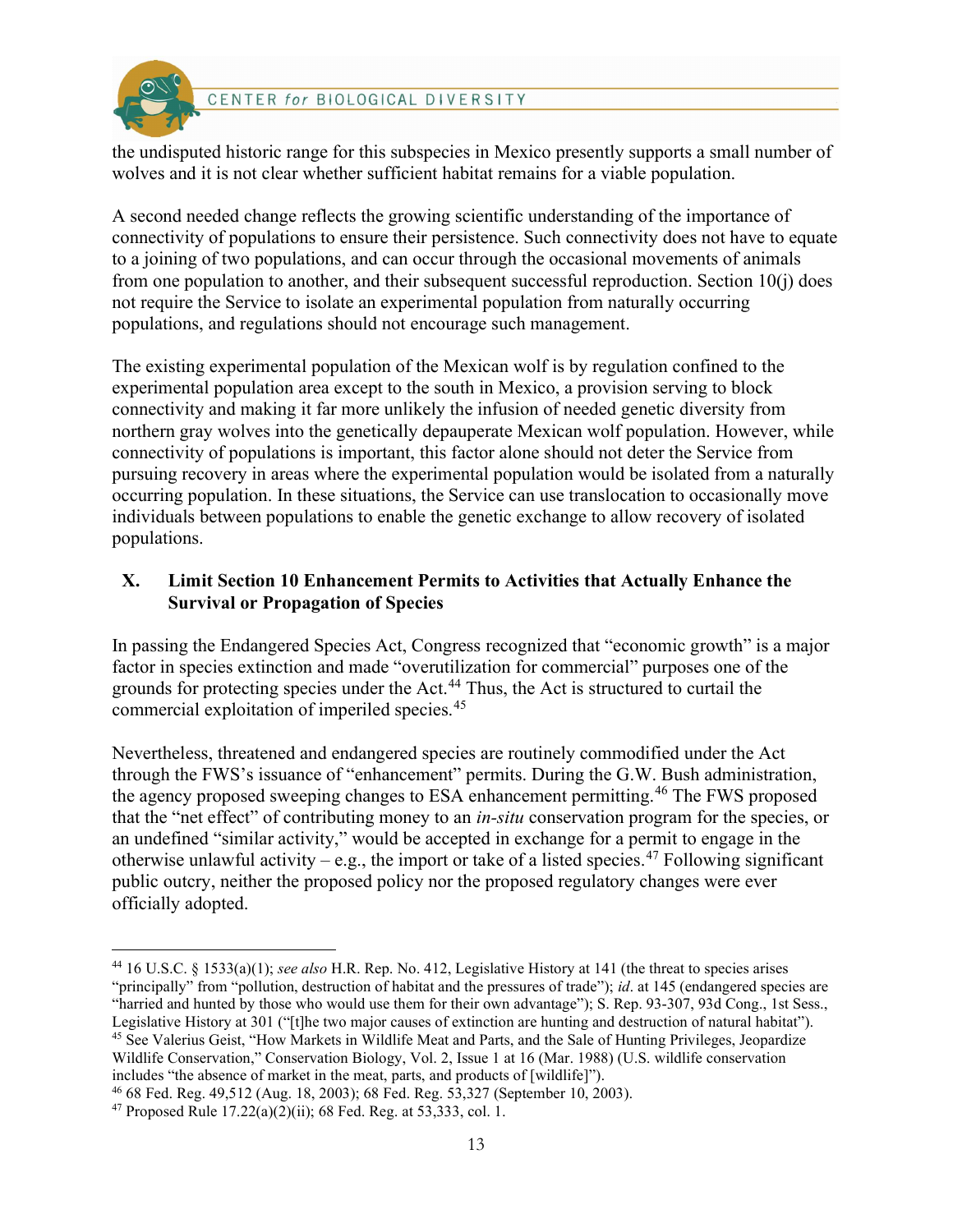

However, the FWS has nonetheless implemented the "pay-to-play" concept using a "net benefit" standard to allow income generation alone to justify enhancement permits. In doing so, the FWS has essentially flipped the system. The safeguards that once resulted in the routine denial of permits to import or take listed species are gone and for decades the agency has been permitting activities that themselves do not enhance the survival or propagation of the species.<sup>48</sup> As explained by Congress, allowing for enhancement activities was intended "to limit substantially the number or exemptions that may be granted under the act."<sup>49</sup> Yet, the agency issues hundreds of enhancement permits every year.<sup>50</sup>

Section 10 provides that "[t]he Secretary may permit . . . *any act otherwise prohibited* by section 1538 of this title  $\dots$  to enhance the propagation or survival of the affected species."<sup>51</sup> Congress intended that the Act being permitted would itself actually enhance the species' survival. Coupled with Congress' recognition that the value of these species is "incalculable," and extinction is irreparable, the Endangered Species Act commands the "institutionalization of caution."<sup>52</sup> It is time the enhancement provisions are implemented in a cautionary manner by ensuring that the activity being permitted itself enhances the survival or propagation of the species.

Additionally, public input and scrutiny are paramount to Section 10's permitting scheme. Congress required public notice, the opportunity for comment, and that information related to the application be made "public as a matter of public record."<sup>53</sup> Thus, in revising the enhancement permitting regime, this petition seeks to ensure public notice and comment on threatened and endangered species Section 10 permits, not just those for endangered species. This will provide for public input and oversight of the permitting system and ensure that only the minimal permits envisioned by Congress are granted.

## XI. Conclusion

Combating the global wildlife extinction crisis, stemming the loss of biodiversity, and restoring our natural heritage will require the Services to be bolder and more visionary than any other administration in history. There is no longer any time to waste. We have already lost hundreds of species to extinction in the United States, and now one million animal and plant species here and around the world are facing extinction in the coming decades if we fail to take immediate action. As Secretary Haaland recently stated:

<sup>48</sup> Both the statutory language and the legislative history make clear the narrow intent Congress has in crafting the enhancement provision in Section 10. See, e.g., H. Rep. No. 412, 93d Cong., 1st Sess. 17 (July 27, 1973), reprinted in "A Legislative History of the Endangered Species Act of 1973" ("Legislative History"), 97th Cong., 2d Sess. (February 1982) at 156 (Congress explained that: "[a]ny such activities to encourage propagation or survival may take place in captivity, in a controlled habitat or even in an uncontrolled habitat so long as this is found to provide the most practicable and realistic opportunity to encourage the development of the species concerned."). <sup>49</sup> 97th Cong., 2d Sess. at 156 (emphasis added).

<sup>&</sup>lt;sup>50</sup> Our tracking of ESA enhancement permits issues for trophy imports of threatened and endangered species alone demonstrates that the Service issues hundreds of permits each year for species such as leopards, elephants, and lions. <sup>51</sup> 16 U.S.C. § 1539(a) (emphasis added).

<sup>52</sup> House Report, Legislative History at 143-44.

<sup>53</sup> 16 U.S.C. § 1539(c).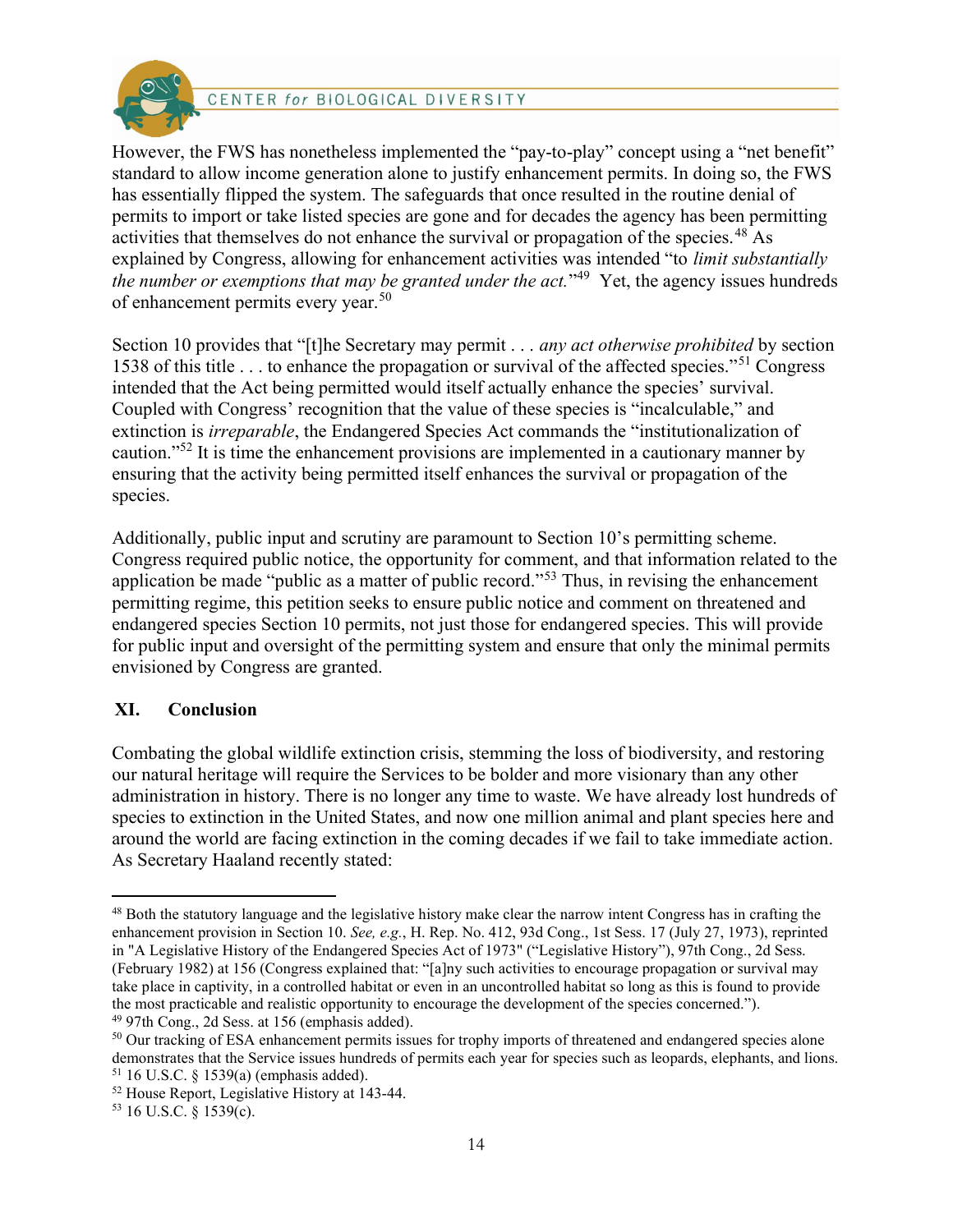"The specifics for each of the species demise' vary, but the story arc is essentially the same. Humans altered their habitat in a significant way, and we couldn't or didn't do enough to ultimately change the trajectory before it was too late. But this moment, as sobering as it is, can serve as a wakeup call. Our children and grandchildren will not know the earth as we do unless we change the status quo. We've got to do better by this planet, and we need to do it now."

The actions we take today will affect whether future generations live in a world where polar bears and monarch butterflies still exist, or one where they can only be found in children's books. Conserving our planet's natural heritage is a monumental challenge, but by adopting the recommendations outlined in this petition to strengthen the Endangered Species Act, the Services can make meaningful strides towards halting the extinction crisis and saving life on earth.

In accordance with the APA, we request that the Services expeditiously respond to this Petition.

Dated: March 8, 2022 Respectfully submitted,

 Stephanie Kurose Senior Endangered Species Policy Specialist Center for Biological Diversity (202) 849-8395 skurose@biologicaldiversity.org

# PROPOSED REGULATORY LANGUAGE

The following proposed regulatory text amends Title 50 of the Code of Federal Regulations.

# A. Reallocation of Species to the National Marine Fisheries Service

## § 17.2. Scope of Regulations

(b) The National Marine Fisheries Service shall have exclusive jurisdiction over the following species:

(1) All marine species of fish, including all anadromous species of salmonid, sturgeon, and steelhead. Additionally, a marine species of fish includes those that inhabits any ocean environment, coastal marshes, estuaries or mangroves.

(2) All marine aquatic invertebrates, including all corals..

- (3) All species of sea turtle.
- (4) All marine plants.

The U.S. Fish and Wildlife Service shall have exclusive jurisdiction over all remaining species under the Endangered Species Act. No later than 12 months following the finalization of this regulation, all jurisdiction of any such species currently maintained by the U.S. Fish and Wildlife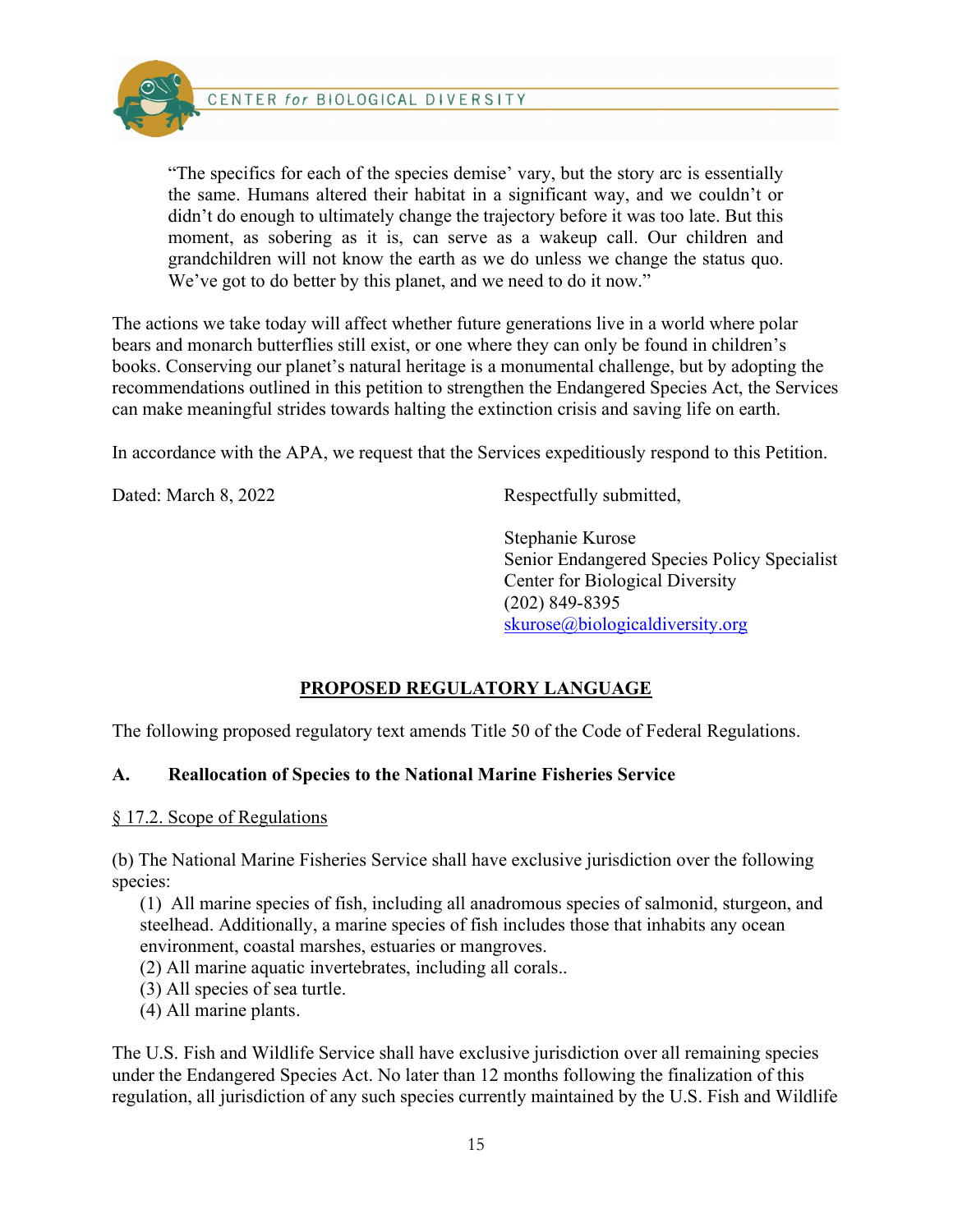

Service shall be transferred to the National Marine Fisheries Service to conform with the jurisdictional delineation set forth in this subpart.

## B. Restoring the Blanket 4(d) Rule for FWS and Adoption of the Blanket 4(d) Rule for NMFS

## § 17.31. Prohibitions

(a) Except as provided in subpart A of this part, or in a permit issued under this subpart, all of the provisions of §17.21 shall apply to threatened wildlife except § 17.21(c)(5).

## § 222.301. General Requirements

…

(b) No person shall take, import, export or engage in any other prohibited activity involving any species of fish or wildlife under the jurisdiction of the Secretary of Commerce that has been determined to be endangered under the Act, or that has been determined to be threatened, unless the Secretary has promulgated species-specific rules pursuant to Section 4(d) of the Act, without a valid permit issued pursuant to these regulations. The permit shall entitle the person to whom it is issued to engage in the activity specified in the permit, subject to the limitations of the Act and the regulations in parts 222, 223, and 224 of this chapter, for the period stated on the permit, unless sooner modified, suspended or revoked.

(c) Whenever a species-specific rule in subpart B of part 223 applies to a threatened species, none of the provisions of paragraph (b) of this section will apply. The species-specific rule will contain all the applicable prohibitions and exceptions.

# C. Section 4 Listing and Critical Habitat Designation

# § 424.02. Definitions

…

Endangered Species. Any species which is in danger of extinction throughout all or a significant portion of its range other than a species of the Class Insecta determined by the Secretary to constitute a pest whose protection under the provisions of this chapter would present an overwhelming and overriding risk to humans. A species can be considered endangered even if it is not currently on the brink of extinction or at risk of extinction globally.

Geographical area occupied by the species. An area that may generally be delineated around species' occurrences, as determined by the Secretary (*i.e.*, range). Such areas may include those areas currently or historically used throughout all or part of the species' life cycle, even if not used on a regular basis (e.g., migratory corridors, seasonal habitats, and habitats used periodically, but not solely by vagrant individuals), as well as areas species may need in the future to carry out all or part of the species' life cycle.

…

Line biologist(s). The primary biologist(s) responsible for assessing the conservation status of a species for a determination under Section 4 of the Act, or that conducts research or collects data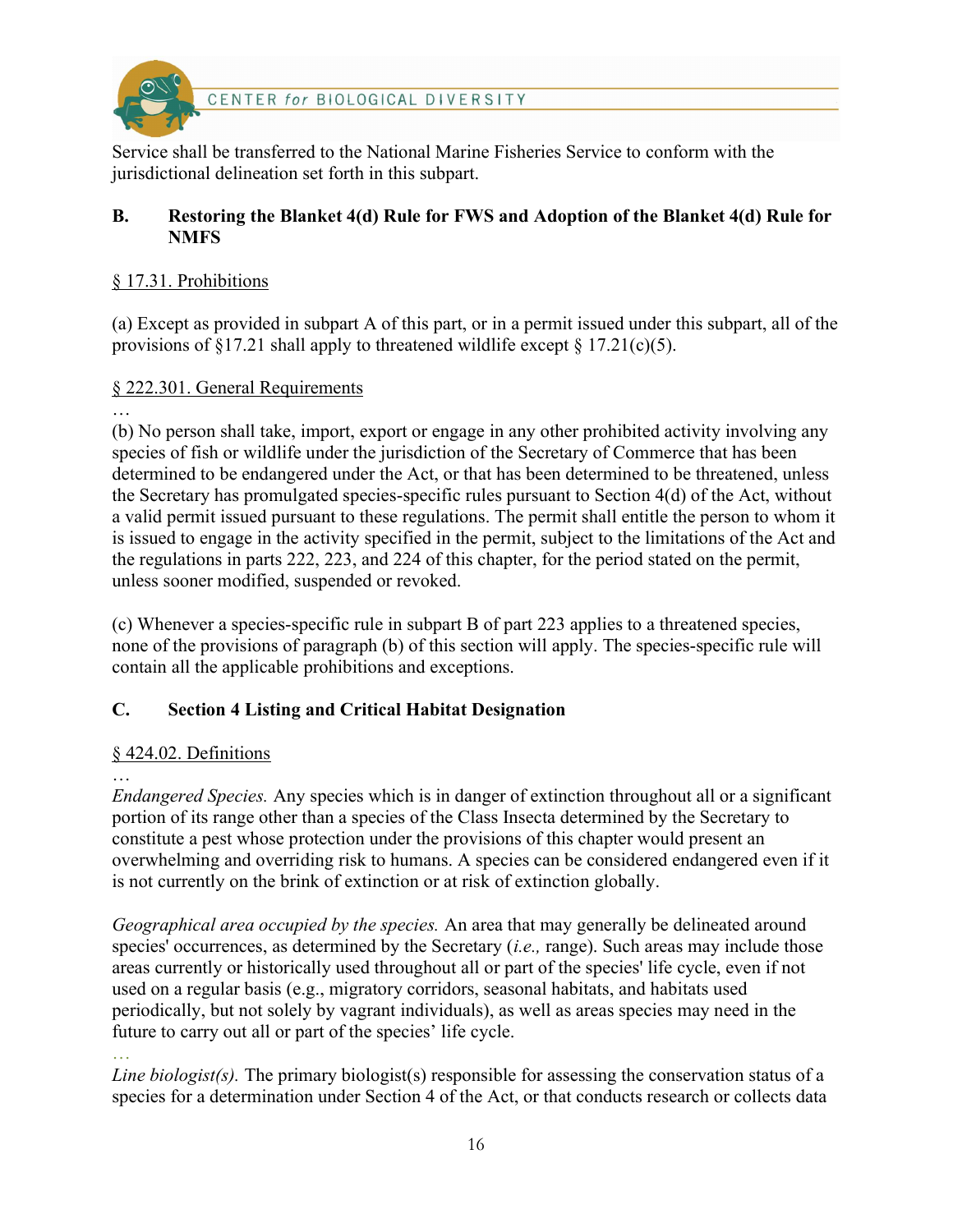on the relevant plant or animal species.

Physical or biological features essential to the conservation of the species. The features that support the life-history needs of the species, including but not limited to, water characteristics, soil type, geological features, sites, prey, vegetation, symbiotic species, or other features. A feature may be a single habitat characteristic, or a more complex combination of habitat characteristics. Features may include habitat characteristics that support ephemeral or dynamic habitat conditions. Features may also be expressed in terms relating to principles of conservation biology, such as patch size, distribution distances, and connectivity.

…

Recovery. The improvement in the status of a listed species such that—

(1) the species is of sufficient abundance, measured by numbers of individuals, numbers of populations, range extent, and habitat availability, that it possesses the necessary representation, redundancy, and resiliency to ensure the species' long-term persistence, and to ensure that the species continues to perform its ecological role in each significant portion of its range; and

(2) the species is no longer at risk of becoming endangered within the foreseeable future in any significant portion of its range due to (A) the present or threatened destruction, modification, or curtailment of its habitat or range; (B) overutilization for commercial, recreational, scientific, or educational purposes; (C) disease or predation; (D) the inadequacy of existing regulatory mechanisms; or (E) other natural or manmade factors affecting its continued existence.

Recovery plan. A plan that is used to determine recovery efforts for a threatened or endangered species or for an ecosystem upon which a threatened or endangered species relies. A recovery plan shall include criteria that address each of the primary threats identified by the Services as affecting a species' recovery.

Significant Portion of its Range. (1) A portion of range will be considered significant based on the following criteria: it would increase the resiliency, redundancy or representation of the species, it ensures the conservation of the species in the variety of ecosystems in which it occurred or occurs, such that the species' role in those ecosystems is maintained or restored; for domestic species it represents the last surviving occurrence of the species in the U.S., or furthers other objectives of the Act. Analysis of significant portion of range will consider both occupied and unoccupied range where a species could be recovered. Any portion of a species' range where it may be in danger of extinction or likely to become in danger of extinction in the foreseeable future will be analyzed for significance. Determination that a species is threatened throughout its range will not form a basis for considering whether it is endangered in a significant portion of range.

(2) Range includes the current extent of occurrence of the species, the species' former extent of occurrence insofar as the species' former range extent still contains biologically suitable habitat or can be feasibly restored, and the projected extent of occurrence which will likely include biologically suitable habitat for the species within the foreseeable future.

…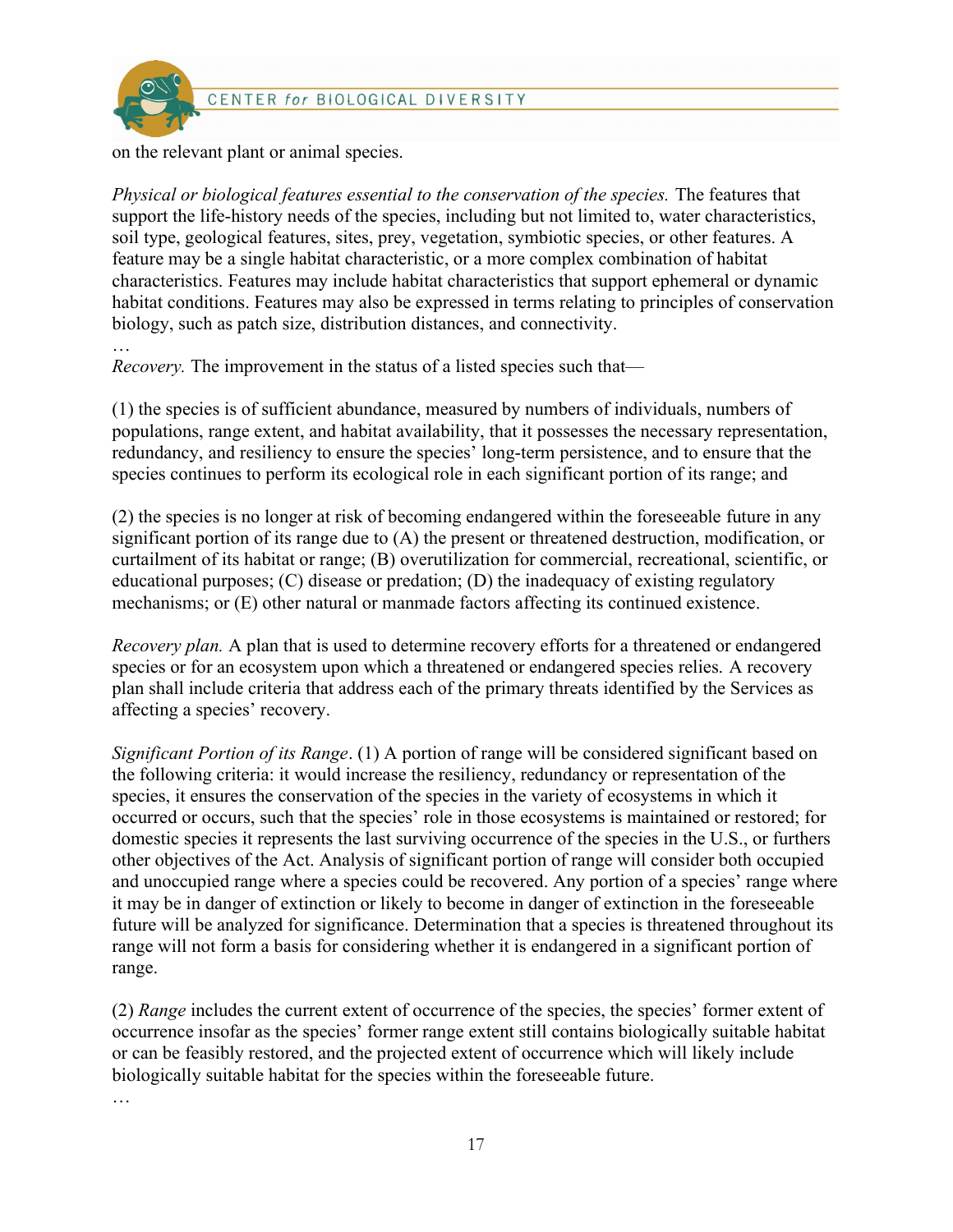

Threatened species. Any species which is likely to become an endangered species within the foreseeable future throughout all or a significant portion of its range. A species could be considered threatened even if its population is currently stable.

## § 424.11. Factors for listing, delisting, or reclassifying species

…

(d) The Service shall, to the maximum extent practicable, first propose to reclassify an endangered species as threatened, on the basis of the best scientific and commercial data available after conducting a review of the species' status, prior to proposing an endangered species for delisting.

(e) The factors considered in delisting a species are those in paragraph (c) of this section as they relate to the definitions of endangered or threatened species. Such removal must be supported by the best scientific and commercial data available to the Secretary after conducting a review of the status of the species. A species may be delisted only if such data substantiate that it is neither endangered nor threatened for one or more of the following reasons:

(1) Extinction. Unless all individuals of the listed species had been previously identified and located, and were later found to be extirpated from their previous range, a sufficient period of time must be allowed before delisting to indicate clearly that the species is extinct.

(2) Recovery. The principal goal of the U.S. Fish and Wildlife Service and the National Marine Fisheries Service is to return listed species to a point at which protection under the Act is no longer required. A species may be delisted on the basis of recovery only if the best scientific and commercial data available indicate that it is no longer endangered or threatened and it has achieved the stated recovery criteria in its recovery plan.

(3) Original data for classification in error. Subsequent investigations may show that the best scientific or commercial data available when the species was listed, or the interpretation of such data, were in error.

(f) The line biologist shall be primarily responsible for making scientific recommendations pursuant to this section regarding the conservation status of a species. If the line biologist's scientific conclusions are changed, modified or altered by a supervising biologist, appointed political official, or other Department of Interior employee, each change or alteration must be documented and posted to the federal docket, and shall include: (1) the name of the employee; (2) their qualifications and expertise regarding the specific species at issue; and (3) the scientific justification or information that supports such change to the line biologist's original conclusion. …

## §424.12. Criteria for designating critical habitat

 $(a)(1)$  A designation of critical habitat may not be prudent when the following situation exists: (i) The species is threatened by taking or other human activity and identification of critical habitat can be expected to increase the degree of such threat to the species.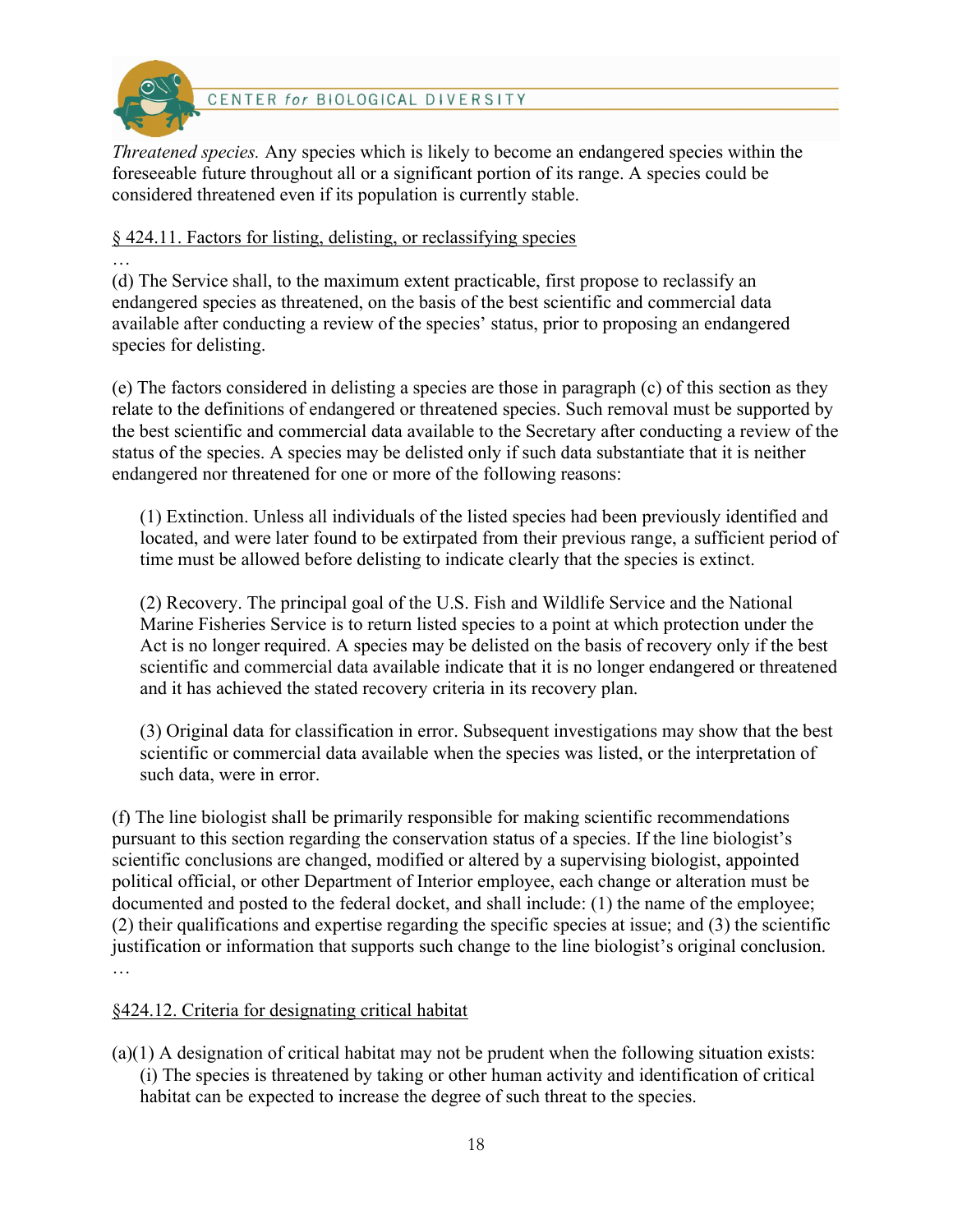

(2) Designation of critical habitat is not determinable when one or both of the following situations exist:

(i) Data sufficient to perform required analyses are lacking; or

(ii) The biological needs of the species are not sufficiently well known to identify any area that meets the definition of "critical habitat."

(3) If upon publication of a final rule listing a species the Secretary determines that designation of critical habitat is not then determinable, the Secretary shall have not more than one additional year to publish a final regulation, based on such data as may be available at that time, designating, to the maximum extend determinable, such habitat.

…

(b)(2) The Secretary will identify, at a scale determined by the Secretary to be appropriate, specific areas outside the geographical area occupied by the species to be considered for designation as critical habitat that are essential for its conservation considering the life history, status, and conservation needs of the species based on the best available scientific data.

(g) The Secretary may, if warranted, designate critical habitat within foreign countries or in other areas outside of the jurisdiction of the United States.

…

…

## § 424.14. Petitions

(a) Ability to petition. Any interested person may submit a written petition to the Services requesting that one of the actions described in § 424.10 be taken for a species.

(b) Requirements for petitions. A petition must clearly identify itself as such, be dated, and contain the following information:…

## § 424.19. Impact analysis and exclusions from critical habitat

(c) The Secretary has discretion to exclude any particular area from the critical habitat upon a determination that the benefits of such exclusion outweigh the benefits of specifying the particular area as part of the critical habitat. The Secretary, however, shall not exclude any particular area if, based on the best scientific and commercial data available, the Secretary determines that the failure to designate that area as critical habitat will result in the extinction of the species concerned.

# D. Section 7 Interagency Consultations

## § 402.01. Scope

(a) This part interprets and implements sections  $7(a)$ –(d) [16 U.S.C. 1536(a)–(d)] of the Endangered Species Act of 1973, as amended ("Act"). Section 7(a) grants authority to and imposes requirements upon Federal agencies regarding endangered or threatened species of fish,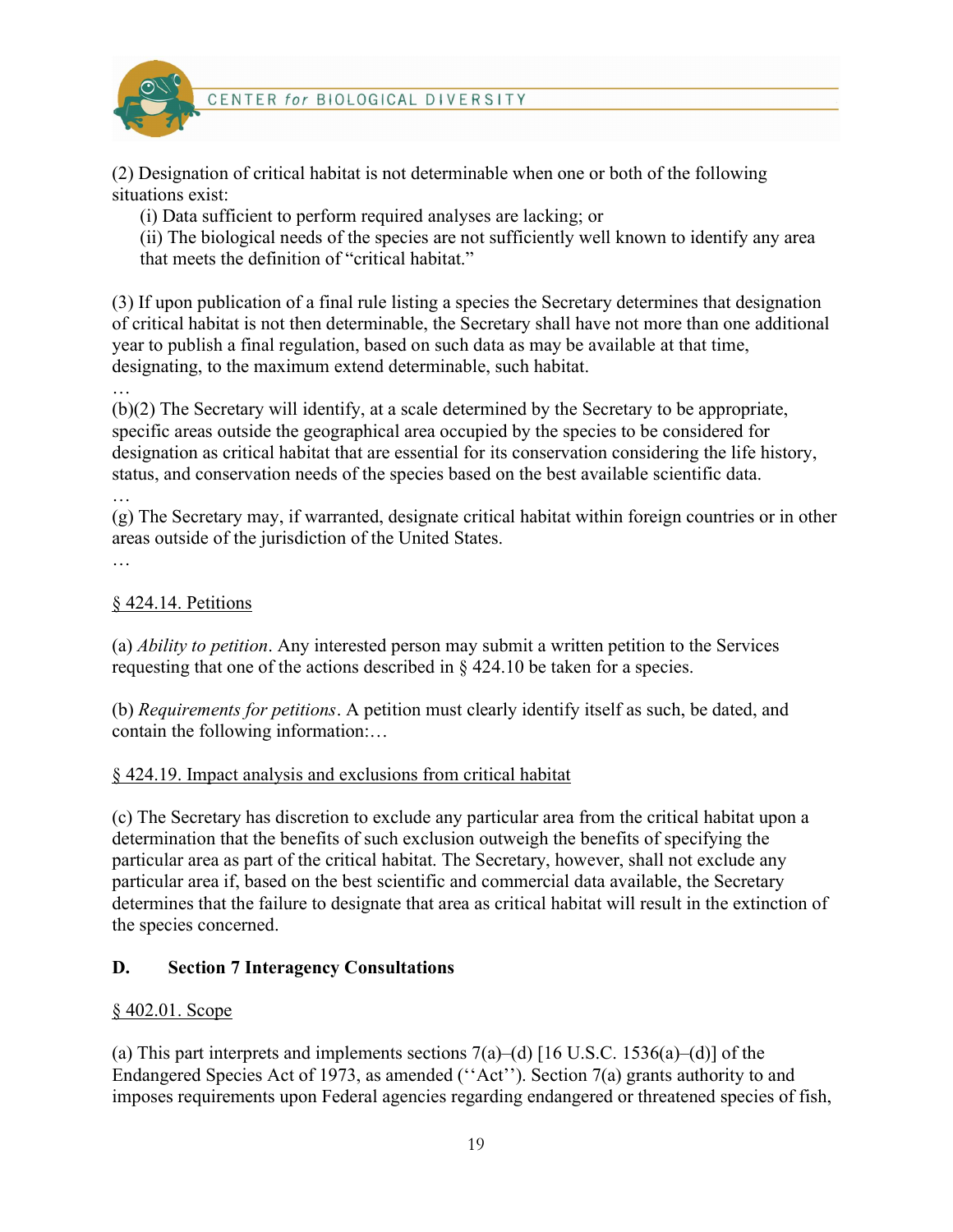

wildlife, or plants (''listed species'') and habitat of such species that has been designated as critical (''critical habitat''). Section 7(a)(1) of the Act directs Federal agencies, in consultation with and with the assistance of the Secretary of the Interior or of Commerce, as appropriate, to utilize their authorities to further the purposes of the Act by carrying out conservation programs for listed species. Such affirmative conservation programs must comply with applicable permit requirements (50 CFR parts 17, 220, 222, and 227) for listed species and should be coordinated with the appropriate Secretary. Section 7(a)(2) of the Act requires every Federal agency, in consultation with and with the assistance of the Secretary, to insure that any action it authorizes, funds, or carries out, in the United States, in foreign nations, or upon the high seas, is not likely to jeopardize the continued existence of any listed species or results in the destruction or adverse modification of critical habitat. Section  $7(a)(3)$  of the Act authorizes a prospective permit or license applicant to request the issuing Federal agency to enter into early consultation with the Service on a proposed action to determine whether such action is likely to jeopardize the continued existence of listed species or result in the destruction or adverse modification of critical habitat. Section  $7(a)(4)$  of the Act requires Federal agencies to confer with the Secretary on any action that is likely to jeopardize the continued existence of proposed species or result in the destruction or adverse modification of proposed critical habitat. Section 7(b) of the Act requires the Secretary, after the conclusion of early or formal consultation, to issue a written statement setting forth the Secretary's opinion detailing how the agency action affects listed species or critical habitat Biological assessments are required under section 7(c) of the Act if listed species or critical habitat may be present in the area affected by any major construction activity as defined in §404.02. Section 7(d) of the Act prohibits Federal agencies and applicants from making any irreversible or irretrievable commitment of resources which has the effect of foreclosing the formulation or implementation of reasonable and prudent alternatives which would avoid jeopardizing the continued existence of listed species or resulting in the destruction or adverse modification of critical habitat. Section  $7(e)$ – $(o)(1)$  of the Act provide procedures for granting exemptions from the requirements of section  $7(a)(2)$ . Regulations governing the submission of exemption applications are found at 50 CFR part 451, and regulations governing the exemption process are found at 50 CFR parts 450, 452, and 453.

#### § 402.02. Definitions

Action means all activities or programs of any kind authorized, funded, or carried out, in whole or in part, by Federal agencies in the United States, in foreign nations, or upon the high seas. Examples include, but are not limited to:

- (a) actions intended to conserve listed species or their habitat;
- (b) the promulgation of regulations;
- (c) the granting of licenses, contracts, leases, easements, rights-of way, permits, or grants-inaid; or
- (d) actions directly or indirectly causing modifications to the land, water, or air, or climate.

Action area means all areas to be affected directly or indirectly by the Federal action, including spatially distant or remote areas, and not merely the immediate area involved in the action.

Adverse modification means any direct or indirect alteration that results in non-de minimis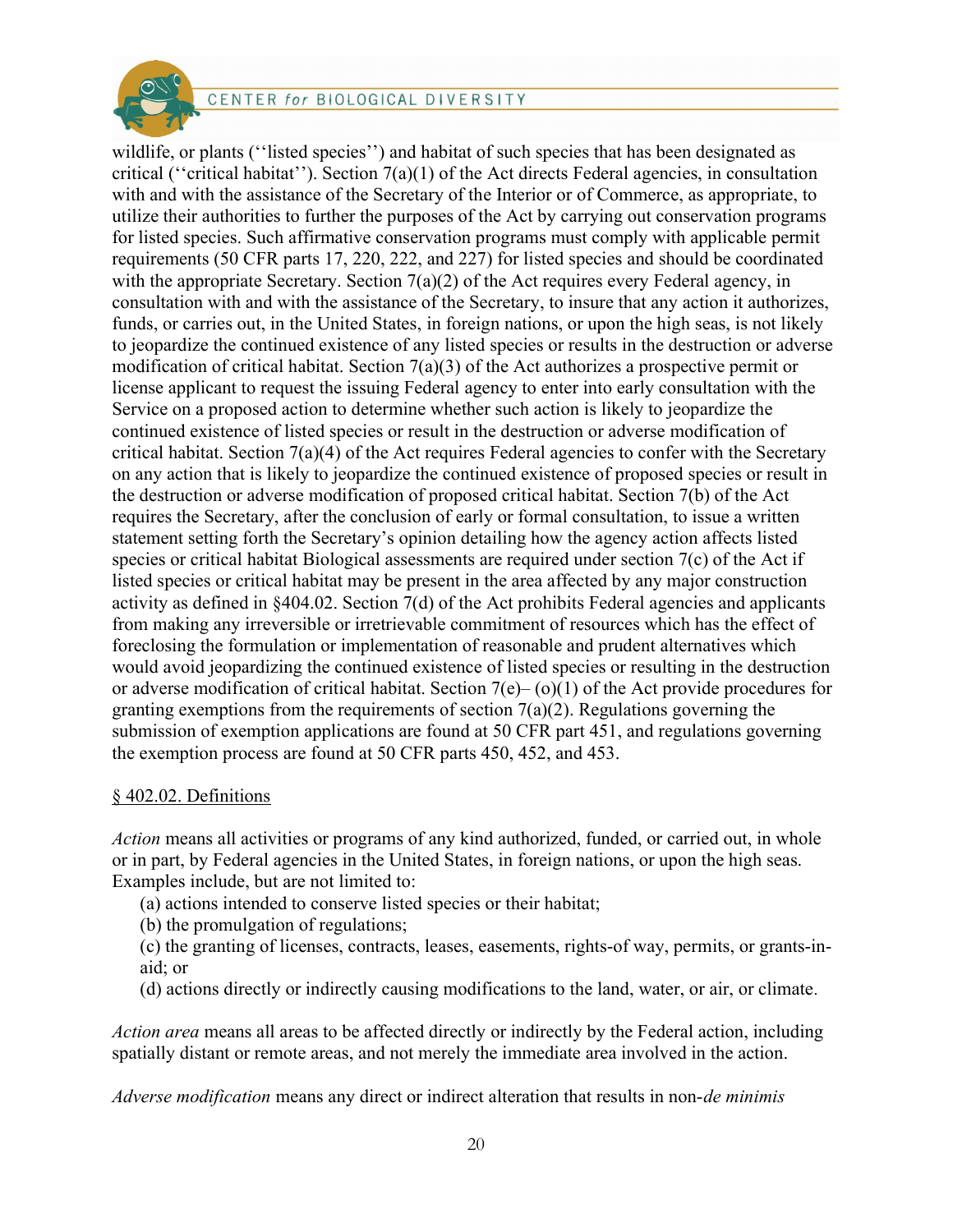

impacts to the value of a critical habitat unit for the survival or recovery of a listed species. alterations include, but are not limited to, alterations to the enumerated physical or biological features that were the basis for determining the habitat to be critical.

#### …

Destruction means a direct or indirect alteration that permanently decreases the extent of critical habitat available for the survival or recovery of a listed species.

… Effects of the action refers to the direct, indirect, and cumulative effects of an action on the species or critical habitat, together with the effects of other activities that are interrelated or interdependent with that action, that will be added to the environmental baseline. Indirect effects are those that are caused by the proposed action and are later in time or spatially distant or remote, but still are foreseeable. Interrelated actions are those that are part of a larger action and depend on the larger action for their justification. Interdependent actions are those that have no independent utility apart from the action under consideration.

Endangered Species. Any species which is in danger of extinction throughout all or a significant portion of its range other than a species of the Class Insecta determined by the Secretary to constitute a pest whose protection under the provisions of this chapter would present an overwhelming and overriding risk to man. A species can be considered endangered even if it is not currently on the brink of extinction or at risk of extinction globally.

Environmental baseline refers to the past and present impacts of all Federal, State, or private actions and other human activities in the action area, the anticipated impacts of all proposed Federal projects in the action area that have already undergone formal or early section 7 consultation, and the impact of State or private actions which are contemporaneous with the consultation in process. The environmental baseline does not include any past or completed federal actions that have not undergone and completed section 7 consultation.

#### …

Line biologist(s) means the primary biologist(s) responsible for preparing a biological opinion or habitat conservation plan or who conducts research or collects data on any plant or animal species.

… Recovery means improvement in the status of listed species such that:

(1) the species is of sufficient abundance, measured by numbers of individuals, numbers of populations, range extent, and habitat availability, that it possesses the necessary representation, redundancy, and resiliency to ensure the species' long-term persistence, and to ensure that the species continues to perform its ecological role in each significant portion of its range; and

(2) the species is no longer at risk of becoming endangered within the foreseeable future in any significant portion of its range due to (A) the present or threatened destruction, modification, or curtailment of its habitat or range; (B) overutilization for commercial, recreational, scientific, or educational purposes; (C) disease or predation; (D) the inadequacy of existing regulatory mechanisms; or (E) other natural or manmade factors affecting its continued existence. …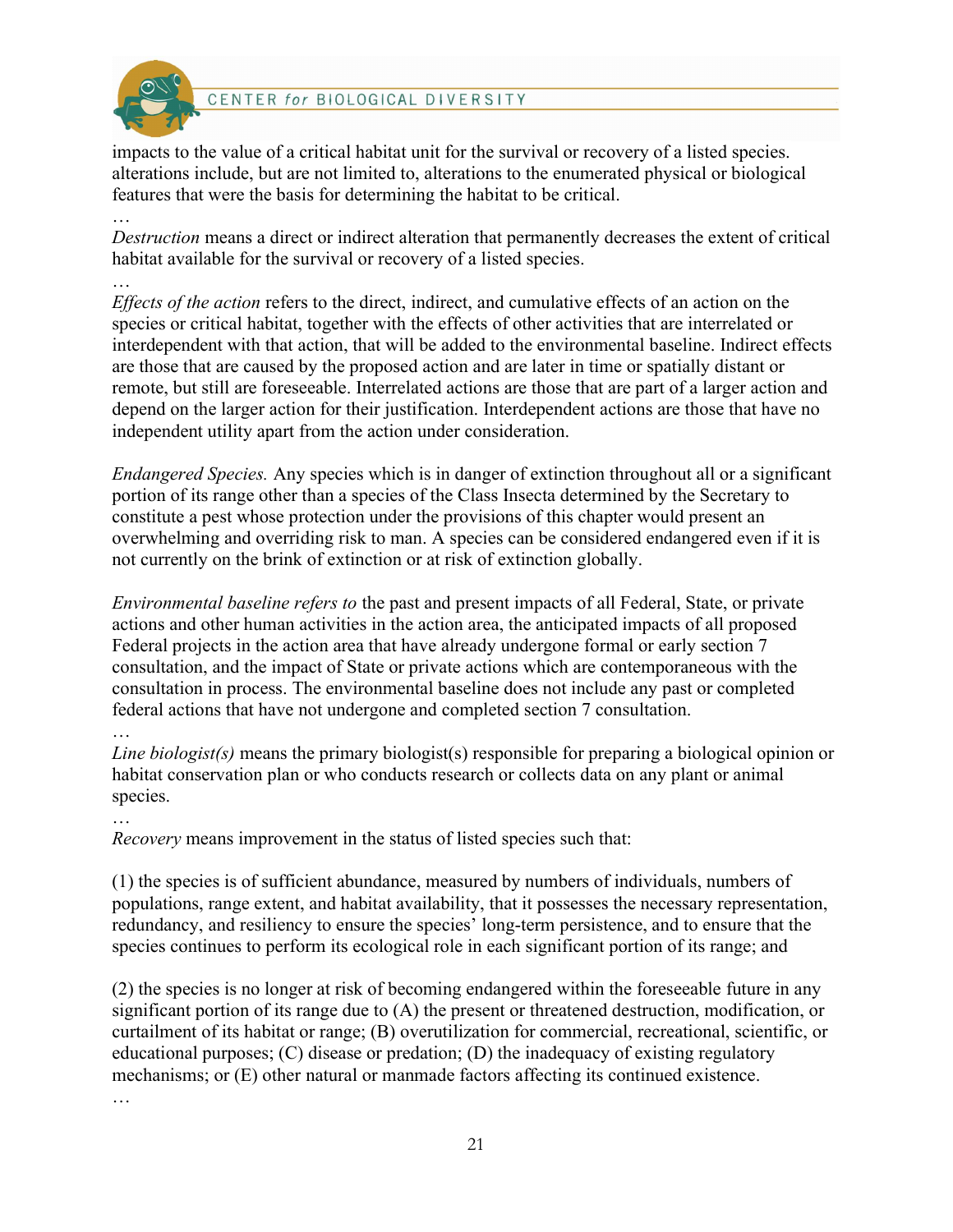

Threatened species. Any species which is likely to become an endangered species within the foreseeable future throughout all or a significant portion of its range. A species could be considered threatened even if its population trend is currently stable.

## § 402.03. Applicability

(a) Section 7 and the requirements of this part apply to all actions in which there is discretionary Federal involvement or control.

(b) All Federal agencies shall, in consultation with and with the assistance of the Secretary, utilize their authorities in furtherance of the purposes of this Act by establishing and carrying out programs for the conservation of any such endangered species and threatened species listed pursuant to section 4 of this Act where such agency in causing take of such species or expects to cause take of such species as a result of normal agency actions functions.

#### § 402.04. Counterpart regulations

The consultation procedures set forth in this part may be superseded for a particular Federal agency by joint counterpart regulations among that agency, the Fish and Wildlife Service, and the National Marine Fisheries Service, provided that such counterpart regulations have undergone consultation pursuant to section  $7(a)(2)$  of the Act and the completion of an Environmental Impact Statement pursuant to the National Environmental Policy Act, 42 U.S.C. § 4321 et seq. No counterpart regulations shall take effect prior to the completion of all legally required consultations and other compliance requirements. Such counterpart regulations shall be published in the FEDERAL REGISTER in proposed form and shall be subject to public comment for at least 60 days before final rules are published.

#### § 402.13. Informal consultation

(c) If during informal consultation it is determined by the Federal agency, with the written concurrence of the Service, that the action is not likely to adversely affect listed species or critical habitat, the consultation process is terminated, and no further action is necessary.

(1) A written request for concurrence with a Federal agency's not likely to adversely affect determination shall include information similar to the types of information described for formal consultation at  $\S 402.14(c)(1)$  sufficient for the Service to determine if it concurs.

## § 402.14. Formal consultation

…

(c) Initiation of formal consultation. (1) A written request to initiate formal consultation shall be submitted to the Director and shall include:

- i. A description of the action to be considered;
- ii. A description of the specific area that may be affected by the action;
- iii. A description of any listed species or critical habitat that may be affected by the action;
- iv. A description of the manner in which the action may affect any listed species or critical habitat and an analysis of any cumulative effects;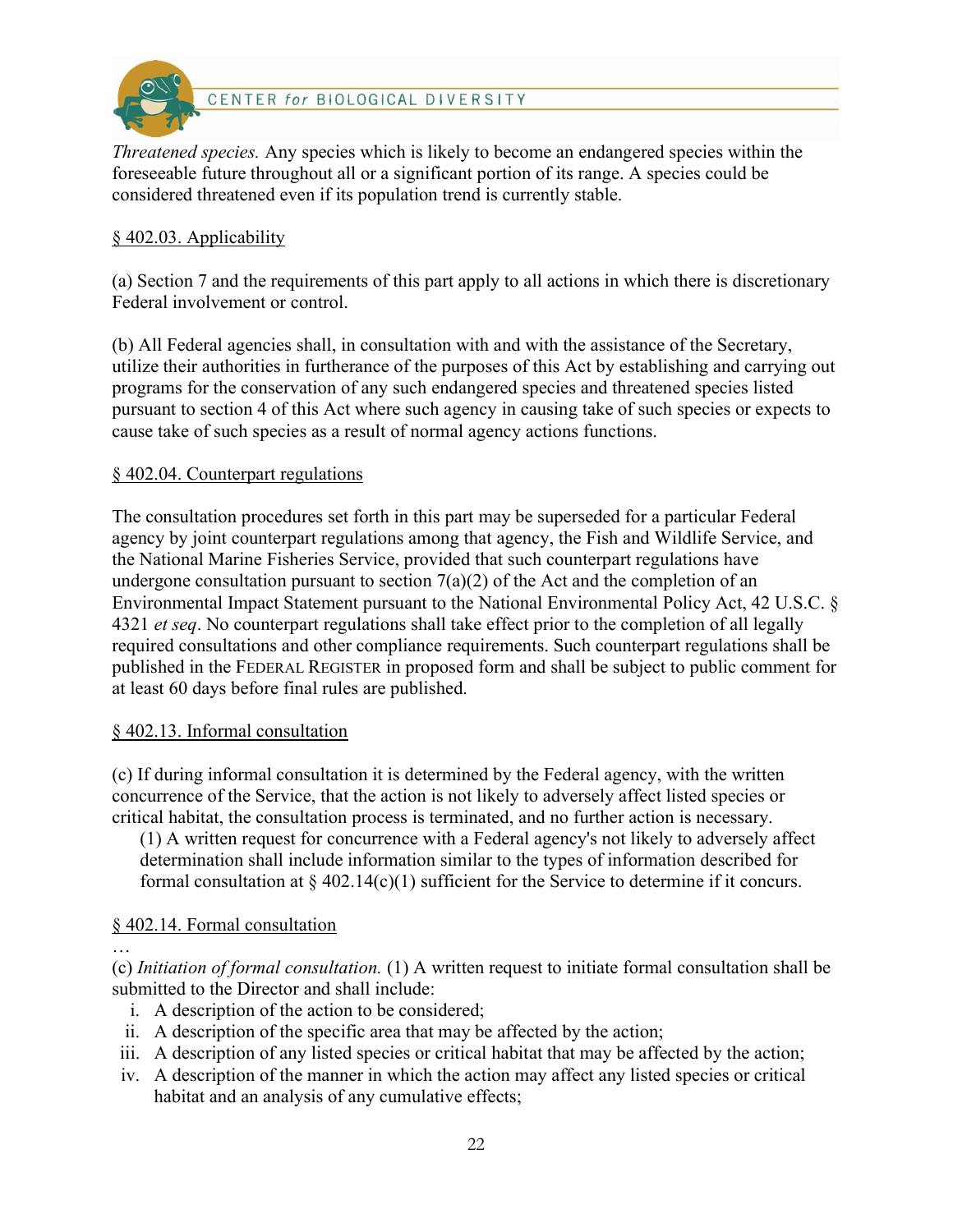

- v. Relevant reports, including any environmental impact statement, environmental assessment, or biological assessment prepared; and
- vi. Any other relevant available information on the action, the affected listed species, or critical habitat. Formal consultation shall not be initiated by the Federal agency until any required biological assessment has been completed and submitted to the Director in accordance with §402.12. Any request for formal consultation may encompass, subject to the approval of the Director, a number of similar individual actions within a given geographical area or a segment of a comprehensive plan. This does not relieve the Federal agency of the requirements for considering the effects of the action as a whole.

…

(g) Service responsibilities. Service responsibilities during formal consultation are as follows:

… (4) Formulate its biological opinion as to whether the action, taken together with cumulative effects, is likely to jeopardize the continued existence of listed species or result in the destruction or adverse modification of critical habitat.…

(8) In formulating its biological opinion, any reasonable and prudent alternatives, and any reasonable and prudent measures, the Service will use the best scientific and commercial data available and will give appropriate consideration to any beneficial actions as proposed or taken by the Federal agency or applicant, including any actions taken prior to the initiation of consultation.

(h) Biological opinions.

…

(3)(i) The line biologist shall be primarily responsible for making scientific recommendations pursuant to this section regarding whether a Federal agency action is likely to jeopardize the continued existence of listed species or result in the destruction or adverse modification of critical habitat, as well as the conditions for issuing a permit for incidental take if warranted.

(ii) If the line biologist's scientific conclusions are changed or altered by a supervising biologist, political official, or other Department of the Interior or Department of Commerce employee, each change or alteration must be documented and posted to the federal docket, and shall include: (1) the name of the employee; (2) their qualifications and expertise regarding the specific species at issue; and (3) the scientific justification or information that supports such change to the line biologist's original conclusion.

## (i) Incidental take.

…

(7) No Federal agency triggering consultation under this section for a threatened or endangered species shall receive an incidental take statement unless that agency has in place a section 7(a)(1) conservation program for the threatened or endangered species covered by such statement.

…

§ 402.15. Responsibilities of Federal agency following issuance of a biological opinion

…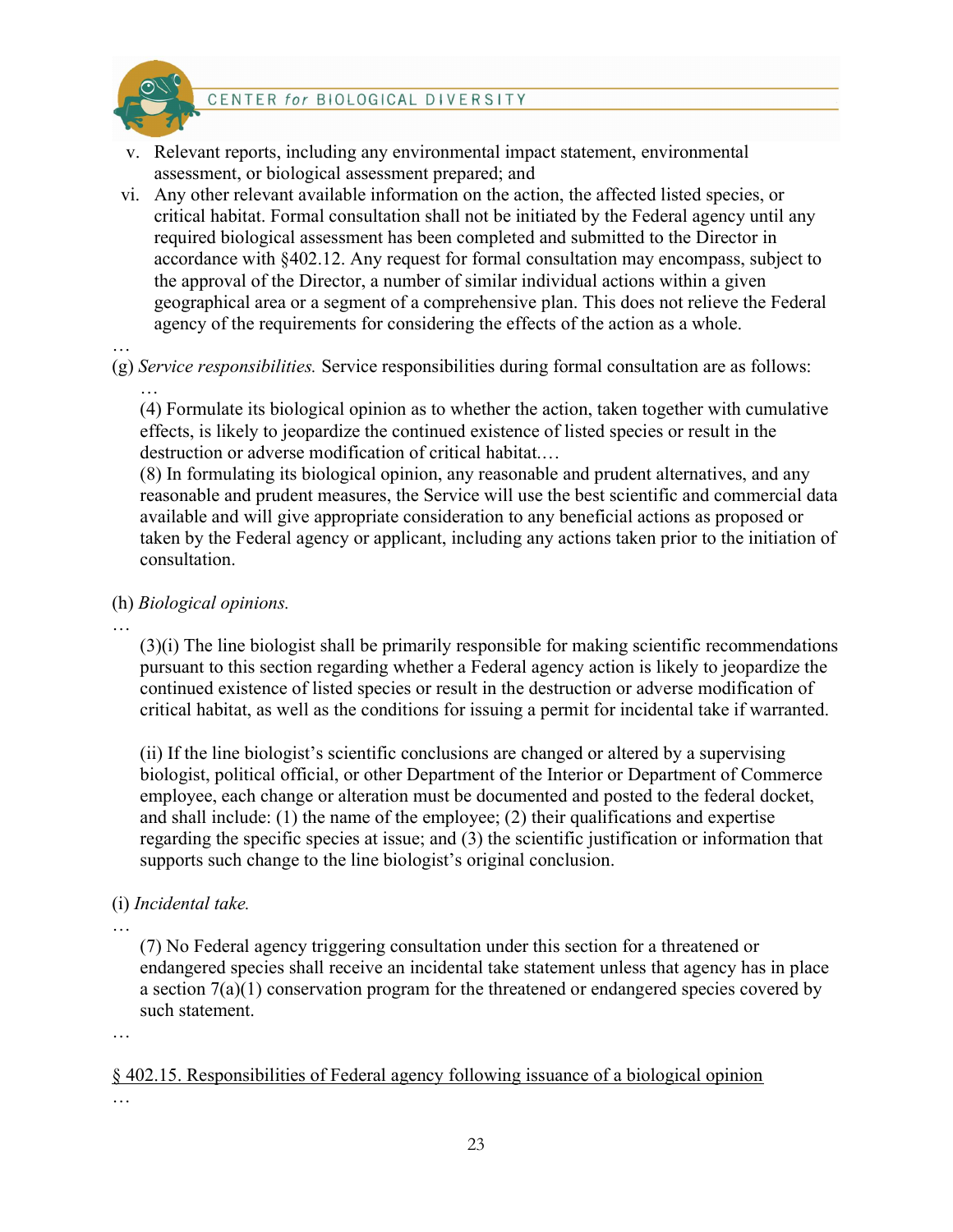

(c) If the Federal agency does not adopt one of the Service's proposed reasonable and prudent alternatives for any reason, and no comparable alternative is implemented, then the Service shall not issue an incidental take statement to the Federal agency.

(d) If the Federal agency determines that it cannot comply with the requirements of section 7(a)(2) after consultation with the Service, it may apply for an exemption. Procedures for exemption applications by Federal agencies and others are found in 50 CFR part 451.

Permits for Incidental Taking of Species

§ 17.22 Permits for scientific purposes, enhancement of propagation or survival, or for incidental taking.

…

(b)(1) Application requirements for permits for incidental taking.

… (2) Issuance Criteria.

(i) Upon receiving an application completed in accordance with paragraph (b)(1) of this section, the Director will decide whether or not a permit should be issued. The Director shall consider the general issuance criteria in § 13.21(b) of this subchapter, except for § 13.21(b)(4), and shall issue the permit if he or she finds that:

…

(C) The plan confers a net benefit on species sought to be covered by the permit;

(D) The applicant will ensure that adequate funding for the conservation plan and procedures to deal with unforeseen circumstances will be provided;

(E) The taking will not appreciably reduce the likelihood of the survival and recovery of the species in the wild;

(F) The measures, if any, required under paragraph  $(b)(1)(iii)(D)$  of this section will be met; and (G) He or she has received such other assurances as he or she may require that the plan will be implemented.

….

(3) Permit conditions. In addition to the general conditions set forth in part 13 of this subchapter, every permit issued under this paragraph shall contain such terms and conditions as the Director deems necessary or appropriate to carry out the purposes of the permit and the conservation plan. Such terms and conditions shall include mandatory self-reporting by the permittee for each occurrence of incidental take of a covered species, as well as any additional monitoring and reporting requirements deemed necessary for determining whether such terms and conditions are being complied with. The Director shall rely upon existing reporting requirements to the maximum extent practicable.

…

(5) Changed or unforeseen circumstances.

If additional conservation and mitigation measures are deemed necessary to respond to changed or unforeseen circumstances, the Director may require the commitment of additional land, water, or financial compensation or additional restrictions on the use of land, water, or other natural resources beyond the level otherwise agreed upon for the species covered by the conservation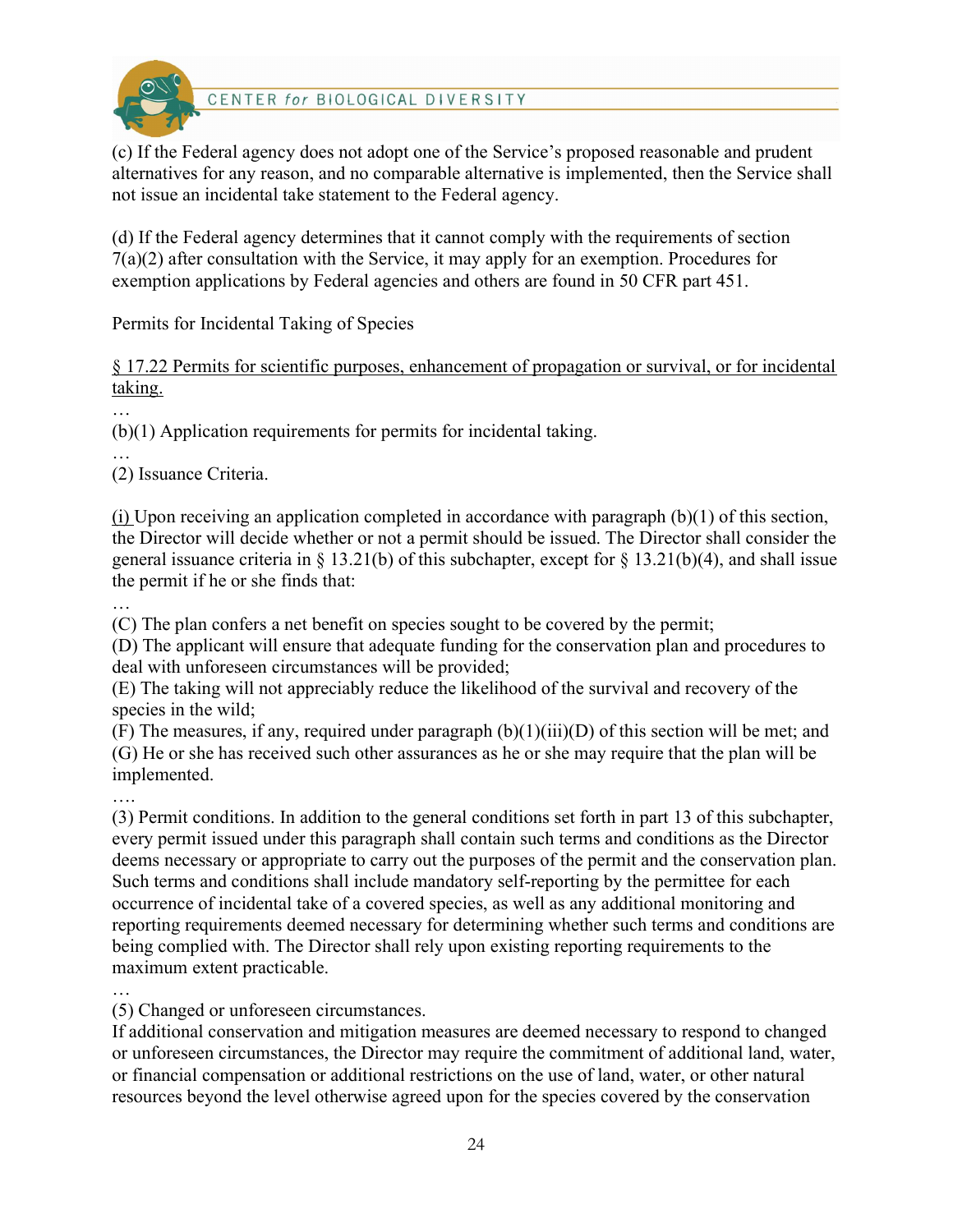

plan. …

(8) Criteria for revocation. The Director shall revoke a permit issued under this paragraph if he or she finds that the permittee is not complying with the terms and conditions of the permit.

## § 222.307 Permits for incidental taking of species

…

(c) Issuance criteria.

…

(2) To issue the permit, the Assistant Administrator must find that –

(i) The taking will be incidental;

(ii) The applicant will, to the maximum extent practicable, monitor, minimize, and mitigate the impacts of such taking;

(iii) The plan confers a net benefit on species sought to be covered by the permit

(iv) The taking will not appreciably reduce the likelihood of the survival and recovery of the species in the wild;

(v) The applicant has amended the conservation plan to include any measures (not originally proposed by the applicant) that the Assistant Administrator determines are necessary or appropriate; and

(vi) There are adequate assurances that the conservation plan will be funded and implemented, including any measures required by the Assistant Administrator.

(d) Permit conditions. In addition to the general conditions set forth in this part, every permit issued under this section will contain such terms and conditions as the Assistant Administrator deems necessary and appropriate, including, but not limited to the following:

(1) Reporting requirements or rights of inspection for determining whether the terms and conditions are being complied with;

(2) The species and number of animals covered;

(3) The authorized method of taking;

(4) Mandatory self-reporting by the permittee for each occurrence of incidental take of a covered species;

(5) The procedures to be used to handle or dispose of any animals taken; and

(6) The payment of an adequate fee to the National Marine Fisheries Service to process the application.

…

…

(g) Changed or unforeseen circumstances.

If additional conservation and mitigation measures are deemed necessary to respond to changed or unforeseen circumstances, NMFS may require the commitment of additional land, water, or financial compensation or additional restrictions on the use of land, water, or other natural resources beyond the level otherwise agreed upon for the species covered by the conservation plan.

(i) Criteria for revocation. The Director shall revoke a permit issued under this paragraph if he or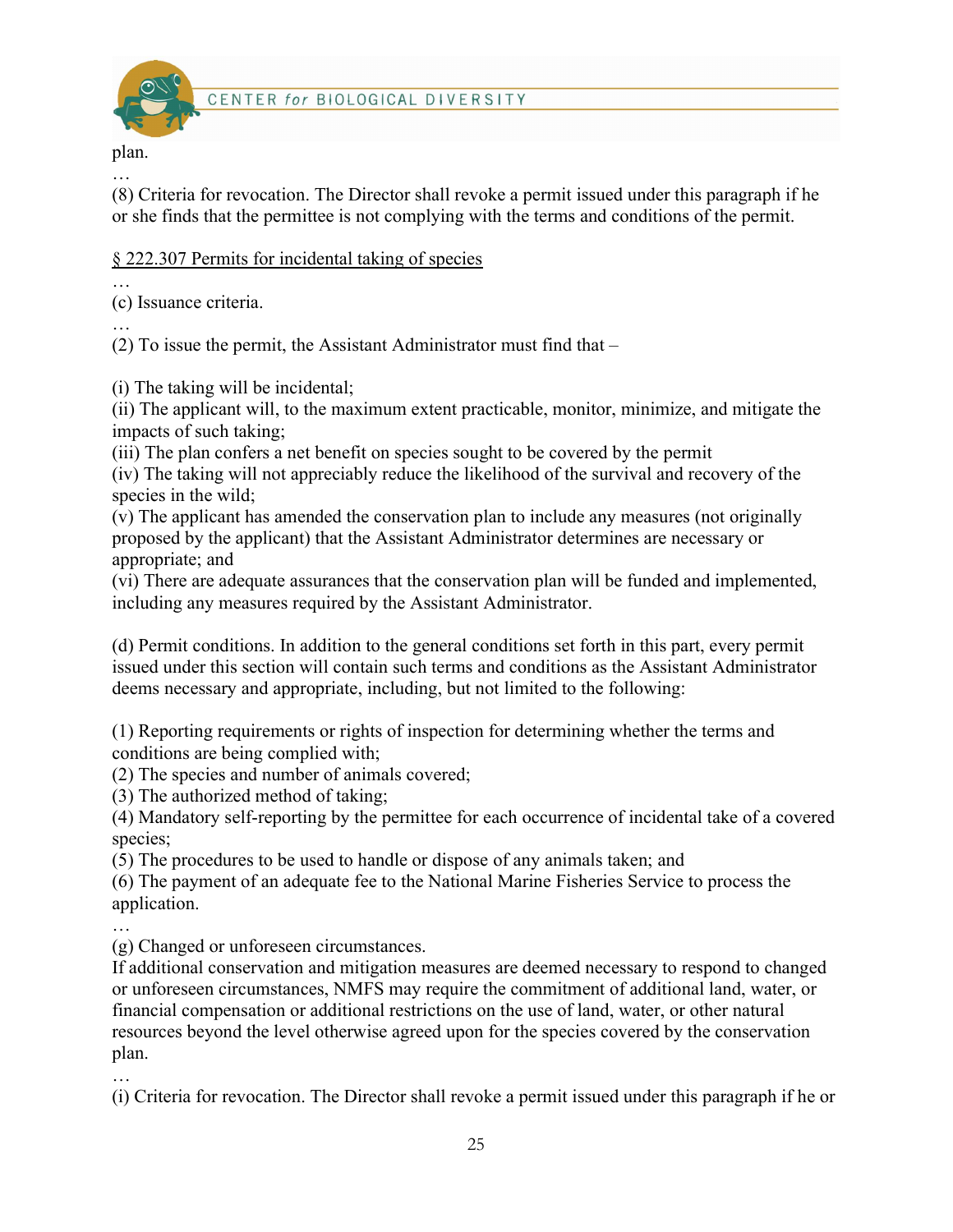

she finds that the permittee is not complying with the terms and conditions of the permit.

## E. U.S. Fish and Wildlife Service Enhancement Permits

## § 17.3. Definitions

…

Enhance the propagation or survival means the activity sought to be permitted itself improves or increases the propagation or survival of the species. When used in reference to wildlife in captivity, enhance the propagation or survival includes but is not limited to the following activities when it can be shown that such activities would not be detrimental to the survival of wild or captive populations of the affected species: . . .

…

§ 17.22. Permits for scientific purposes, enhancement of propagation or survival, or for incidental taking

…

(a)(2) Issuance criteria. Upon receiving an application completed in accordance with paragraph (a)(1) of this section, the Director will decide whether or not a permit should be issued. In making this decision, the Director shall consider, in addition to the general criteria in §13.21(b) of this subchapter, the following factors:

(i) Whether the purpose for which the permit is required is adequate to justify removing from the wild or otherwise changing the status of the wildlife sought to be covered by the permit;

(ii) The probable direct and indirect effect which issuing the permit would have on the wild populations of the wildlife sought to be covered by the permit;

(iii) Whether the permit, if issued, would in any way, directly or indirectly, conflict with any known program intended to enhance the survival probabilities of the population from which the wildlife sought to be covered by the permit was or would be removed;

(iv) Whether the purpose for which the permit is required would be likely to reduce the threat of extinction facing the species of wildlife sought to be covered by the permit or otherwise improves or increases the propagation or survival of the species;

(v) The opinions or views of scientists or other persons or organizations having expertise concerning the wildlife or other matters germane to the application; and

(vi) Whether the expertise, facilities, or other resources available to the applicant appear adequate to successfully accomplish the objectives stated in the application.

In making this decision, the activity being permitted must itself improve or increase the propagation or survival of the species. Generation of fees, payments, or monetary contributions cannot justify an enhancement finding.

## § 17.32 Permits—general.

Upon receipt of a complete application the Director may issue a permit for any activity otherwise prohibited with regard to threatened wildlife. Such permit shall be governed by the provisions of this section unless a special rule applicable to the wildlife, appearing in §§17.40 to 17.48, of this part provides otherwise. Permits issued under this section must be for one of the following purposes: Scientific purposes, or the enhancement of propagation or survival, or economic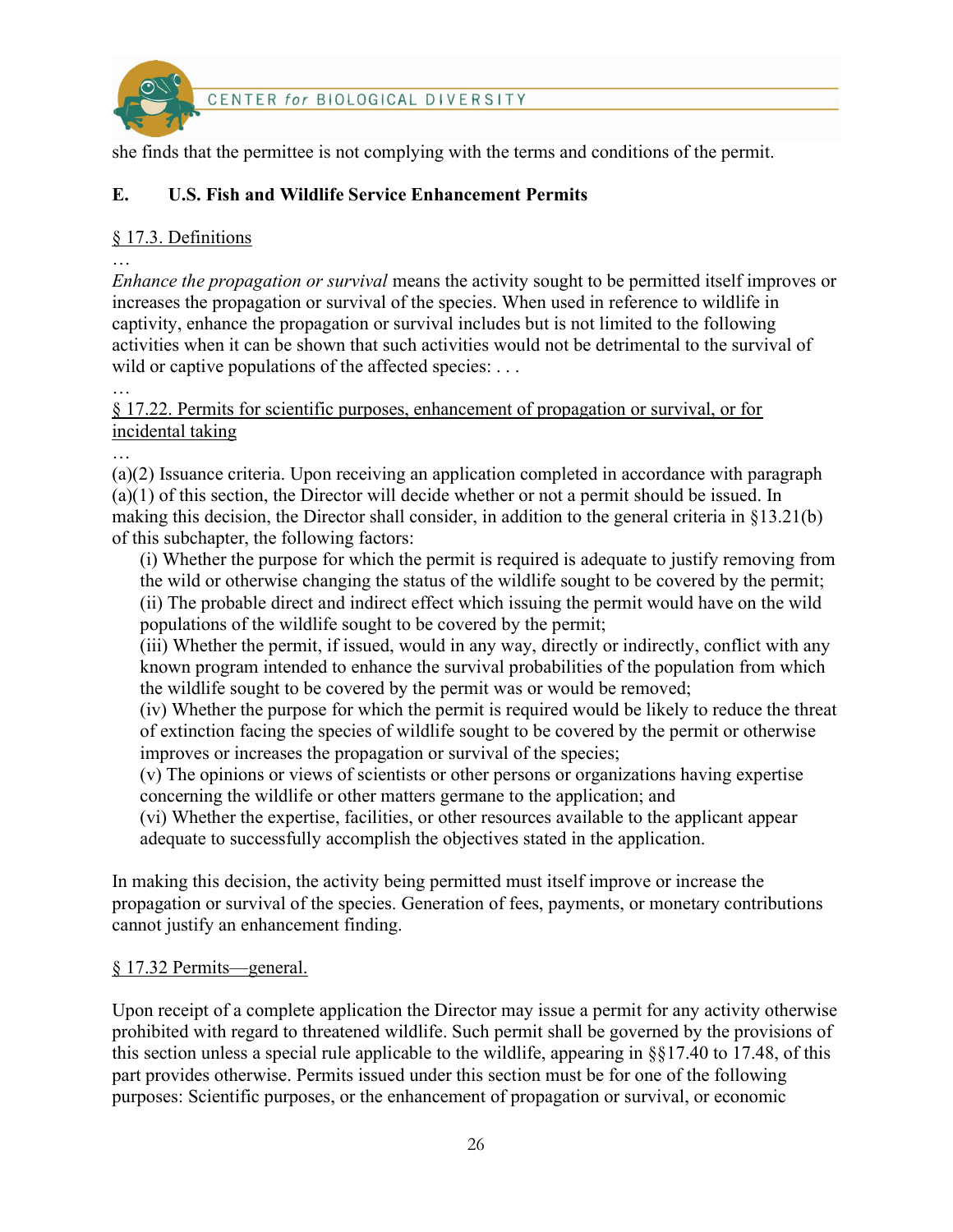

hardship, or zoological exhibition, or educational purposes, or incidental taking, or special purposes consistent with the purposes of the Act. Such permits may authorize a single transaction, a series of transactions, or a number of activities over a specific period of time. The Director shall publish notice in the FEDERAL REGISTER of each application for a permit that is made under this section. Each notice shall invite the submission from interested parties, within 30 days after the date of the notice, of written data, views, or arguments with respect to the application. The 30-day period may be waived by the Director in an emergency situation where the life or health of an endangered animal is threatened and no reasonable alternative is available to the applicant. Notice of any such waiver shall be published in the FEDERAL REGISTER within 10 days following issuance of the permit.

(a)(2) Issuance criteria. Upon receiving an application completed in accordance with paragraph (a)(1) of this section, the Director will decide whether or not a permit should be issued. In making this decision, the Director shall consider, in addition to the general criteria in §13.21(b) of this subchapter, the following factors:

(i) Whether the purpose for which the permit is required is adequate to justify removing from the wild or otherwise changing the status of the wildlife sought to be covered by the permit; (ii) The probable direct and indirect effect which issuing the permit would have on the wild populations of the wildlife sought to be covered by the permit;

(iii) Whether the permit, if issued, would in any way, directly or indirectly, conflict with any known program intended to enhance the survival probabilities of the population from which the wildlife sought to be covered by the permit was or would be removed;

(iv) Whether the purpose for which the permit is required would be likely to reduce the threat of extinction facing the species of wildlife sought to be covered by the permit;

(v) The opinions or views of scientists or other persons or organizations having expertise concerning the wildlife or other matters germane to the application; and

(vi) Whether the expertise, facilities, or other resources available to the applicant appear adequate to successfully accomplish the objectives stated in the application.

In making this decision, the activity being permitted must itself improve or increase the propagation or survival of the species. Generation of fees, payments, or monetary contributions cannot justify an enhancement finding.

## F. Strengthening the Regulations Governing Experimental Populations and Reintroduction of Threatened and Endangered Species

# § 17.81. Listing

…

(a) The Secretary may designate as an experimental population a population of endangered or threatened species that has been or will be released into suitable habitat outside the species' current range subject to the further conditions specified in this section; provided, that all designations of experimental populations must proceed by regulation adopted in accordance with 5 U.S.C. 553 and the requirements of this subpart.

… (c) Any regulation promulgated under paragraph (a) of this section shall provide: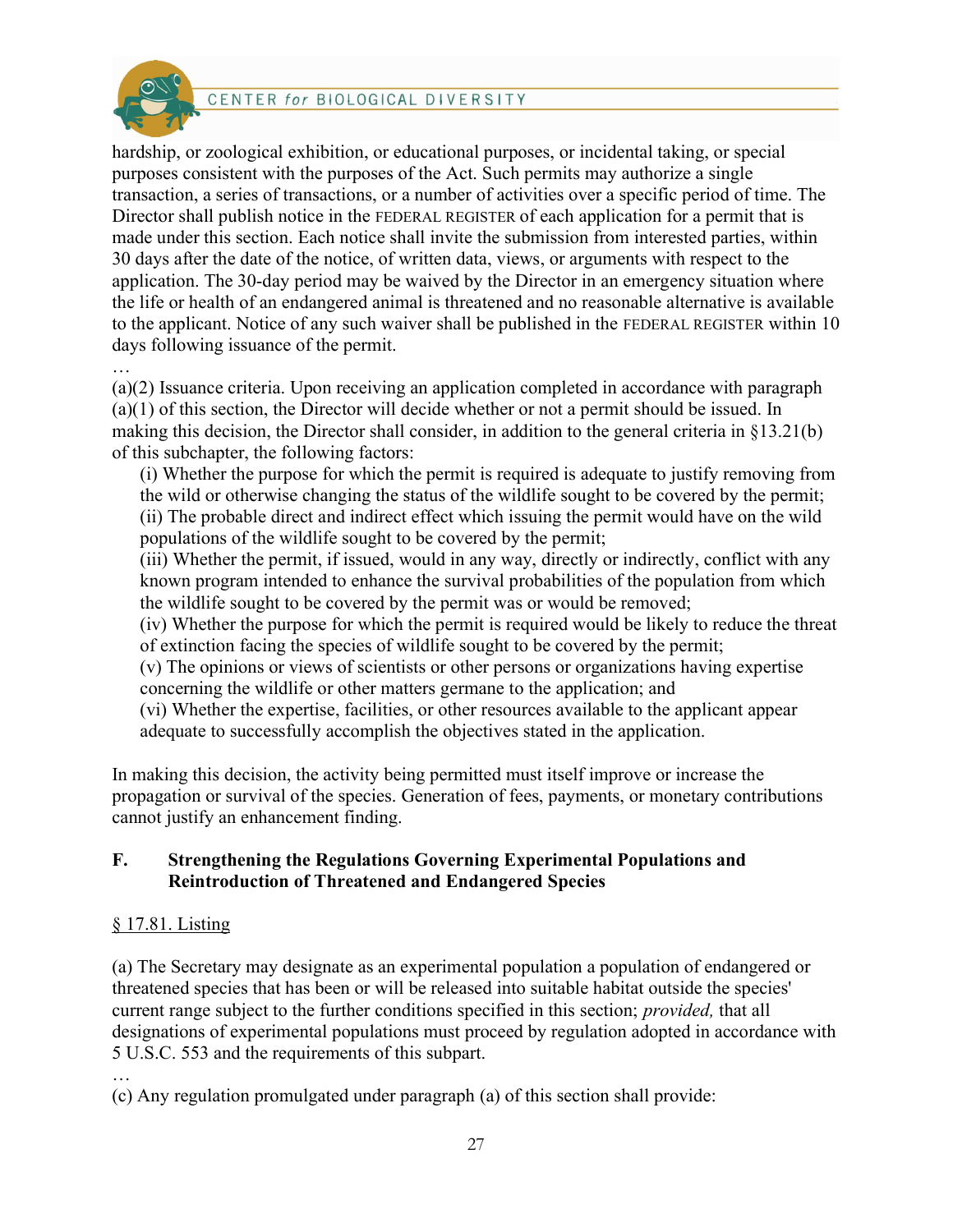

…

(3) Management restrictions, protective measures, or other special management concerns of that population

…

(d) The Fish and Wildlife Service shall consult with appropriate State fish and wildlife agencies, local governmental entities, affected Federal agencies, and affected private landowners in developing and implementing experimental population rules. When appropriate, a public meeting will be conducted with interested members of the public

…

## G. Regulations to Repeal in their Entirety

§ 17.90 Considerations of Impacts and Exclusions From Critical Habitat

## § 402.17 Other provisions

§§ 402.30 – 402.34 Counterpart Regulations for Implementing the National Fire Plan

§§ 402-40 – 402.48 Counterpart Regulations Governing Actions by the U.S. Environmental Protection Agency Under the Federal Insecticide, Fungicide and Rodenticide Act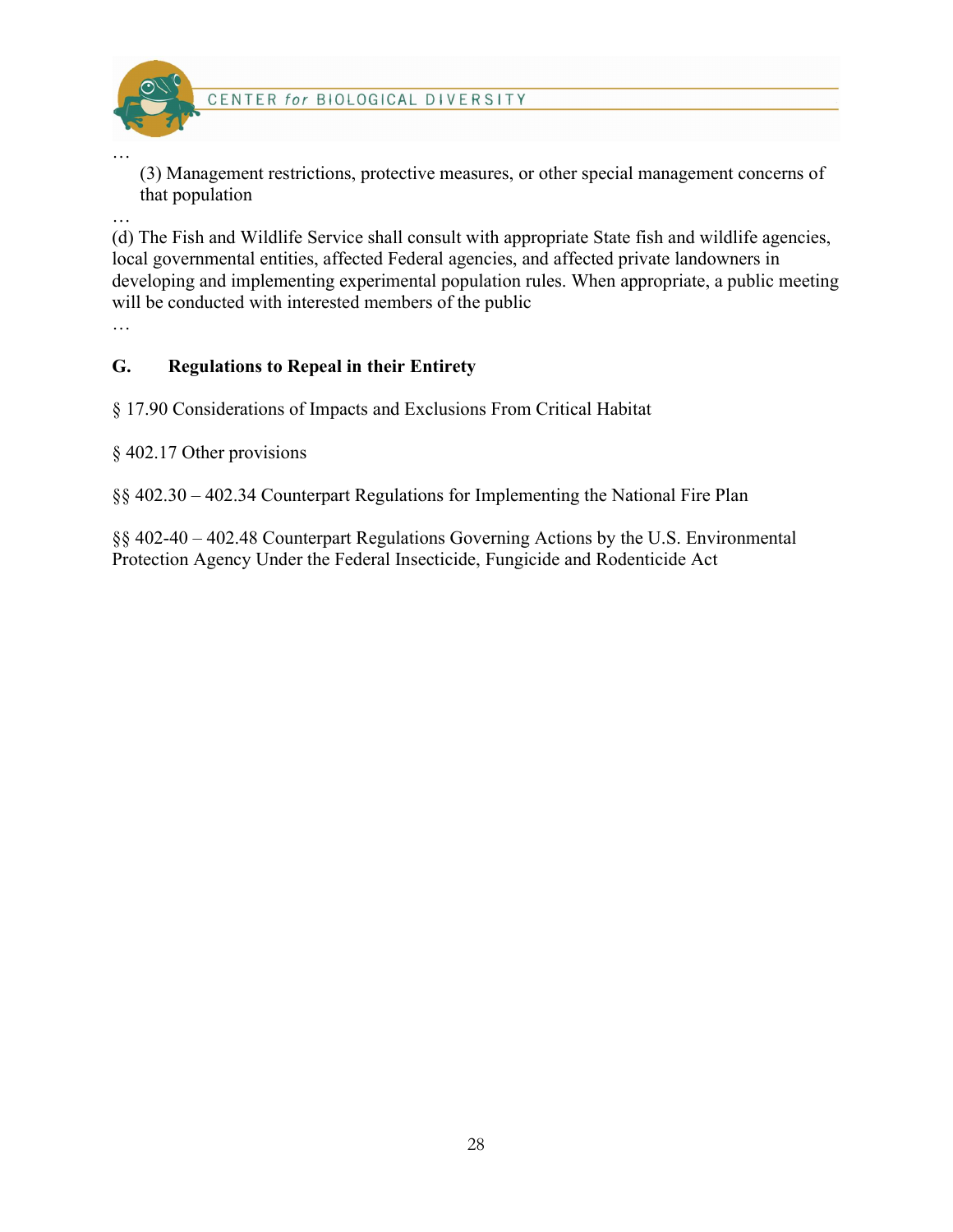



# APPENDIX

# A. Reallocation of Species to the National Marine Fisheries Service

## § 17.02. Scope of regulations.

…

(b) The National Marine Fisheries Service shall have exclusive jurisdiction over the following species:

(2) All marine species of fish, including all anadromous species of salmonid, sturgeon, and steelhead. Additionally, a marine species of fish includes those that inhabits any ocean environment, coastal marshes, estuaries or mangroves.

(3) All marine aquatic invertebrates, including all corals and sea plants.

(4) All species of sea turtle.

The U.S. Fish and Wildlife Service shall have exclusive jurisdiction over all remaining species under the Endangered Species Act. No later than 12 months following the finalization of this regulation, all jurisdiction of any such species currently maintained by the U.S. Fish and Wildlife Service shall be transferred to the National Marine Fisheries Service to conform with the jurisdictional delineation set forth in this subpart.

## B. Restoring the Blanket 4(d) Rule for FWS and Adoption of the Blanket 4(d) Rule for **NMFS**

# § 17.31 Prohibitions.

(a) Except as provided in  $\frac{2517.4 \text{ through } 17.8 \text{ subpart}}{20 \text{ at } 100 \text{ at } 100 \text{ at } 100 \text{ at } 100 \text{ at } 100 \text{ at } 100 \text{ at } 100 \text{ at } 100 \text{ at } 100 \text{ at } 100 \text{ at } 100 \text{ at } 100 \text{ at } 100 \text{ at } 100 \text{ at } 100 \text{ at } 100 \text{ at } 100 \text{ at } 100 \text{ at$ this subpart, all of the provisions of  $\S17.21$ , except  $\S17.21(e)(5)$ , shall apply to threatened species of wildlife, that were added to the List of Endangered and Threatened Wildlife in §17.11(h) on or prior to September 26, 2019, unless the Secretary has promulgated speciesspecific provisions (see paragraph (c) of this section). except  $\S 17.21(c)(5)$ . …

# § 222.301 General requirements.

(b) No person shall take, import, export or engage in any other prohibited activity involving any species of fish or wildlife under the jurisdiction of the Secretary of Commerce that has been determined to be endangered under the Act, or that has been determined to be threatened, for which the prohibitions of section  $9(a)(1)$  of the Act have been applied by regulation, unless the Secretary has promulgated species-specific rules pursuant to Section 4(d) of the Act, without a valid permit issued pursuant to these regulations. The permit shall entitle the person to whom it is issued to engage in the activity specified in the permit, subject to the limitations of the Act and the regulations in parts 222, 223, and 224 of this chapter, for the period stated on the permit, unless sooner modified, suspended or revoked.

(c) Whenever a species-specific rule in subpart B of part 223 applies to a threatened species,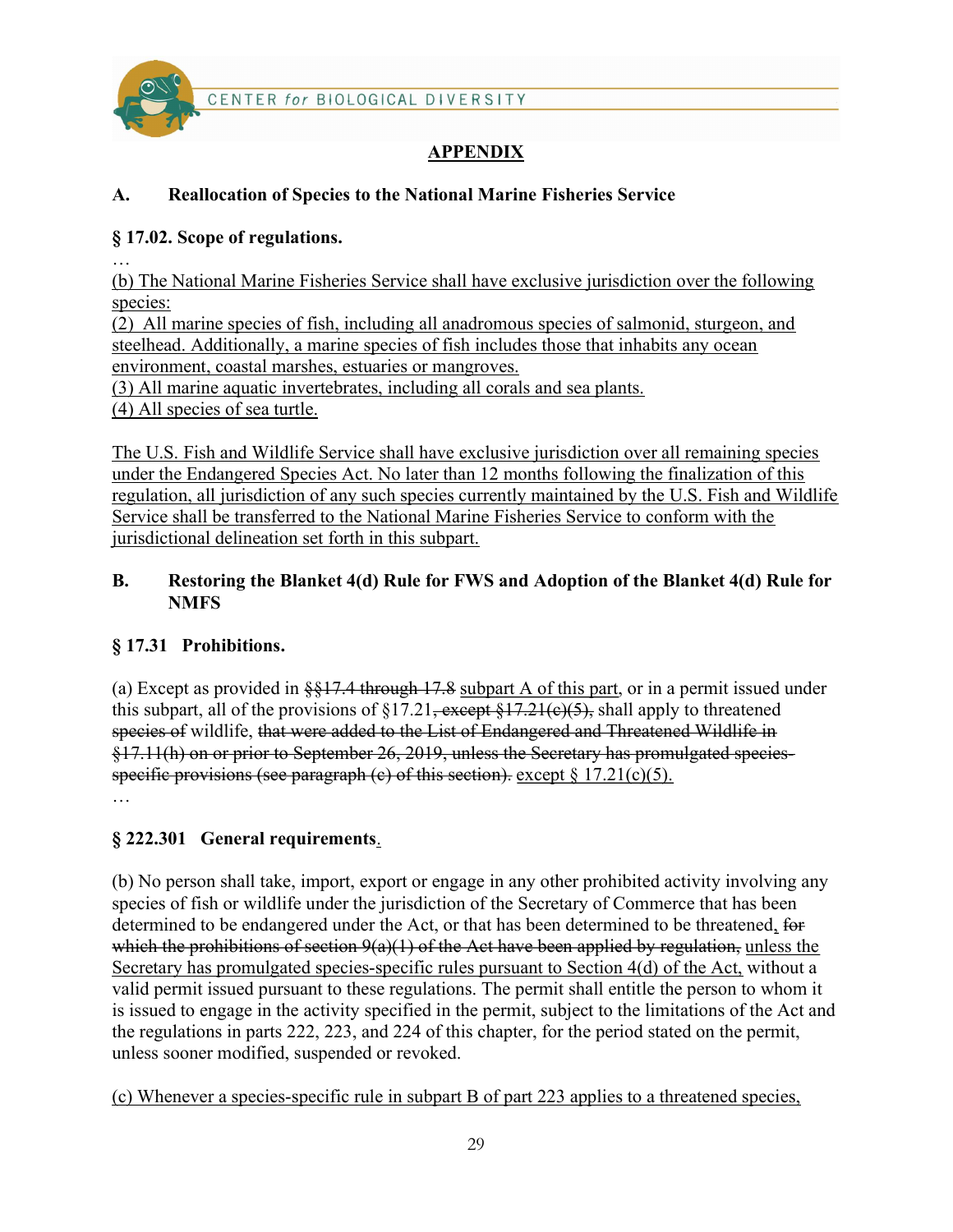

none of the provisions of paragraph (b) of this section will apply. The species-specific rule will contain all the applicable prohibitions and exceptions.

# C. Section 4 Listing and Critical Habitat Designation

# § 424.02 Definitions.

… Endangered Species. Any species which is in danger of extinction throughout all or a significant portion of its range other than a species of the Class Insecta determined by the Secretary to constitute a pest whose protection under the provisions of this chapter would present an overwhelming and overriding risk to humans. A species can be considered endangered even if it is not currently on the brink of extinction or at risk of extinction globally.

Geographical area occupied by the species. An area that may generally be delineated around species' occurrences, as determined by the Secretary (*i.e.*, range). Such areas may include those areas currently or historically used throughout all or part of the species' life cycle, even if not used on a regular basis (e.g., migratory corridors, seasonal habitats, and habitats used periodically, but not solely by vagrant individuals)., as well as areas species may need in the future to carry out all or part of the species' life cycle.

Habitat. For the purposes of designating critical habitat only, habitat is the abiotic and biotic setting that currently or periodically contains the resources and conditions necessary to support one or more life processes of a species.

…

*Line biologist(s)*. The primary biologist(s) responsible for assessing the conservation status of a species for a determination under Section 4 of the Act, or that conducts research or collects data on the relevant plant or animal species.

…

Physical or biological features essential to the conservation of the species. The features that occur in specific areas and that are essential to support the life-history needs of the species, including but not limited to, water characteristics, soil type, geological features, sites, prey, vegetation, symbiotic species, or other features. A feature may be a single habitat characteristic, or a more complex combination of habitat characteristics. Features may include habitat characteristics that support ephemeral or dynamic habitat conditions. Features may also be expressed in terms relating to principles of conservation biology, such as patch size, distribution distances, and connectivity.

Recovery. The improvement in the status of a listed species such that—

(1) the species is of sufficient abundance, measured by numbers of individuals, numbers of populations, range extent, and habitat availability, that it possesses the necessary representation, redundancy, and resiliency to ensure the species' long-term persistence, and to ensure that the species continues to perform its ecological role in each significant portion of its range; and

(2) the species is no longer at risk of becoming endangered within the foreseeable future in any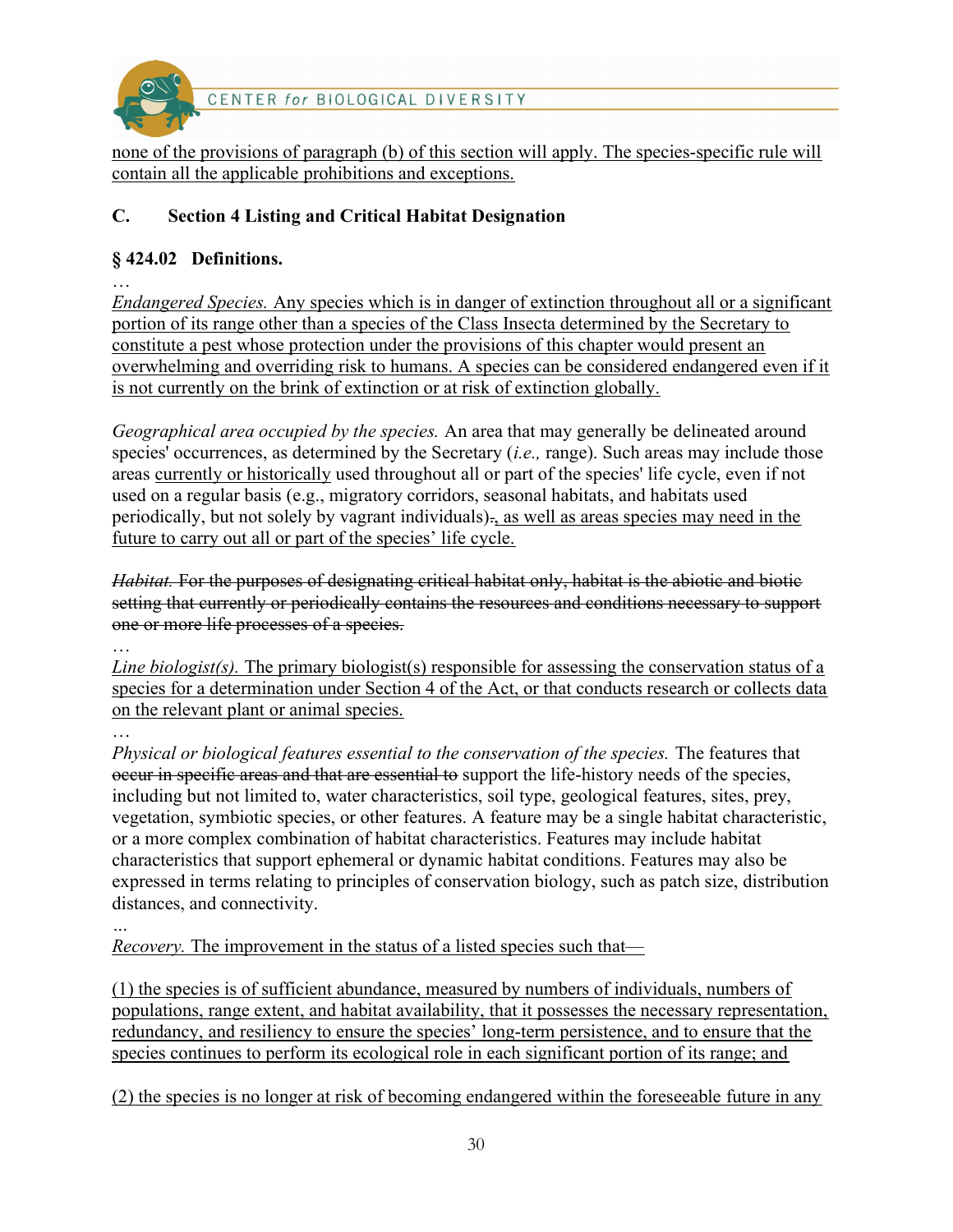

significant portion of its range due to (A) the present or threatened destruction, modification, or curtailment of its habitat or range; (B) overutilization for commercial, recreational, scientific, or educational purposes; (C) disease or predation; (D) the inadequacy of existing regulatory mechanisms; or (E) other natural or manmade factors affecting its continued existence.

Recovery plan. A plan that is used to determine recovery efforts for a threatened or endangered species or for an ecosystem upon which a threatened or endangered species relies. A recovery plan shall include criteria that address each of the primary threats identified by the Services as affecting a species' recovery.

Significant Portion of its Range. (1) A portion of range will be considered significant based on the following criteria: it would increase the resiliency, redundancy or representation of the species, it ensures the conservation of the species in the variety of ecosystems in which it occurred or occurs, such that the species' role in those ecosystems is maintained or restored; for domestic species it represents the last surviving occurrence of the species in the U.S., or furthers other objectives of the Act. Analysis of significant portion of range will consider both occupied and unoccupied range where a species could be recovered. Any portion of a species' range where it may be in danger of extinction or likely to become in danger of extinction in the foreseeable future will be analyzed for significance. Determination that a species is threatened throughout its range will not form a basis for considering whether it is endangered in a significant portion of range.

(2) Range includes the current extent of occurrence of the species, the species' former extent of occurrence insofar as the species' former range extent still contains biologically suitable habitat or can be feasibly restored, and the projected extent of occurrence which will likely include biologically suitable habitat for the species within the foreseeable future.

…

Threatened species. Any species which is likely to become endangered within the foreseeable future throughout all or a significant portion of its range. A species could be considered threatened even if its population trend is currently stable.

# § 424.11 Factors for listing, delisting, or reclassifying species.

...

(d) The Service shall, to the maximum extent practicable, first propose to reclassify an endangered species as threatened, on the basis of the best scientific and commercial data available after conducting a review of the species' status, prior to proposing an endangered

species for delisting.

 (d) In determining whether a species is a threatened species, the Services must analyze whether the species is likely to become an endangered species within the foreseeable future. The term foreseeable future extends only so far into the future as the Services can reasonably determine that both the future threats and the species' responses to those threats are likely. The Services will describe the foreseeable future on a case-by-case basis, using the best available data and taking into account considerations such as the species' life-history characteristics, threat-projection timeframes, and environmental variability. The Services need not identify the foreseeable future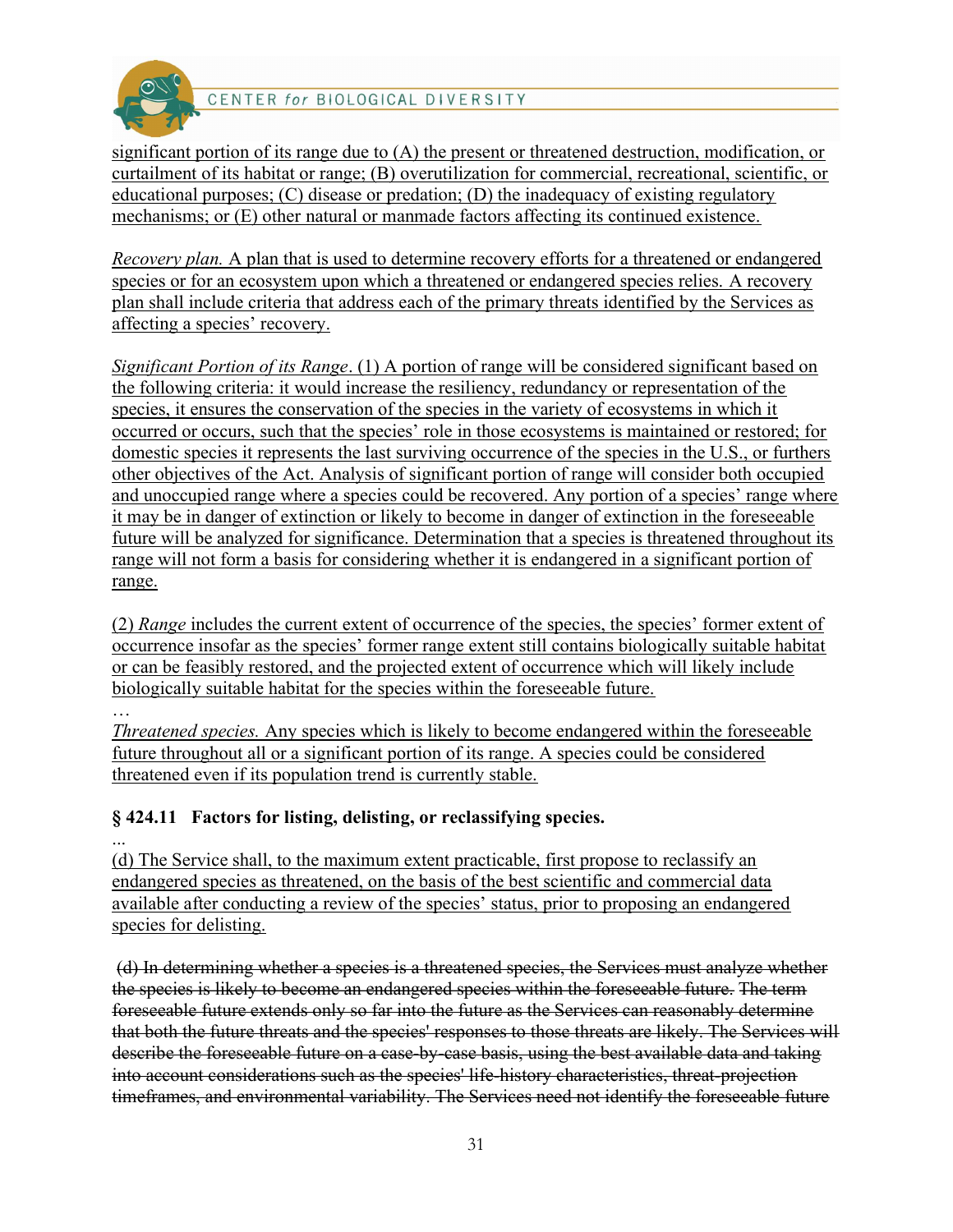

in terms of a specific period of time.

(e) The Secretary shall delist a species if the Secretary finds that, after conducting a status review based on the best scientific and commercial data available:

(1) The species is extinct;

(2) The species does not meet the definition of an endangered species or a threatened species. In making such a determination, the Secretary shall consider the same factors and apply the same standards set forth in paragraph (c) of this section regarding listing and reclassification; or (3) The listed entity does not meet the statutory definition of a species.

(e) The factors considered in delisting a species are those in paragraph (c) of this section as they relate to the definitions of endangered or threatened species. Such removal must be supported by the best scientific and commercial data available to the Secretary after conducting a review of the status of the species. A species may be delisted only if such data substantiate that it is neither endangered nor threatened for one or more of the following reasons:

(1) Extinction. Unless all individuals of the listed species had been previously identified and located, and were later found to be extirpated from their previous range, a sufficient period of time must be allowed before delisting to indicate clearly that the species is extinct.

(2) Recovery. The principal goal of the U.S. Fish and Wildlife Service and the National Marine Fisheries Service is to return listed species to a point at which protection under the Act is no longer required. A species may be delisted on the basis of recovery only if the best scientific and commercial data available indicate that it is no longer endangered or threatened and it has achieved the stated recovery criteria in its recovery plan.

(3) Original data for classification in error. Subsequent investigations may show that the best scientific or commercial data available when the species was listed, or the interpretation of such data, were in error.

(f) (1) The line biologist shall be primarily responsible for making scientific recommendations pursuant to this section regarding the conservation status of a species.

(2) If the line biologist's scientific conclusions are changed or altered by a supervising biologist, political official, or other Department of Interior employee, each change or alteration must be documented and posted to the federal docket, and shall include:

(i) the name of the employee;

(ii) their qualifications and expertise regarding the specific species at issue; and (iii) the scientific justification or information that supports such change to the line biologist's original conclusion.

# § 424.12 Criteria for designating critical habitat.

…

 $(a)$  (1) The Secretary may, but is not required to, determine that a designation would not be prudent in the following circumstances: A designation of critical habitat is may not be prudent when any of the following situations exists: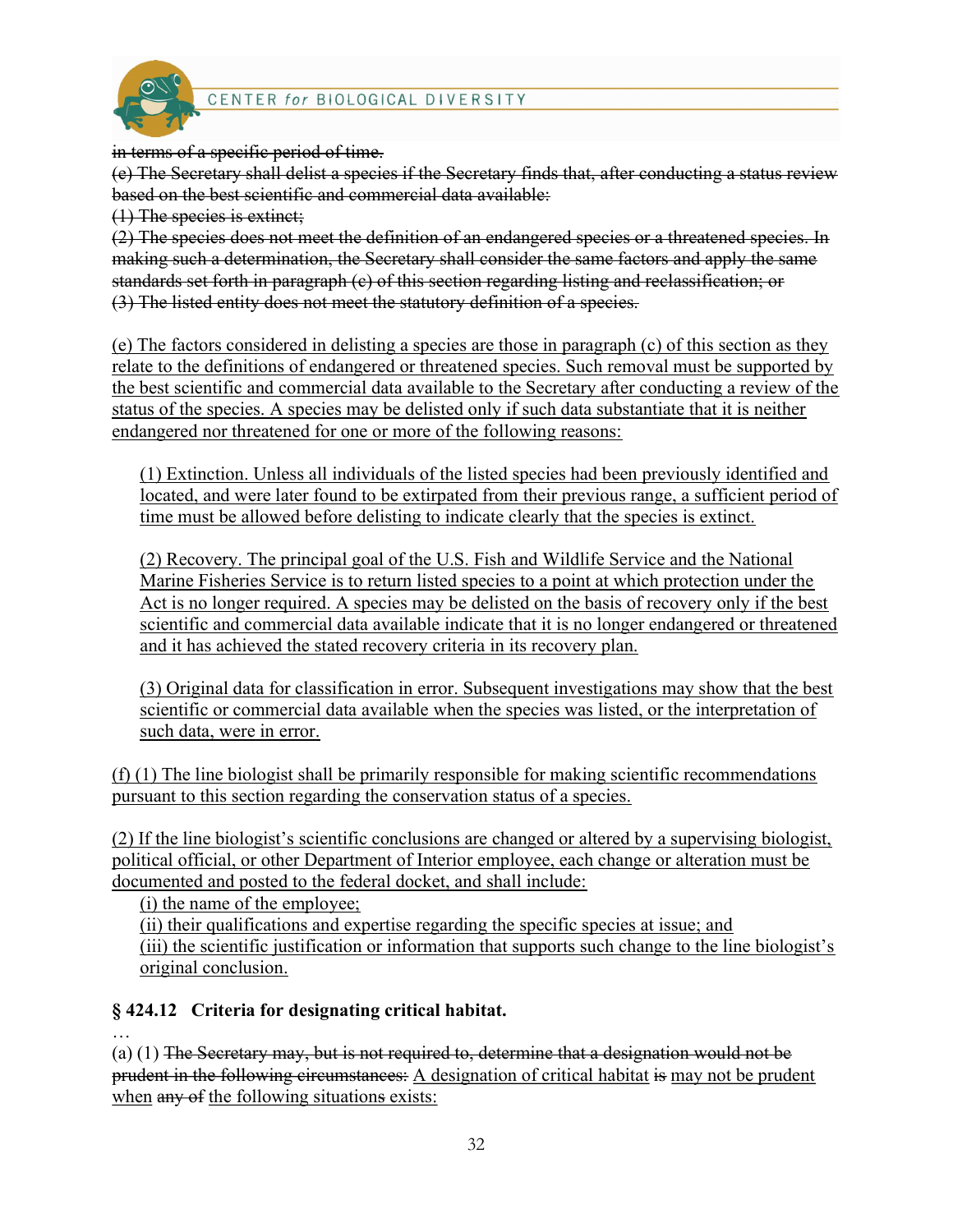

(i) The species is threatened by taking or other human activity and identification of critical habitat can be expected to increase the degree of such threat to the species.; or

(ii) Such designation of critical habitat would not be beneficial to the species. In determining whether a designation would not be beneficial, the factors the Services may consider include but are not limited to: Whether the present or threatened destruction, modification, or curtailment of a species' habitat or range is not a threat to the species, or whether any areas meet the definition of ''critical habitat.''

(ii) The present or threatened destruction, modification, or curtailment of a species' habitat or range is not a threat to the species, or threats to the species' habitat stem solely from causes that cannot be addressed through management actions resulting from consultations under section  $7(a)(2)$  of the Act;

(iii) Areas within the jurisdiction of the United States provide no more than negligible conservation value, if any, for a species occurring primarily outside the jurisdiction of the United States:

(iv) No areas meet the definition of critical habitat; or

(v) The Secretary otherwise determines that designation of critical habitat would not be prudent based on the best scientific data available.

…

(3) If upon publication of a final rule listing a species the Secretary determines that designation of critical habitat is not then determinable, the Secretary shall have not more than one additional year to publish a final regulation, based on such data as may be available at that time, designating, to the maximum extend determinable, such habitat.

…

(b) (2) The Secretary will designate as critical habitat, at a scale determined by the Secretary to be appropriate, specific areas outside the geographical area occupied by the species only upon a determination that such areas are essential for the conservation of the species. When designating critical habitat, the Secretary will first evaluate areas occupied by the species. The Secretary will only consider unoccupied areas to be essential where a critical habitat designation limited to geographical areas occupied would be inadequate to ensure the conservation of the species. In addition, for an unoccupied area to be considered essential, the Secretary must determine that there is a reasonable certainty both that the area will contribute to the conservation of the species and that the area contains one or more of those physical or biological features essential to the conservation of the species.

(b) (2) The Secretary will identify, at a scale determined by the Secretary to be appropriate, specific areas outside the geographical area occupied by the species to be considered for designation as critical habitat that are essential for its conservation considering the life history, status, and conservation needs of the species based on the best available scientific data.

…

 $(g)$  The Secretary will not designate critical habitat within foreign countries or in other areas outside of the jurisdiction of the United States. The Secretary may, if warranted, designate critical habitat within foreign countries or in other areas outside of the jurisdiction of the United States.

§ 424.14 Petitions.

…

…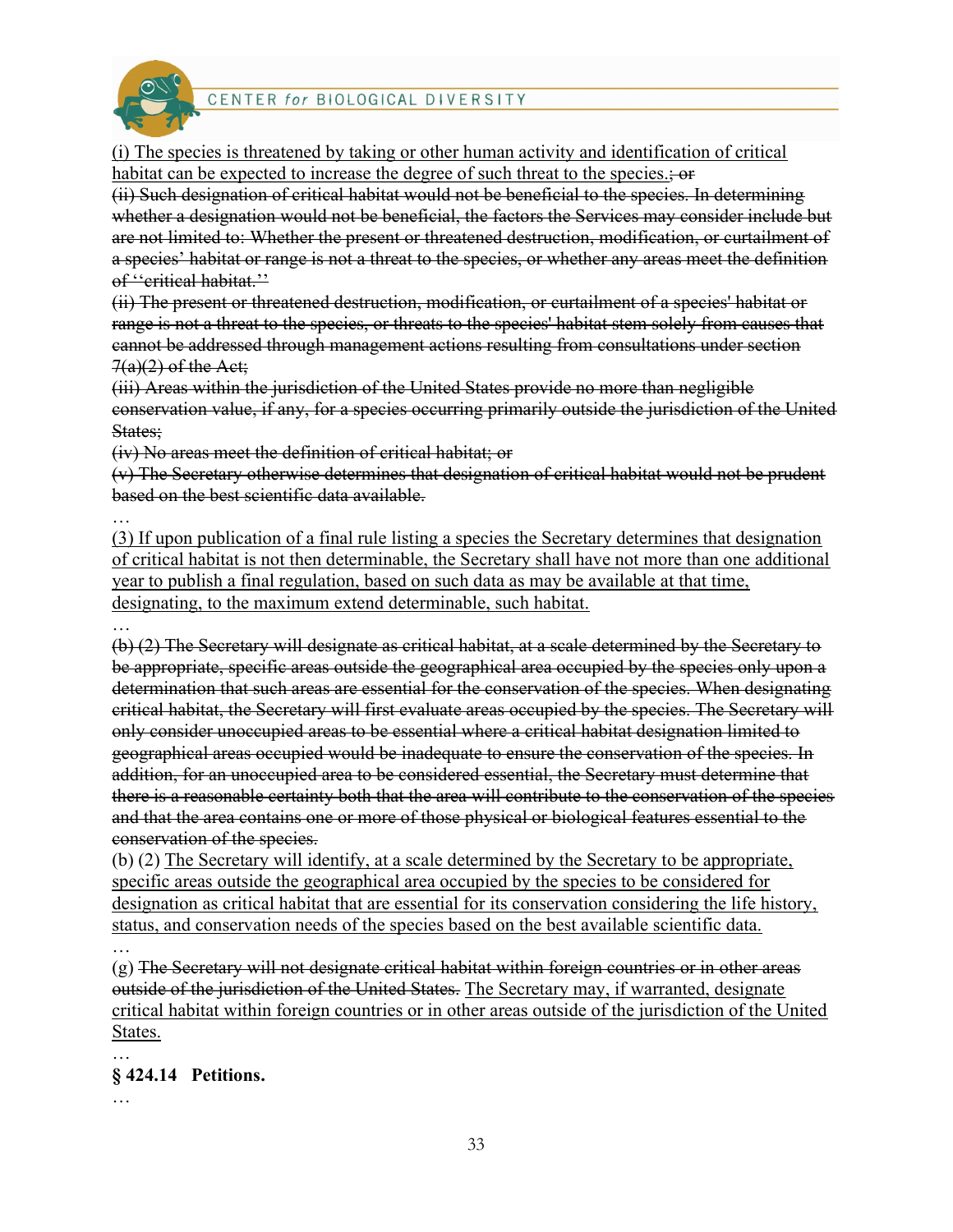

(b) Notification of intent to file petition. For a petition to list, delist, or reclassify a species, or for petitions to revise critical habitat, petitioners must provide notice to the State agency responsible for the management and conservation of fish, plant, or wildlife resources in each State where the species that is the subject of the petition occurs. This notification must be made at least 30 days prior to submission of the petition. This notification requirement shall not apply to any petition submitted pertaining to a species that does not occur within the United States.

…

## § 424.19 Impact analysis and exclusions from critical habitat.

…

(c) The Secretary has discretion to exclude any particular area from the critical habitat upon a determination that the benefits of such exclusion outweigh the benefits of specifying the particular area as part of the critical habitat. In identifying those benefits, in addition to the mandatory consideration of impacts conducted pursuant to paragraph (b) of this section, the Secretary may assign the weight given to any benefits relevant to the designation of critical habitat. The Secretary, however, will shall not exclude any particular area if, based on the best scientific and commercial data available, the Secretary determines that the failure to designate that area as critical habitat will result in the extinction of the species concerned.

# D. Section 7 Interagency Consultation

## § 402.01. Scope.

(a) This part interprets and implements sections  $7(a)$ –(d) [16 U.S.C. 1536(a)–(d)] of the Endangered Species Act of 1973, as amended ("Act"). Section 7(a) grants authority to and imposes requirements upon Federal agencies regarding endangered or threatened species of fish, wildlife, or plants ("listed species") and habitat of such species that has been designated as critical ("critical habitat"). Section  $7(a)(1)$  of the Act directs Federal agencies, in consultation with and with the assistance of the Secretary of the Interior or of Commerce, as appropriate, to utilize their authorities to further the purposes of the Act by carrying out conservation programs for listed species. Such affirmative conservation programs must comply with applicable permit requirements (50 CFR parts 17, 220, 222, and 227) for listed species and should be coordinated with the appropriate Secretary. Section  $7(a)(2)$  of the Act requires every Federal agency, in consultation with and with the assistance of the Secretary, to insure that any action it authorizes, funds, or carries out, in the United States, in foreign nations, or upon the high seas, is not likely to jeopardize the continued existence of any listed species or results in the destruction or adverse modification of critical habitat. Section  $7(a)(3)$  of the Act authorizes a prospective permit or license applicant to request the issuing Federal agency to enter into early consultation with the Service on a proposed action to determine whether such action is likely to jeopardize the continued existence of listed species or result in the destruction or adverse modification of critical habitat. Section  $7(a)(4)$  of the Act requires Federal agencies to confer with the Secretary on any action that is likely to jeopardize the continued existence of proposed species or result in the destruction or adverse modification of proposed critical habitat. Section 7(b) of the Act requires the Secretary, after the conclusion of early or formal consultation, to issue a written statement setting forth the Secretary's opinion detailing how the agency action affects listed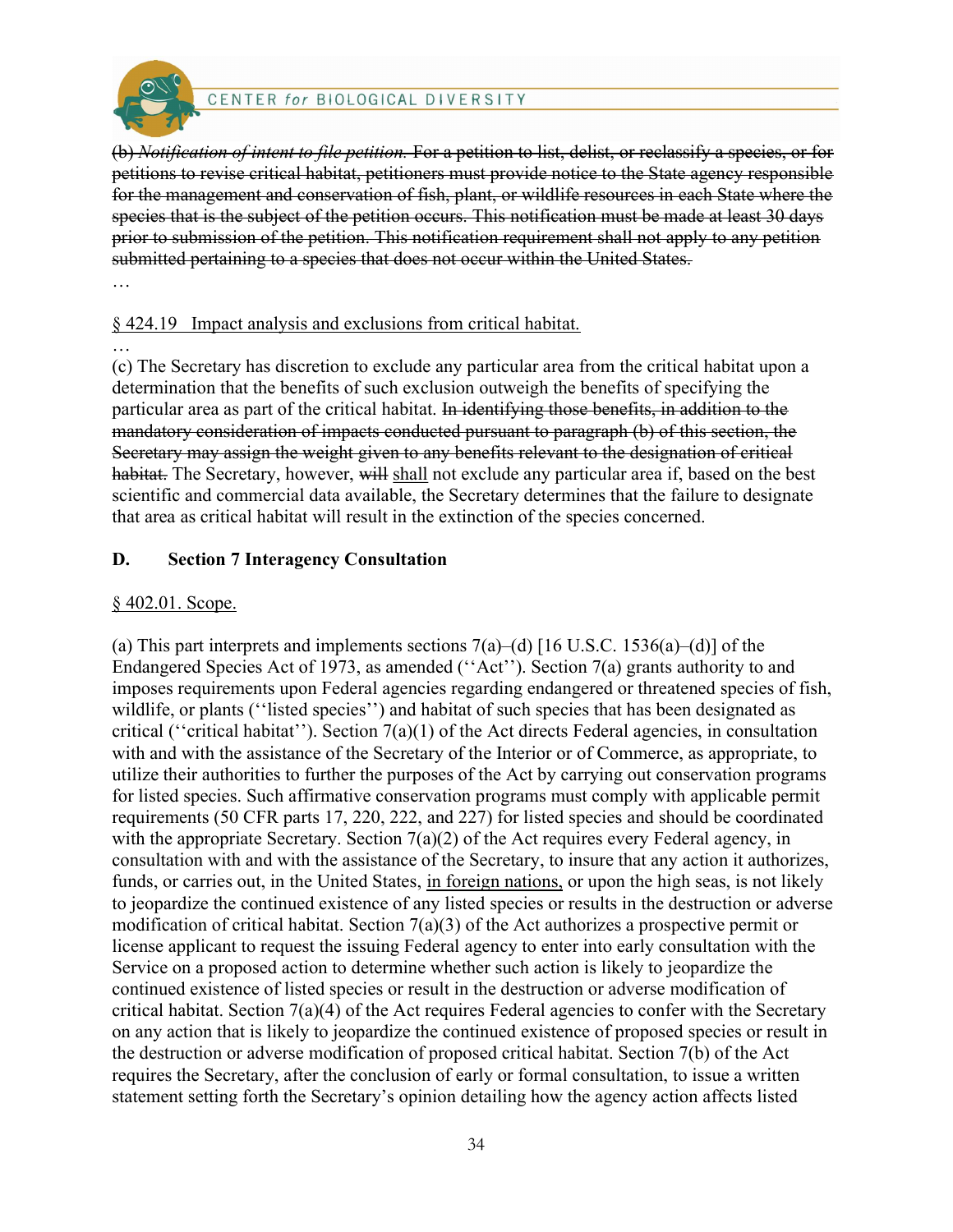

species or critical habitat Biological assessments are required under section 7(c) of the Act if listed species or critical habitat may be present in the area affected by any major construction activity as defined in §404.02. Section 7(d) of the Act prohibits Federal agencies and applicants from making any irreversible or irretrievable commitment of resources which has the effect of foreclosing the formulation or implementation of reasonable and prudent alternatives which would avoid jeopardizing the continued existence of listed species or resulting in the destruction or adverse modification of critical habitat. Section  $7(e)$ – $(o)(1)$  of the Act provide procedures for granting exemptions from the requirements of section  $7(a)(2)$ . Regulations governing the submission of exemption applications are found at 50 CFR part 451, and regulations governing the exemption process are found at 50 CFR parts 450, 452, and 453.

# §402.02 Definitions.

…

Action means all activities or programs of any kind authorized, funded, or carried out, in whole or in part, by Federal agencies in the United States, in foreign nations, or upon the high seas. Examples include, but are not limited to:

(a) actions intended to conserve listed species or their habitat;

(b) the promulgation of regulations;

(c) the granting of licenses, contracts, leases, easements, rights-of way, permits, or grants-in-aid; or

(d) actions directly or indirectly causing modifications to the land, water, or air, or climate.

Action area means all areas to be affected directly or indirectly by the Federal action, including spatially distant or remote areas, and not merely the immediate area involved in the action. …

Adverse modification means any direct or indirect alteration that results in non-de minimis impacts to the value of a critical habitat unit for the survival or recovery of a listed species. Such alterations include, but are not limited to, alterations to the enumerated physical or biological features that were the basis for determining the habitat to be critical.

…

Destruction means a direct or indirect alteration that permanently decreases the extent of critical habitat available for the survival or recovery of a listed species.

Destruction or adverse modification means a direct or indirect alteration that appreciably diminishes the value of critical habitat as a whole for the conservation of a listed species.

…

Effects of the action are all consequences to listed species or critical habitat that are caused by the proposed action, including the consequences of other activities that are caused by the proposed action. A consequence is caused by the proposed action if it would not occur but for the proposed action and it is reasonably certain to occur. Effects of the action may occur later in time and may include consequences occurring outside the immediate area involved in the action. (See §402.17). refers to the direct, and indirect, and cumulative effects of an action on the species or critical habitat, together with the effects of other activities that are interrelated or interdependent with that action, that will be added to the environmental baseline. Indirect effects are those that are caused by the proposed action and are later in time or spatially distant or remote, but still are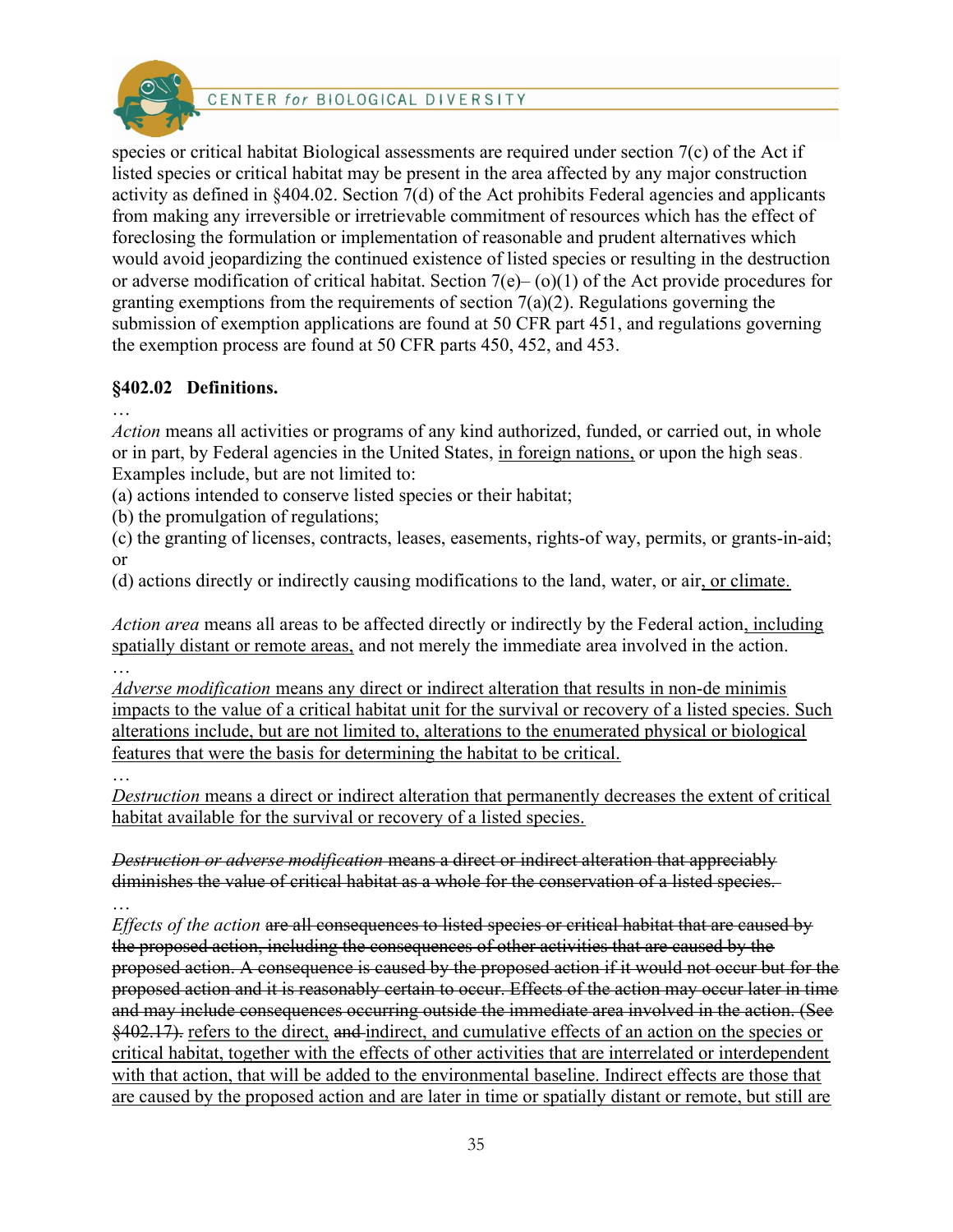

reasonably foreseeable to occur. Interrelated actions are those that are part of a larger action and depend on the larger action for their justification. Interdependent actions are those that have no independent utility apart from the action under consideration.

Endangered Species. Any species which is in danger of extinction throughout all or a significant portion of its range other than a species of the Class Insecta determined by the Secretary to constitute a pest whose protection under the provisions of this chapter would present an overwhelming and overriding risk to humans. A species can be considered endangered even if it is not currently on the brink of extinction or at risk of extinction globally.

Environmental baseline refers to the past and present impacts of all Federal, State, or private actions and other human activities in the action area, the anticipated impacts of all proposed Federal projects in the action area that have already undergone formal or early section 7 consultation, and the impact of State or private actions which are contemporaneous with the consultation in process. Environmental baseline does not include any completed federal actions that have not undergone consultation. Environmental baseline refers to the condition of the listed species or its designated critical habitat in the action area, without the consequences to the listed species or designated critical habitat caused by the proposed action. The environmental baseline includes the past and present impacts of all Federal, State, or private actions and other human activities in the action area, the anticipated impacts of all proposed Federal projects in the action area that have already undergone formal or early section 7 consultation, and the impact of State or private actions which are contemporaneous with the consultation in process. The consequences to listed species or designated critical habitat from ongoing agency activities or existing agency facilities that are not within the agency's discretion to modify are part of the environmental baseline.

…

Line biologist(s) refers to the primary biologist(s) responsible for preparing a biological opinion or habitat conservation plan and conducting research or collecting data on any plant or animal species.

…

Recovery means improvement in the status of listed species to the point at which listing is no longer appropriate under the criteria set out in section  $4(a)(1)$  of the Act. such that:

(1) the species is of sufficient abundance, measured by numbers of individuals, numbers of populations, range extent, and habitat availability, that it possesses the necessary representation, redundancy, and resiliency to ensure the species' long-term persistence, and to ensure that the species continues to perform its ecological role in each significant portion of its range; and

(2) the species is no longer at risk of becoming endangered within the foreseeable future in any significant portion of its range due to (A) the present or threatened destruction, modification, or curtailment of its habitat or range; (B) overutilization for commercial, recreational, scientific, or educational purposes; (C) disease or predation; (D) the inadequacy of existing regulatory mechanisms; or (E) other natural or manmade factors affecting its continued existence. …

Threatened species. Any species which is likely to become endangered within the foreseeable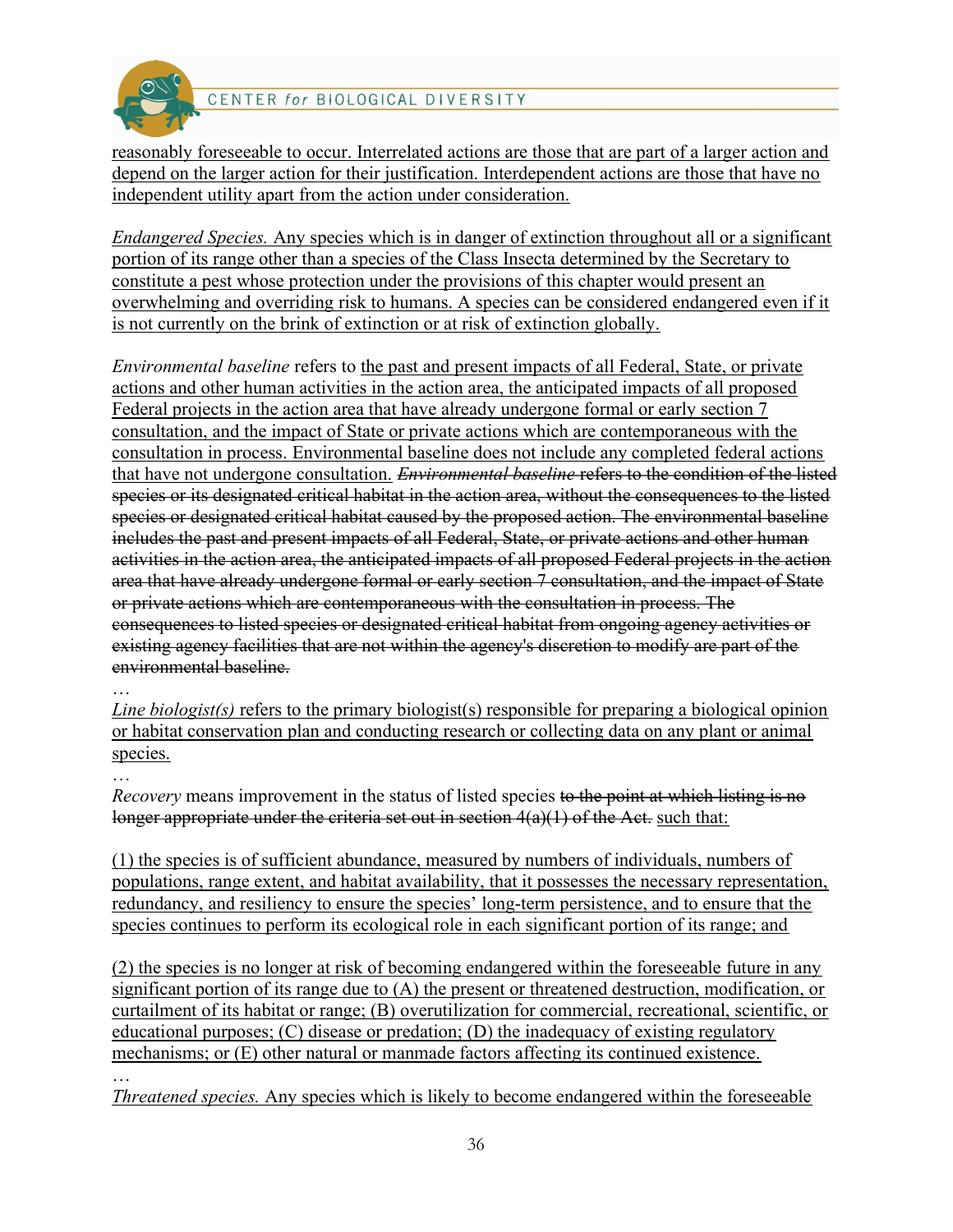

…

future throughout all or a significant portion of its range. A species can be considered threatened even if its population trend is currently stable.

# § 402.03. Applicability.

(b) All Federal agencies shall, in consultation with and with the assistance of the Secretary, utilize their authorities in furtherance of the purposes of this Act by establishing and carrying out programs for the conservation of any such endangered species and threatened species listed pursuant to section 4 of this Act where such agency in causing take of such species or expects to cause take of such species as a result of normal agency actions functions.

# § 402.04. Counterpart regulations.

The consultation procedures set forth in this part may be superseded for a particular Federal agency by joint counterpart regulations among that agency, the Fish and Wildlife Service, and the National Marine Fisheries Service, provided that such counterpart regulations have undergone consultation pursuant to section  $7(a)(2)$  of the Act and the completion of an Environmental Impact Statement pursuant to the National Environmental Policy Act, 42 U.S.C. § 4321 et seq. No counterpart regulations shall take effect prior to the completion of all legally required consultations and other compliance requirements. Such counterpart regulations shall be published in the FEDERAL REGISTER in proposed form and shall be subject to public comment for at least 60 days before final rules are published.

# § 402.13. Informal consultation.

…

(c) Initiation of formal consultation. (1) A written request to initiate formal consultation shall be submitted to the Director and shall include:

(i) A description of the proposed action, including any measures intended to avoid, minimize, or offset effects of the action. Consistent with the nature and scope of the proposed action, the description shall provide sufficient detail to assess the effects of the action on listed species and critical habitat, including:

(A) The purpose of the action;

(B) The duration and timing of the action;

(C) The location of the action;

(D) The specific components of the action and how they will be carried out;

(E) Maps, drawings, blueprints, or similar schematics of the action; and

(F) Any other available information related to the nature and scope of the proposed action relevant to its effects on listed species or designated critical habitat.

(ii) A map or description of all areas to be affected directly or indirectly by the Federal action, and not merely the immediate area involved in the action  $(i.e.,$  the action area as defined at  $$402.02$ ).

(iii) Information obtained by or in the possession of the Federal agency and any applicant on the listed species and designated critical habitat in the action area (as required by paragraph (c)(1)(ii) of this section), including available information such as the presence, abundance, density, or periodic occurrence of listed species and the condition and location of the species' habitat,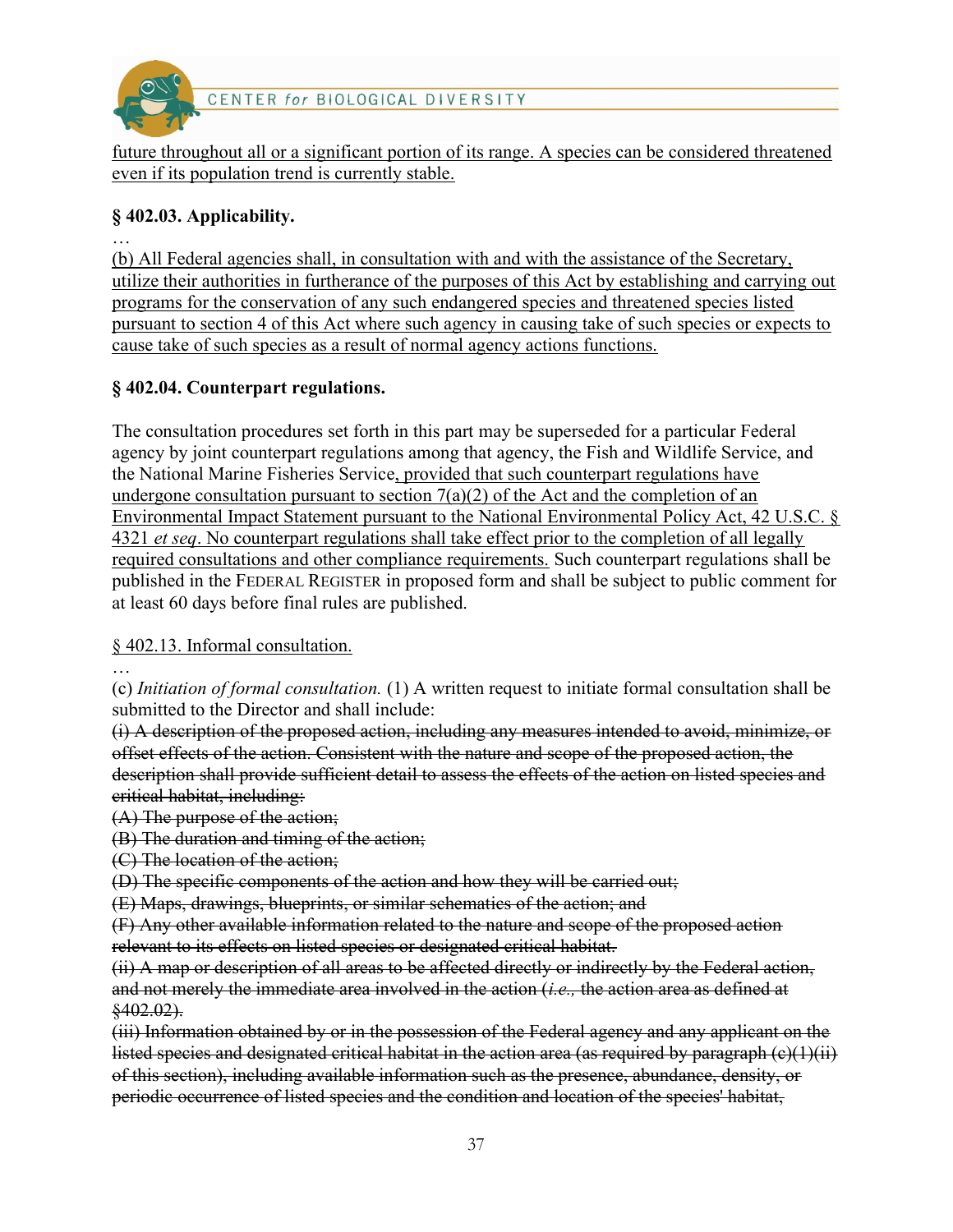

including any critical habitat.

(iv) A description of the effects of the action and an analysis of any cumulative effects. (v) A summary of any relevant information provided by the applicant, if available.

(vi) Any other relevant available information on the effects of the proposed action on listed species or designated critical habitat, including any relevant reports such as environmental impact statements and environmental assessments.

(2) A Federal agency may submit existing documents prepared for the proposed action such as NEPA analyses or other reports in substitution for the initiation package outlined in this paragraph (c). However, any such substitution shall be accompanied by a written summary specifying the location of the information that satisfies the elements above in the submitted document(s).

(3) Formal consultation shall not be initiated by the Federal agency until any required biological assessment has been completed and submitted to the Director in accordance with §402.12. (4) Any request for formal consultation may encompass, subject to the approval of the Director, a number of similar individual actions within a given geographical area, a programmatic consultation, or a segment of a comprehensive plan. The provision in this paragraph  $(e)(4)$  does not relieve the Federal agency of the requirements for considering the effects of the action or actions as a whole.

(i) A description of the action to be considered;

(ii) A description of the specific area that may be affected by the action;

(iii) A description of any listed species or critical habitat that may be affected by the action; (iv) A description of the manner in which the action may affect any listed species or critical habitat and an analysis of any cumulative effects;

(v) Relevant reports, including any environmental impact statement, environmental assessment, or biological assessment prepared; and

(vi) Any other relevant available information on the action, the affected listed species, or critical habitat. Formal consultation shall not be initiated by the Federal agency until any required biological assessment has been completed and submitted to the Director in accordance with §402.12. Any request for formal consultation may encompass, subject to the approval of the Director, a number of similar individual actions within a given geographical area or a segment of a comprehensive plan. This does not relieve the Federal agency of the requirements for considering the effects of the action as a whole.

…

(g) Service responsibilities. Service responsibilities during formal consultation are as follows: …

(4) Add the effects of the action and cumulative effects to the environmental baseline and in light of the status of the species and critical habitat, formulate the Service's opinion as to whether the action is likely to jeopardize the continued existence of listed species or result in the destruction or adverse modification of critical habitat.

(4) Formulate its biological opinion as to whether the action, taken together with cumulative effects, is likely to jeopardize the continued existence of listed species or result in the destruction or adverse modification of critical habitat.

…

(8) In formulating its biological opinion, any reasonable and prudent alternatives, and any reasonable and prudent measures, the Service will use the best scientific and commercial data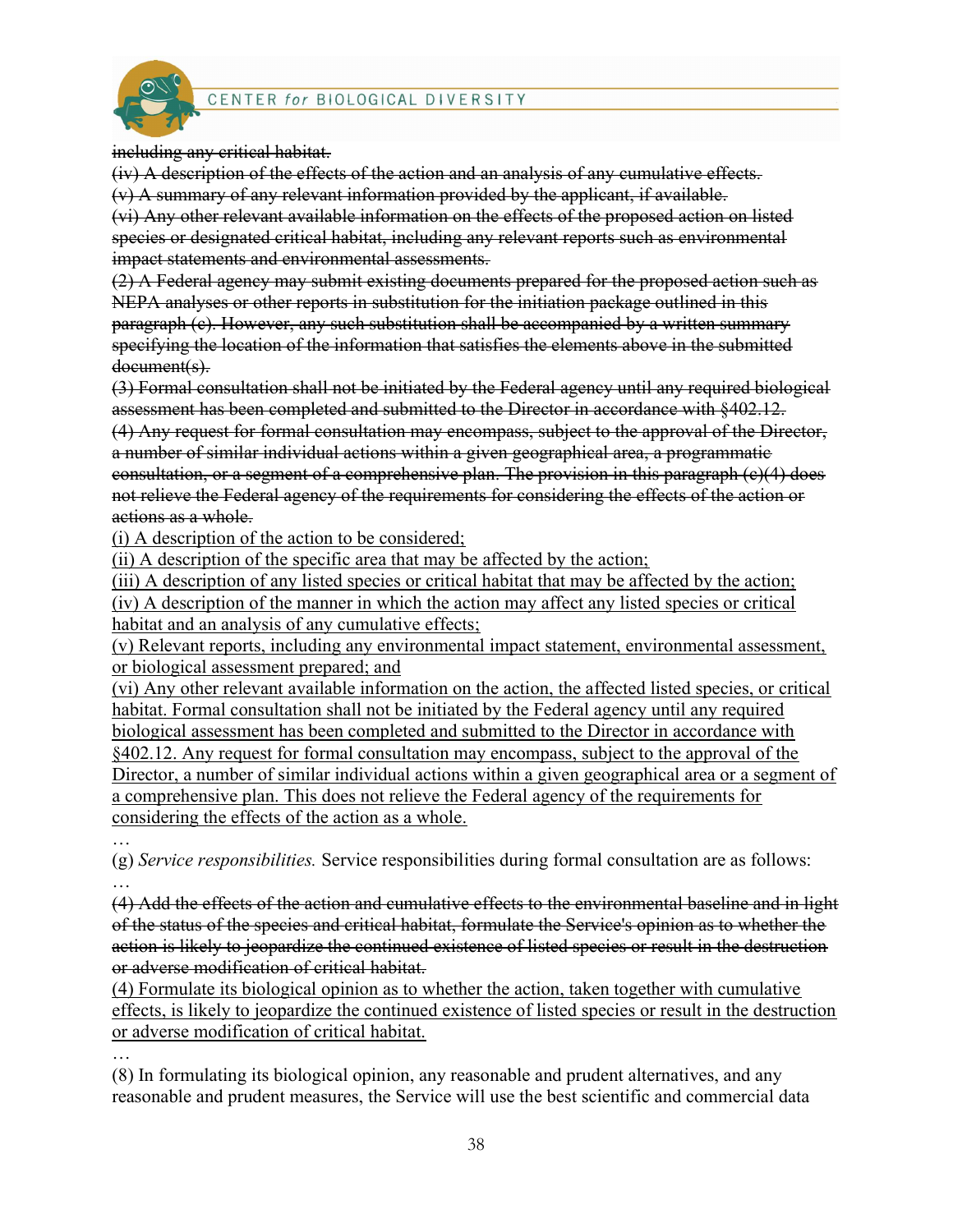

…

available and will give appropriate consideration to any beneficial actions as proposed or taken by the Federal agency or applicant, including any actions taken prior to the initiation of consultation. Measures included in the proposed action or a reasonable and prudent alternative that are intended to avoid, minimize, or offset the effects of an action are considered like other portions of the action and do not require any additional demonstration of binding plans.

## (h) Biological opinions.

(3) (A) The line biologist shall be primarily responsible for making scientific recommendations pursuant to this section regarding whether a Federal agency action is likely to jeopardize the continued existence of listed species or result in the destruction or adverse modification of critical habitat, as well as the conditions for issuing a permit for incidental take if warranted.

(B) If the line biologist's scientific conclusions are changed or altered by a supervising biologist, political official, or other Department of the Interior or Department of Commerce employee, each change or alteration must be documented and posted to the federal docket, and shall include: (1) the name of the employee; (2) their qualifications and expertise regarding the specific species at issue; and (3) the scientific justification or information that supports such change to the line biologist's original conclusion.

(3) The Service may adopt all or part of:

(i) A Federal agency's initiation package; or

 $(ii)$  The Service's analysis required to issue a permit under section  $10(a)$  of the Act in its biological opinion.

(4) A Federal agency and the Service may agree to follow an optional collaborative process that would further the ability of the Service to adopt the information and analysis provided by the Federal agency during consultation in the development of the Service's biological opinion to improve efficiency in the consultation process and reduce duplicative efforts. The Federal agency and the Service shall consider the nature, size, and scope of the action or its anticipated effects on listed species or critical habitat, and other relevant factors to determine whether an action or a class of actions is appropriate for this process. The Federal agency and the Service may develop coordination procedures that would facilitate adoption of the initiation package with any necessary supplementary analyses and incidental take statement to be added by the Service, if appropriate, as the Service's biological opinion in fulfillment of section 7(b) of the Act.

…

(1) *Expedited consultations*. Expedited consultation is an optional formal consultation process that a Federal agency and the Service may enter into upon mutual agreement. To determine whether an action or a class of actions is appropriate for this type of consultation, the Federal agency and the Service shall consider the nature, size, and scope of the action or its anticipated effects on listed species or critical habitat and other relevant factors. Conservation actions whose primary purpose is to have beneficial effects on listed species will likely be considered appropriate for expedited consultation.

(1) Expedited timelines. Upon agreement to use this expedited consultation process, the Federal agency and the Service shall establish the expedited timelines for the completion of this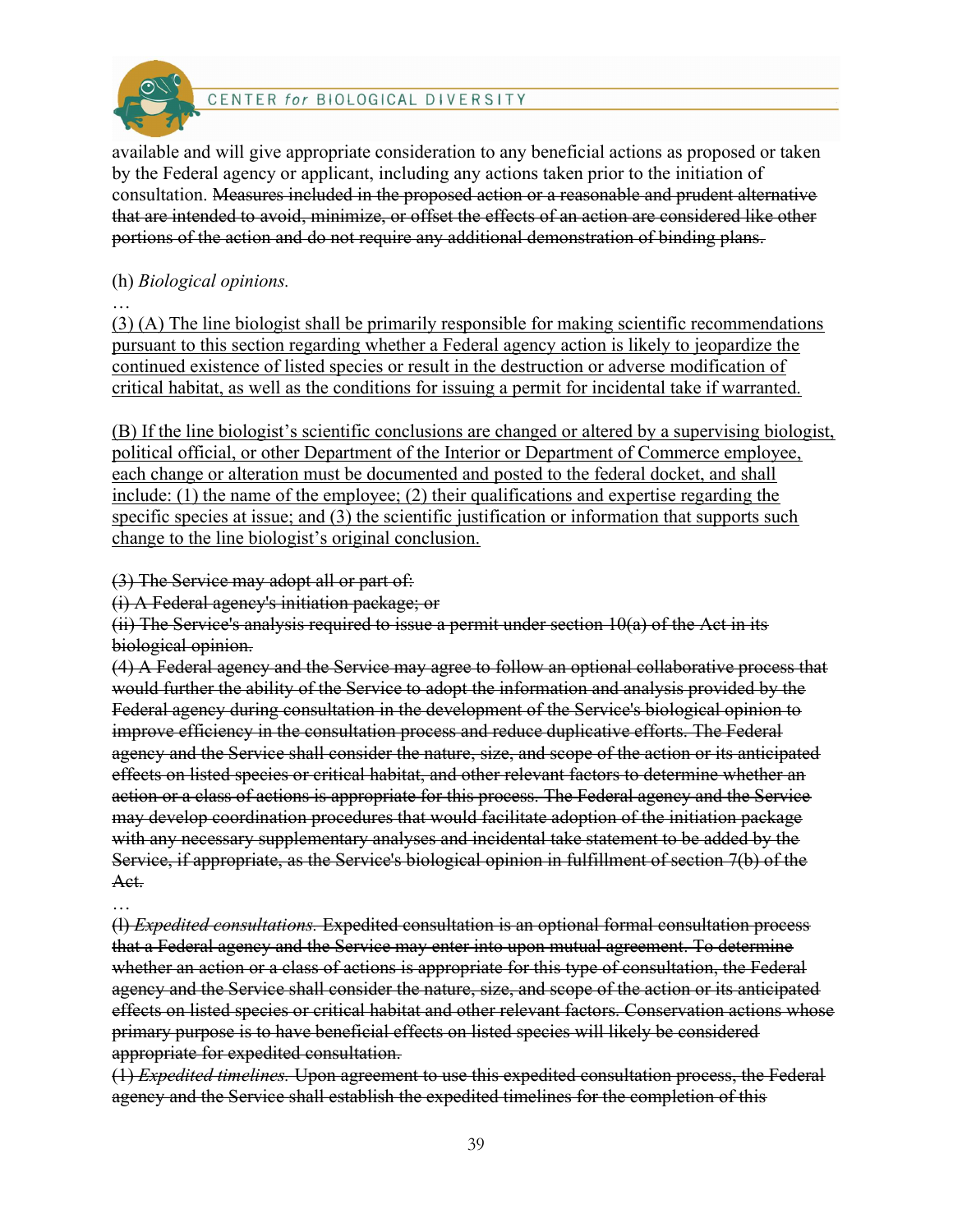

#### consultation process.

(2) Federal agency responsibilities. To request initiation of expedited consultation, the Federal agency shall provide all the information required to initiate consultation under paragraph (c) of this section. To maximize efficiency and ensure that it develops the appropriate level of information, the Federal agency is encouraged to develop its initiation package in coordination with the Service.

(3) Service responsibilities. In addition to the Service's responsibilities under the provisions of this section, the Service will:

(i) Provide relevant species information to the Federal agency and guidance to assist the Federal agency in completing its effects analysis in the initiation package; and

(ii) Conclude the consultation and issue a biological opinion within the agreed-upon timeframes.

## (i) Incidental take.

… (7) No Federal agency triggering consultation under this section for a threatened or endangered species shall receive an incidental take statement unless that agency has in place a section  $7(a)(1)$ conservation program for that threatened or endangered species.

## § 402.15. Responsibilities of Federal agency following issuance of a biological opinion.

(a) Following the issuance of a biological opinion, the Federal agency shall determine whether and in what manner to proceed with the action in light of its section 7 obligations and the Service's biological opinion.

(b) If a jeopardy biological opinion is issued, the Federal agency shall notify the Service of its final decision on the action.

(c) If the Federal agency does not adopt one of the Service's proposed reasonable and prudent alternatives for any reason, and no comparable alternative is implemented, then the Service shall not issue an incidental take statement to the Federal agency.

 $\left( \epsilon \right)$  (d) If the Federal agency determines that it cannot comply with the requirements of section 7(a)(2) after consultation with the Service, it may apply for an exemption. Procedures for exemption applications by Federal agencies and others are found in 50 CFR part 451.

## § 402.17. Other Provisions

(a) Activities that are reasonably certain to occur. A conclusion of reasonably certain to occur must be based on clear and substantial information, using the best scientific and commercial data available. Factors to consider when evaluating whether activities caused by the proposed action (but not part of the proposed action) or activities reviewed under cumulative effects are reasonably certain to occur include, but are not limited to:

(1) Past experiences with activities that have resulted from actions that are similar in scope, nature, and magnitude to the proposed action;

(2) Existing plans for the activity; and

(3) Any remaining economic, administrative, and legal requirements necessary for the activity to go forward.

(b) Consequences caused by the proposed action. To be considered an effect of a proposed action, a consequence must be caused by the proposed action  $(i.e.,$  the consequence would not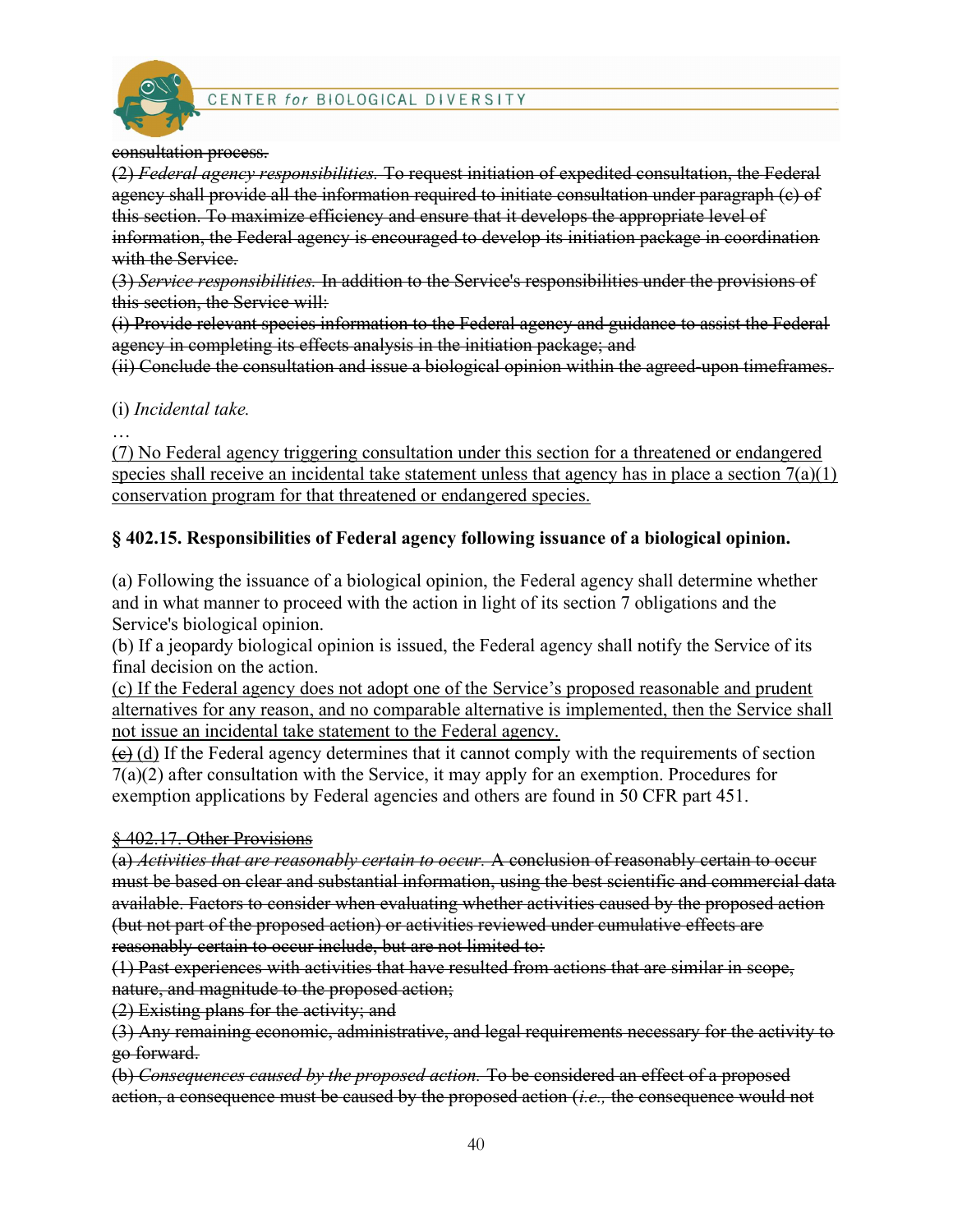

occur but for the proposed action and is reasonably certain to occur). A conclusion of reasonably certain to occur must be based on clear and substantial information, using the best scientific and commercial data available. Considerations for determining that a consequence to the species or critical habitat is not caused by the proposed action include, but are not limited to:

(1) The consequence is so remote in time from the action under consultation that it is not reasonably certain to occur; or

(2) The consequence is so geographically remote from the immediate area involved in the action that it is not reasonably certain to occur; or

(3) The consequence is only reached through a lengthy causal chain that involves so many steps as to make the consequence not reasonably certain to occur.

(c) Required consideration. The provisions in paragraphs (a) and (b) of this section must be considered by the action agency and the Services.

[84 FR 45018, Aug. 27, 2019]

## E. Permits for Incidental Taking of Species

§ 17.22 Permits for scientific purposes, enhancement of propagation or survival, or for incidental taking.

(b)(1) Application requirements for permits for incidental taking.

…

(2) Issuance criteria.

(i) Upon receiving an application completed in accordance with paragraph (b)(1) of this section, the Director will decide whether or not a permit should be issued. The Director shall consider the general issuance criteria in § 13.21(b) of this subchapter, except for § 13.21(b)(4), and shall issue the permit if he or she finds that:

(A) The taking will be incidental;

(B) The applicant will, to the maximum extent practicable, minimize and mitigate the impacts of such takings;

(C) The plan confers a net benefit on species sought to be covered by the permit;

 $(D)$  The applicant will ensure that adequate funding for the conservation plan and procedures to deal with unforeseen circumstances will be provided;

(E) The taking will not appreciably reduce the likelihood of the survival and recovery of the species in the wild;

(F) The measures, if any, required under paragraph  $(b)(1)(iii)(D)$  of this section will be met; and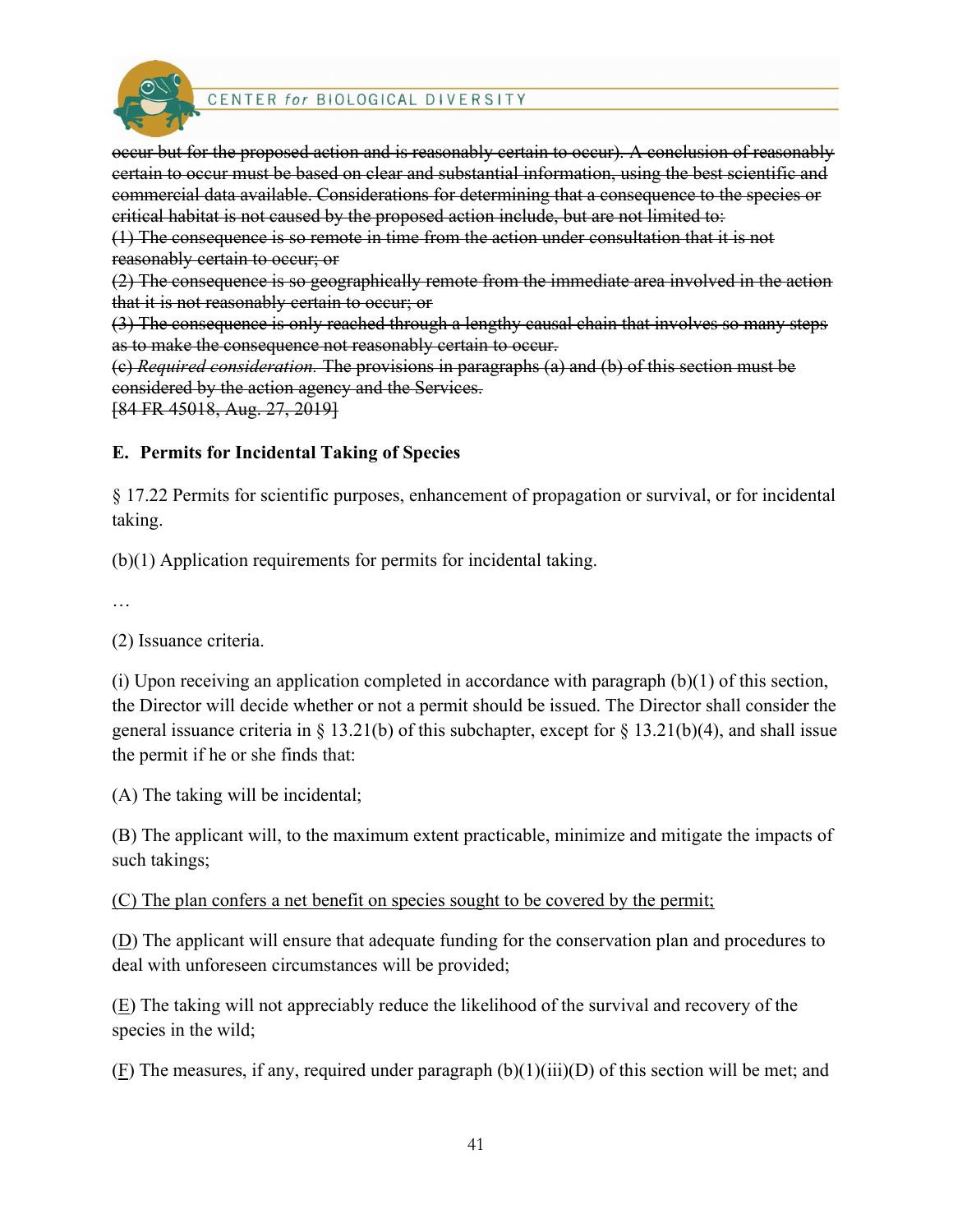

(G) He or she has received such other assurances as he or she may require that the plan will be implemented.

(3) Permit conditions. In addition to the general conditions set forth in part 13 of this subchapter, every permit issued under this paragraph shall contain such terms and conditions as the Director deems necessary or appropriate to carry out the purposes of the permit and the conservation plan. Such terms and conditions shall include mandatory self-reporting by the permittee for each occurrence of incidental take of a covered species, as well as any additional monitoring and reporting requirements deemed necessary for determining whether such terms and conditions are being complied with. The Director shall rely upon existing reporting requirements to the maximum extent practicable.

…

(5) Assurances provided to permittee in case of changed or unforeseen circumstances. The assurances in this paragraph (b)(5) apply only to incidental take permits issued in accordance with paragraph  $(b)(2)$  of this section where the conservation plan is being properly implemented, and apply only with respect to species adequately covered by the conservation plan. These assurances cannot be provided to Federal agencies. This rule does not apply to incidental take permits issued prior to March 25, 1998. The assurances provided in incidental take permits issued prior to March 25, 1998 remain in effect, and those permits will not be revised as a result of this rulemaking.

(i) Changed circumstances provided for in the plan. If additional conservation and mitigation measures are deemed necessary to respond to changed circumstances and were provided for in the plan's operating conservation program, the permittee will implement the measures specified in the plan.

(ii) Changed circumstances not provided for in the plan. If additional conservation and mitigation measures are deemed necessary to respond to changed circumstances and such measures were not provided for in the plan's operating conservation program, the Director will not require any conservation and mitigation measures in addition to those provided for in the plan without the consent of the permittee, provided the plan is being properly implemented.

(iii) Unforeseen circumstances.

(A) In negotiating unforeseen circumstances, the Director will not require the commitment of additional land, water, or financial compensation or additional restrictions on the use of land, water, or other natural resources beyond the level otherwise agreed upon for the species covered by the conservation plan without the consent of the permittee.

(B) If additional conservation and mitigation measures are deemed necessary to respond to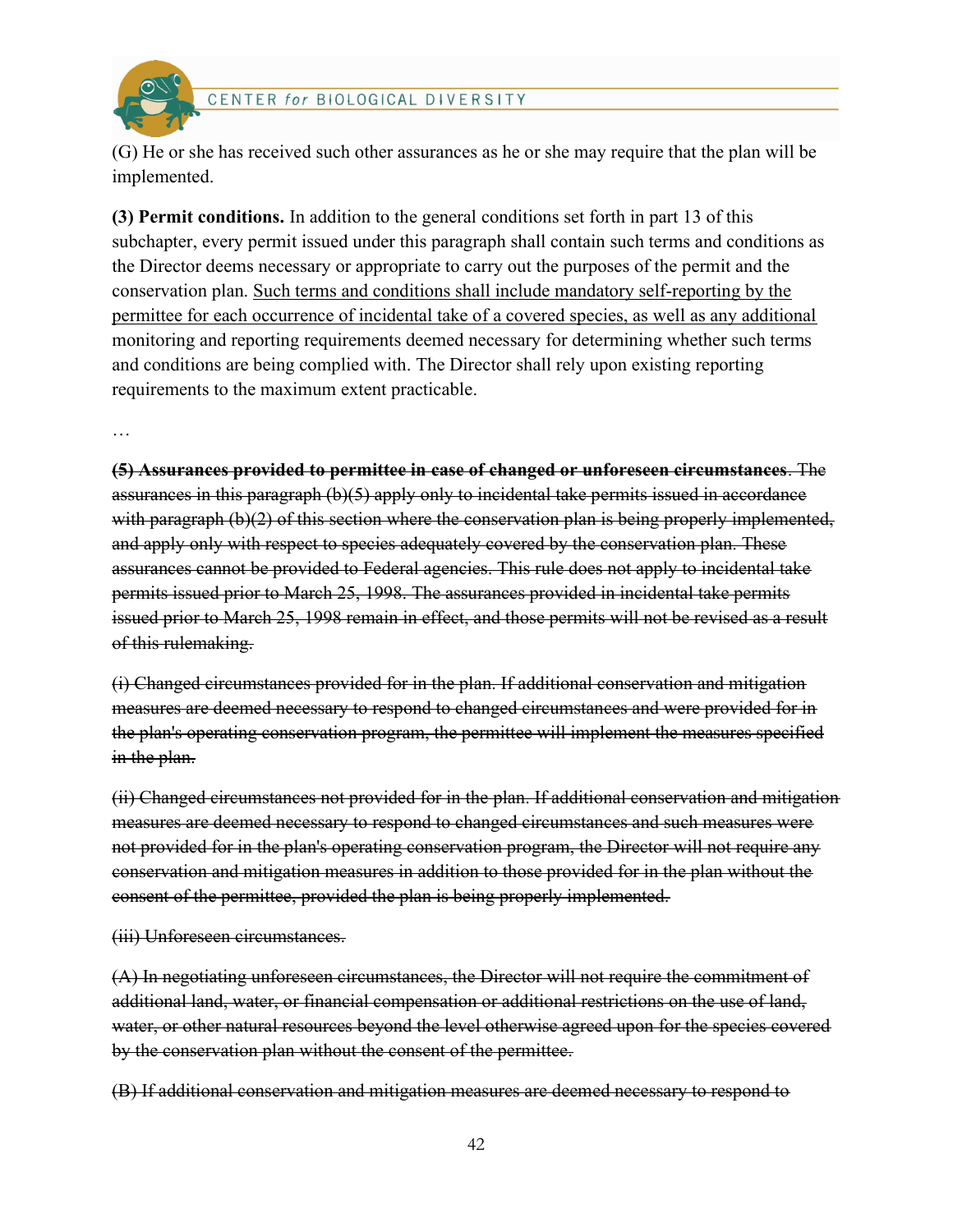

unforeseen circumstances, the Director may require additional measures of the permittee where the conservation plan is being properly implemented, but only if such measures are limited to modifications within conserved habitat areas, if any, or to the conservation plan's operating conservation program for the affected species, and maintain the original terms of the conservation plan to the maximum extent possible. Additional conservation and mitigation measures will not involve the commitment of additional land, water or financial compensation or additional restrictions on the use of land, water, or other natural resources otherwise available for development or use under the original terms of the conservation plan without the consent of the permittee.

(C) The Director will have the burden of demonstrating that unforeseen circumstances exist, using the best scientific and commercial data available. These findings must be clearly documented and based upon reliable technical information regarding the status and habitat requirements of the affected species. The Director will consider, but not be limited to, the following factors:

(1) Size of the current range of the affected species;

(2) Percentage of range adversely affected by the conservation plan;

(3) Percentage of range conserved by the conservation plan;

(4) Ecological significance of that portion of the range affected by the conservation plan;

(5) Level of knowledge about the affected species and the degree of specificity of the species' conservation program under the conservation plan; and

(6) Whether failure to adopt additional conservation measures would appreciably reduce the likelihood of survival and recovery of the affected species in the wild.

## (5) Changed or unforeseen circumstances.

If additional conservation and mitigation measures are deemed necessary to respond to changed or unforeseen circumstances, the Director may require the commitment of additional land, water, or financial compensation or additional restrictions on the use of land, water, or other natural resources beyond the level otherwise agreed upon for the species covered by the conservation plan.

…

 $(8)$  Criteria for revocation. A permit issued under paragraph  $(b)$  of this section may not be revoked for any reason except those set forth in  $\S$  13.28(a)(1) through (4) of this subchapter or unless continuation of the permitted activity would be inconsistent with the criterion set forth in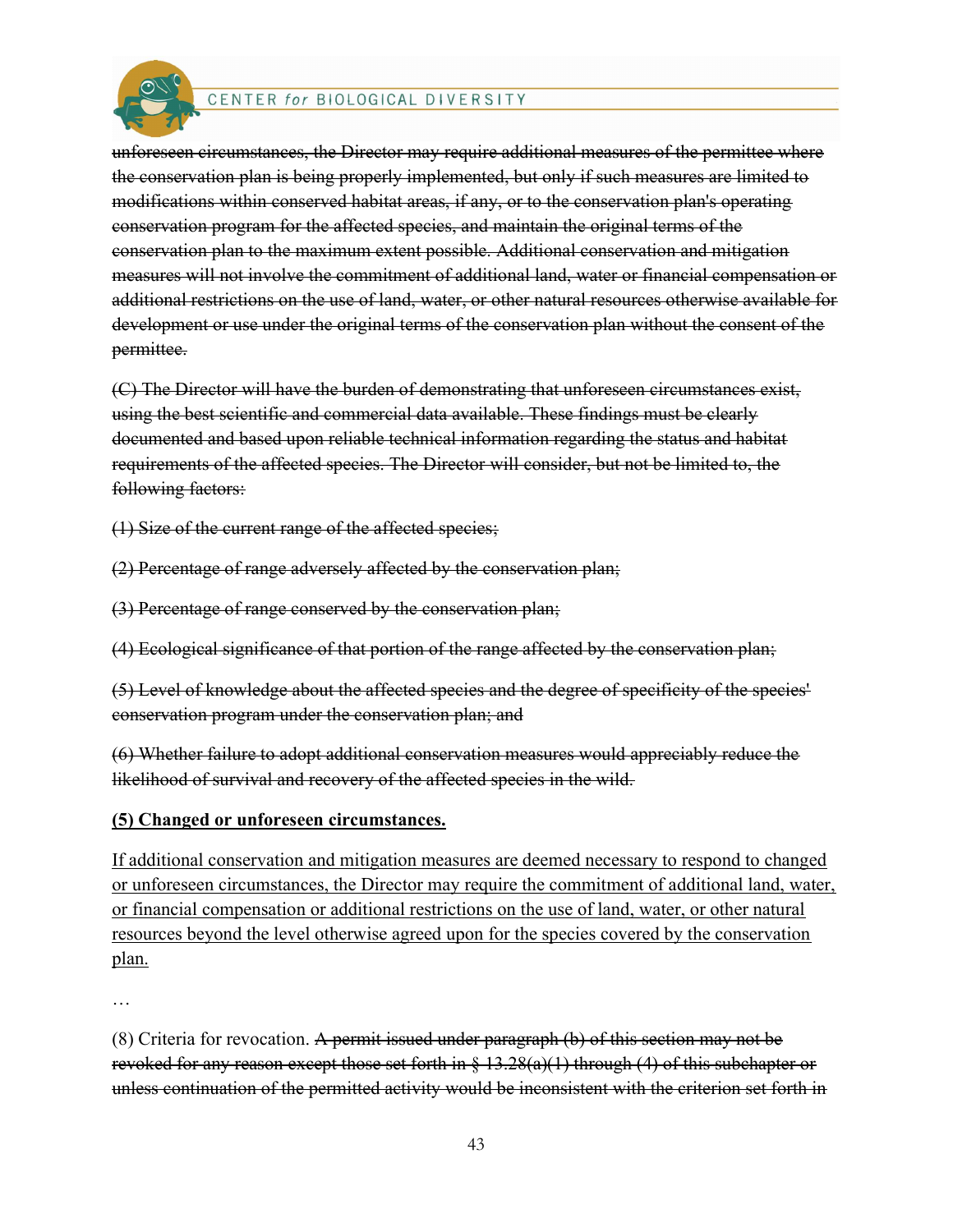

16 U.S.C. 1539(a)(2)(B)(iv) and the inconsistency has not been remedied. The Director shall revoke a permit issued under this paragraph if he or she finds that the permittee is not complying with the terms and conditions of the permit.

§ 222.307 Permits for incidental taking of species

…

# (c) Issuance criteria.

…

(2) To issue the permit, the Assistant Administrator must find that -

(i) The taking will be incidental;

(ii) The applicant will, to the maximum extent practicable, monitor, minimize, and mitigate the impacts of such taking;

(iii) The plan confers a net benefit on species sought to be covered by the permit

(iv) The taking will not appreciably reduce the likelihood of the survival and recovery of the species in the wild;

(v) The applicant has amended the conservation plan to include any measures (not originally proposed by the applicant) that the Assistant Administrator determines are necessary or appropriate; and

 $(vi)$  There are adequate assurances that the conservation plan will be funded and implemented, including any measures required by the Assistant Administrator.

(d) **Permit conditions.** In addition to the general conditions set forth in this part, every permit issued under this section will contain such terms and conditions as the Assistant Administrator deems necessary and appropriate, including, but not limited to the following:

(1) Reporting requirements or rights of inspection for determining whether the terms and conditions are being complied with;

(2) The species and number of animals covered;

(3) The authorized method of taking;

(4) Mandatory self-reporting by the permittee for each occurrence of incidental take of a covered species;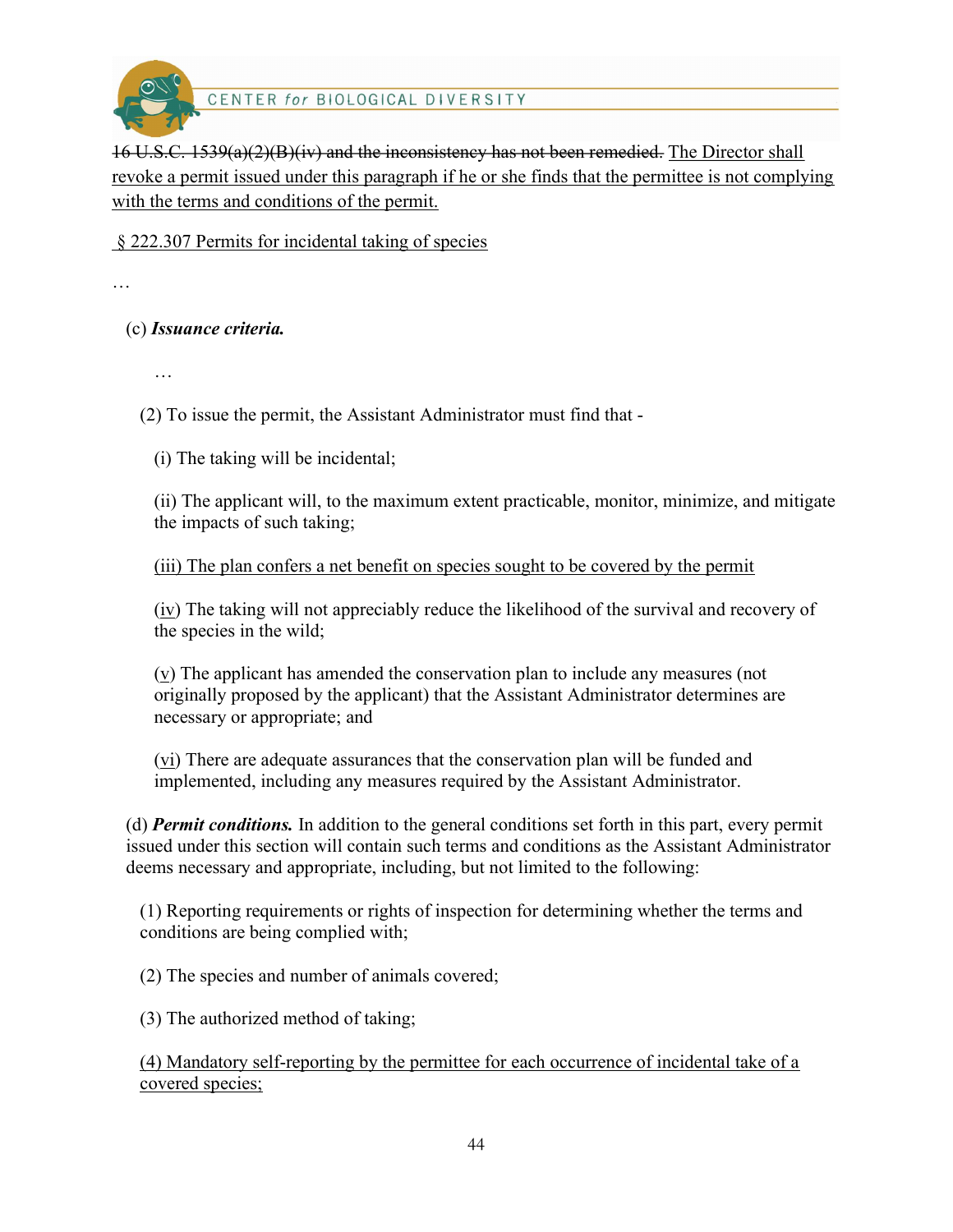

(5) The procedures to be used to handle or dispose of any animals taken; and

(6) The payment of an adequate fee to the National Marine Fisheries Service to process the application.

…

…

 $\left(\mathbf{g}\right)$  Assurances provided to permittee in case of changed or unforeseen circumstances. The assurances in this paragraph  $(g)$  apply only to incidental take permits issued in accordance with paragraph (c) of this section where the conservation plan is being properly implemented, and apply only with respect to species adequately covered by the conservation plan. These assurances cannot be provided to Federal agencies. This rule does not apply to incidental take permits issued prior to March 25, 1998. The assurances provided in incidental take permits issued prior to March 25, 1998, remain in effect, and those permits will not be revised as a result of this rulemaking.

(1) Changed circumstances provided for in the plan. If additional conservation and mitigation measures are deemed necessary to respond to changed circumstances and were provided for in the plan's operating conservation program, the permittee will implement the measures specified in the plan.

 $(2)$  Changed circumstances not provided for in the plan. If additional conservation and mitigation measures are deemed necessary to respond to changed circumstances and such measures were not provided for in the plan's operating conservation program, NMFS will not require any conservation and mitigation measures in addition to those provided for in the plan without the consent of the permittee, provided the plan is being properly implemented.

#### (3) Unforeseen circumstances.

(i) In negotiating unforeseen circumstances, NMFS will not require the commitment of additional land, water, or financial compensation or additional restrictions on the use of land, water, or other natural resources beyond the level otherwise agreed upon for the species covered by the conservation plan without the consent of the permittee.

(ii) If additional conservation and mitigation measures are deemed necessary to respond to unforeseen circumstances, NMFS may require additional measures of the permittee where the conservation plan is being properly implemented. However, such additional measures are limited to modifications within any conserved habitat areas or to the conservation plan's operating conservation program for the affected species. The original terms of the conservation plan will be maintained to the maximum extent possible. Additional conservation and mitigation measures will not involve the commitment of additional land, water, or financial compensation or additional restrictions on the use of land, water, or other natural resources otherwise available for development or use under the original terms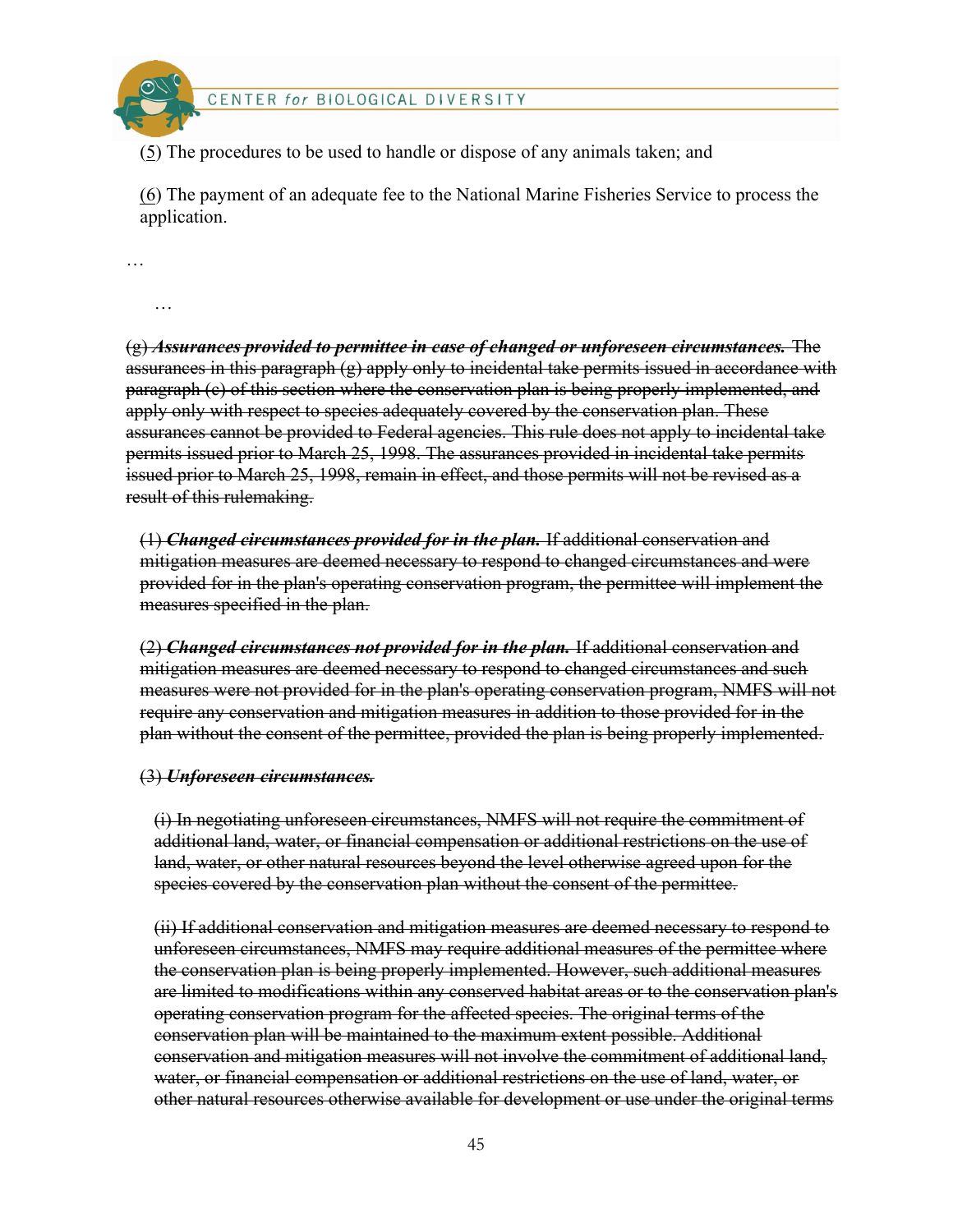

of the conservation plan without the consent of the permittee.

(iii) NMFS has the burden of demonstrating that unforeseen circumstances exist, using the best scientific and commercial data available. These findings must be clearly documented and based upon reliable technical information regarding the status and habitat requirements of the affected species. NMFS will consider, but not be limited to, the following factors:

 $(A)$  Size of the current range of the affected species;

(B) Percentage of range adversely affected by the conservation plan;

(C) Percentage of range conserved by the conservation plan;

(D) Ecological significance of that portion of the range affected by the conservation plan;

(E) Level of knowledge about the affected species and the degree of specificity of the species' conservation program under the conservation plan; and

(F) Whether failure to adopt additional conservation measures would appreciably reduce the likelihood of survival and recovery of the affected species in the wild.

#### (g) Changed or unforeseen circumstances.

If additional conservation and mitigation measures are deemed necessary to respond to changed or unforeseen circumstances, NMFS may require the commitment of additional land, water, or financial compensation or additional restrictions on the use of land, water, or other natural resources beyond the level otherwise agreed upon for the species covered by the conservation plan.

 $\dots$ (i) Criteria for revocation. The Director shall revoke a permit issued under this paragraph if he or she finds that the permittee is not complying with the terms and conditions of the permit.

## F. U.S. Fish and Wildlife Service Enhancement Permits

## § 17.3. Definitions

Enhance the propagation or survival means the activity sought to be permitted itself improves or increases the propagation or survival of the species. When used in reference to wildlife in captivity, includes but is not limited to the following activities when it can be shown that such activities would not be detrimental to the survival of wild or captive populations of the affected species:…

## § 17.22. Permits for scientific purposes, enhancement of propagation or survival, or for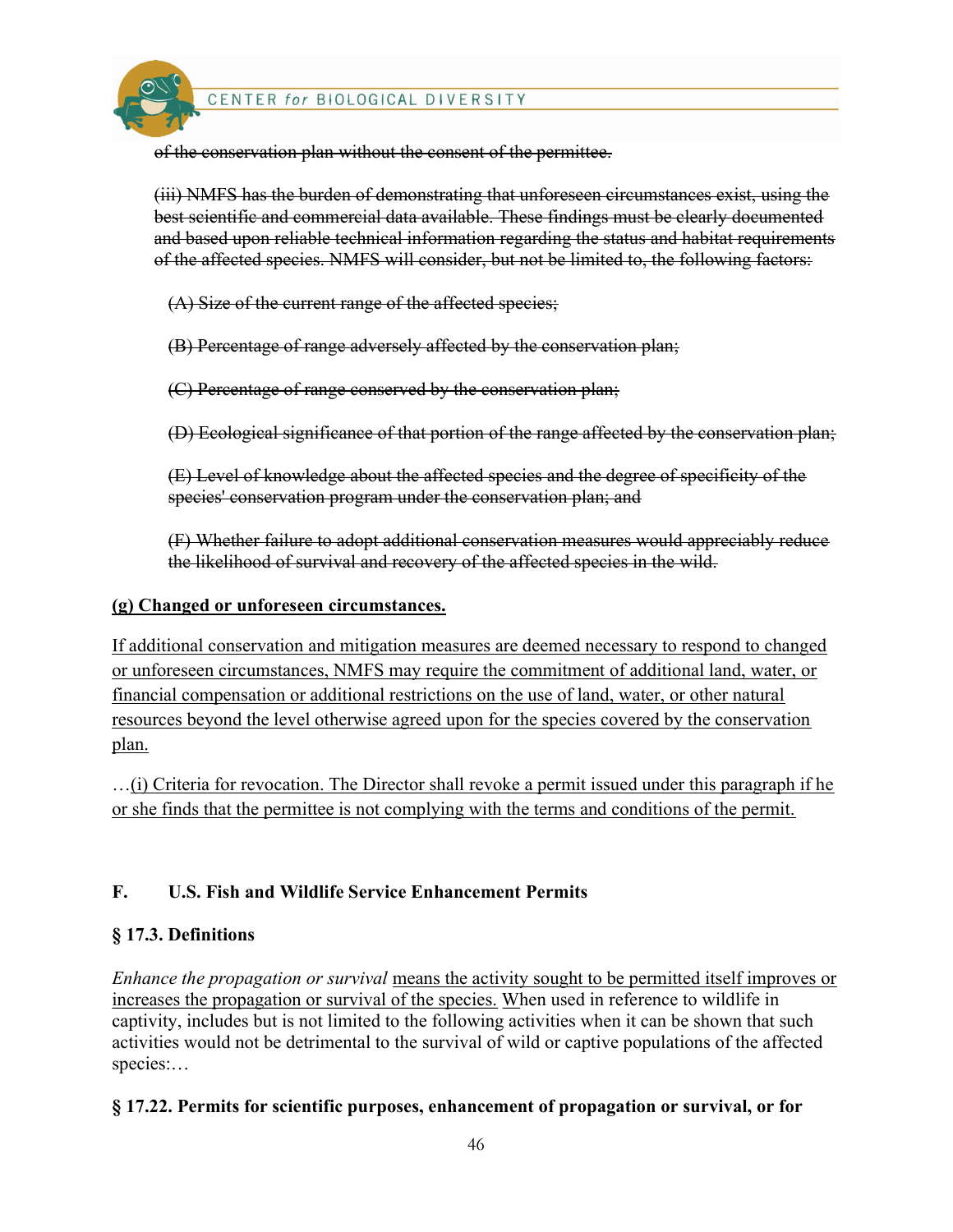

…

#### incidental taking.

(a)(2) Issuance criteria. Upon receiving an application completed in accordance with paragraph (a)(1) of this section, the Director will decide whether or not a permit should be issued. In making this decision, the Director shall consider, in addition to the general criteria in  $\S 13.21(b)$ of this subchapter, the following factors:

(i) Whether the purpose for which the permit is required is adequate to justify removing from the wild or otherwise changing the status of the wildlife sought to be covered by the permit; (ii) The probable direct and indirect effect which issuing the permit would have on the wild populations of the wildlife sought to be covered by the permit;

(iii) Whether the permit, if issued, would in any way, directly or indirectly, conflict with any known program intended to enhance the survival probabilities of the population from which the wildlife sought to be covered by the permit was or would be removed;

(iv) Whether the purpose for which the permit is required would be likely to reduce the threat of extinction facing the species of wildlife sought to be covered by the permit or otherwise improves or increases the propagation or survival of the species;

(v) The opinions or views of scientists or other persons or organizations having expertise concerning the wildlife or other matters germane to the application; and

(vi) Whether the expertise, facilities, or other resources available to the applicant appear adequate to successfully accomplish the objectives stated in the application.

In making this decision, the activity being permitted must itself improve or increase the propagation or survival of the species. Generation of fees, payments, or monetary contributions cannot justify an enhancement finding.

## § 17.32 Permits—general.

Upon receipt of a complete application the Director may issue a permit for any activity otherwise prohibited with regard to threatened wildlife. Such permit shall be governed by the provisions of this section unless a special rule applicable to the wildlife, appearing in §§17.40 to 17.48, of this part provides otherwise. Permits issued under this section must be for one of the following purposes: Scientific purposes, or the enhancement of propagation or survival, or economic hardship, or zoological exhibition, or educational purposes, or incidental taking, or special purposes consistent with the purposes of the Act. Such permits may authorize a single transaction, a series of transactions, or a number of activities over a specific period of time. The Director shall publish notice in the FEDERAL REGISTER of each application for a permit that is made under this section. Each notice shall invite the submission from interested parties, within 30 days after the date of the notice, of written data, views, or arguments with respect to the application. The 30-day period may be waived by the Director in an emergency situation where the life or health of an endangered animal is threatened and no reasonable alternative is available to the applicant. Notice of any such waiver shall be published in the FEDERAL REGISTER within 10 days following issuance of the permit.

…

(a)(2) Issuance criteria. Upon receiving an application completed in accordance with paragraph

(a)(1) of this section, the Director will decide whether or not a permit should be issued. In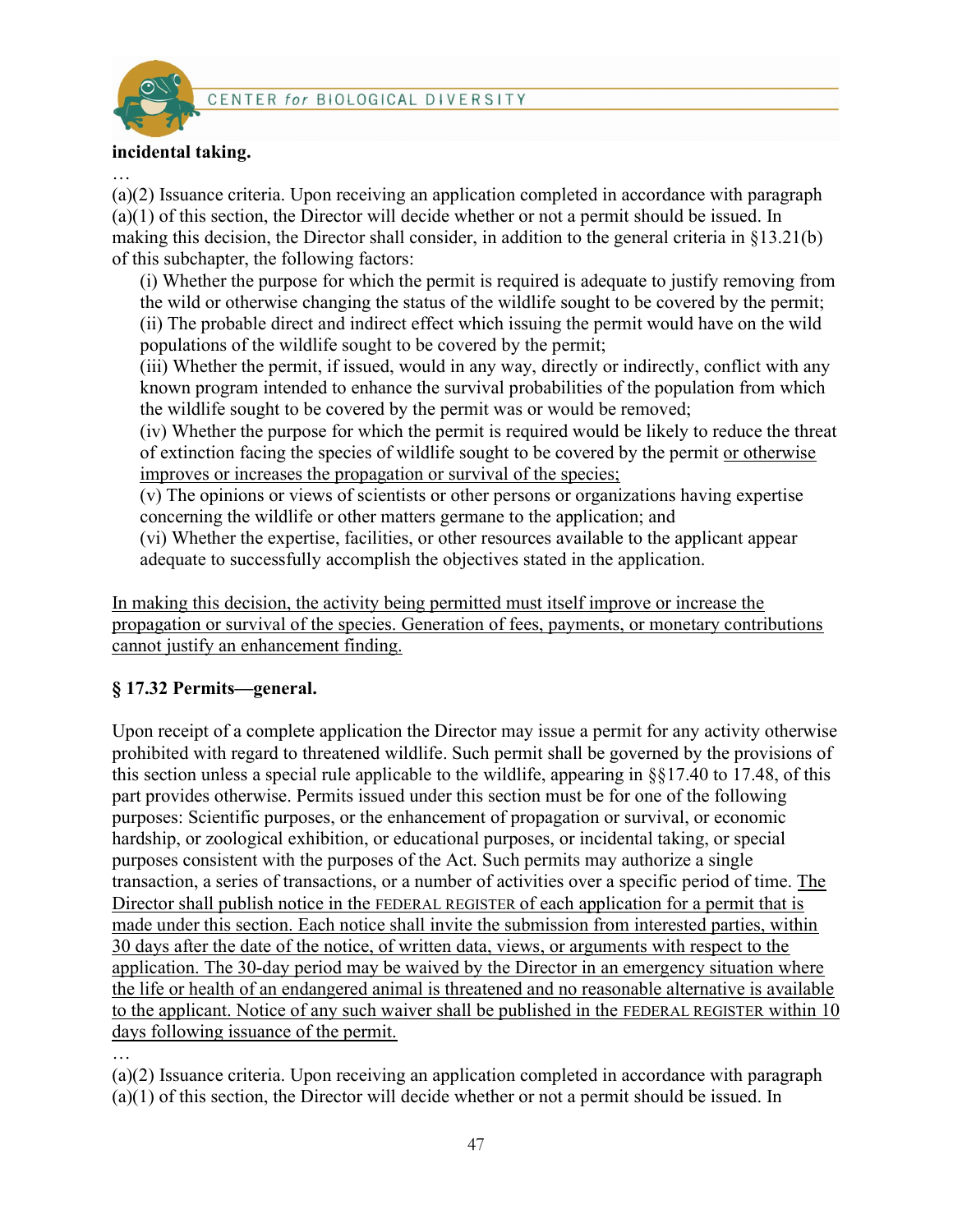

making this decision, the Director shall consider, in addition to the general criteria in  $\S 13.21(b)$ of this subchapter, the following factors:

(i) Whether the purpose for which the permit is required is adequate to justify removing from the wild or otherwise changing the status of the wildlife sought to be covered by the permit; (ii) The probable direct and indirect effect which issuing the permit would have on the wild populations of the wildlife sought to be covered by the permit;

(iii) Whether the permit, if issued, would in any way, directly or indirectly, conflict with any known program intended to enhance the survival probabilities of the population from which the wildlife sought to be covered by the permit was or would be removed;

(iv) Whether the purpose for which the permit is required would be likely to reduce the threat of extinction facing the species of wildlife sought to be covered by the permit;

(v) The opinions or views of scientists or other persons or organizations having expertise concerning the wildlife or other matters germane to the application; and

(vi) Whether the expertise, facilities, or other resources available to the applicant appear adequate to successfully accomplish the objectives stated in the application.

In making this decision, the activity being permitted must itself improve or increase the propagation or survival of the species. Generation of fees, payments, or monetary contributions cannot justify an enhancement finding.

# G. Strengthening the Regulations Governing Experimental Populations and Reintroduction of Threatened and Endangered Species

# § 17.81. Listing

(a) The Secretary may designate as an experimental population a population of endangered or threatened species that has been or will be released into suitable natural habitat outside the species' current natural range (but within its probable historic range, absent a finding by the Director in the extreme case that the primary habitat of the species has been unsuitably and irreversibly altered or destroyed), subject to the further conditions specified in this section; *provided*, that all designations of experimental populations must proceed by regulation adopted in accordance with 5 U.S.C. 553 and the requirements of this subpart.

… (c) Any regulation promulgated under paragraph (a) of this section shall provide: …

(3) Management restrictions, protective measures, or other special management concerns of that population, which may include but are not limited to, measures to isolate and/or contain the experimental population designated in the regulation from natural populations; and

…

(d) The Fish and Wildlife Service shall consult with appropriate State fish and wildlife agencies, local governmental entities, affected Federal agencies, and affected private landowners in developing and implementing experimental population rules. When appropriate, a public meeting will be conducted with interested members of the public. Any regulation promulgated pursuant to this section shall, to the maximum extent practicable, represent an agreement between the Fish and Wildlife Service, the affected State and Federal agencies and persons holding any interest in